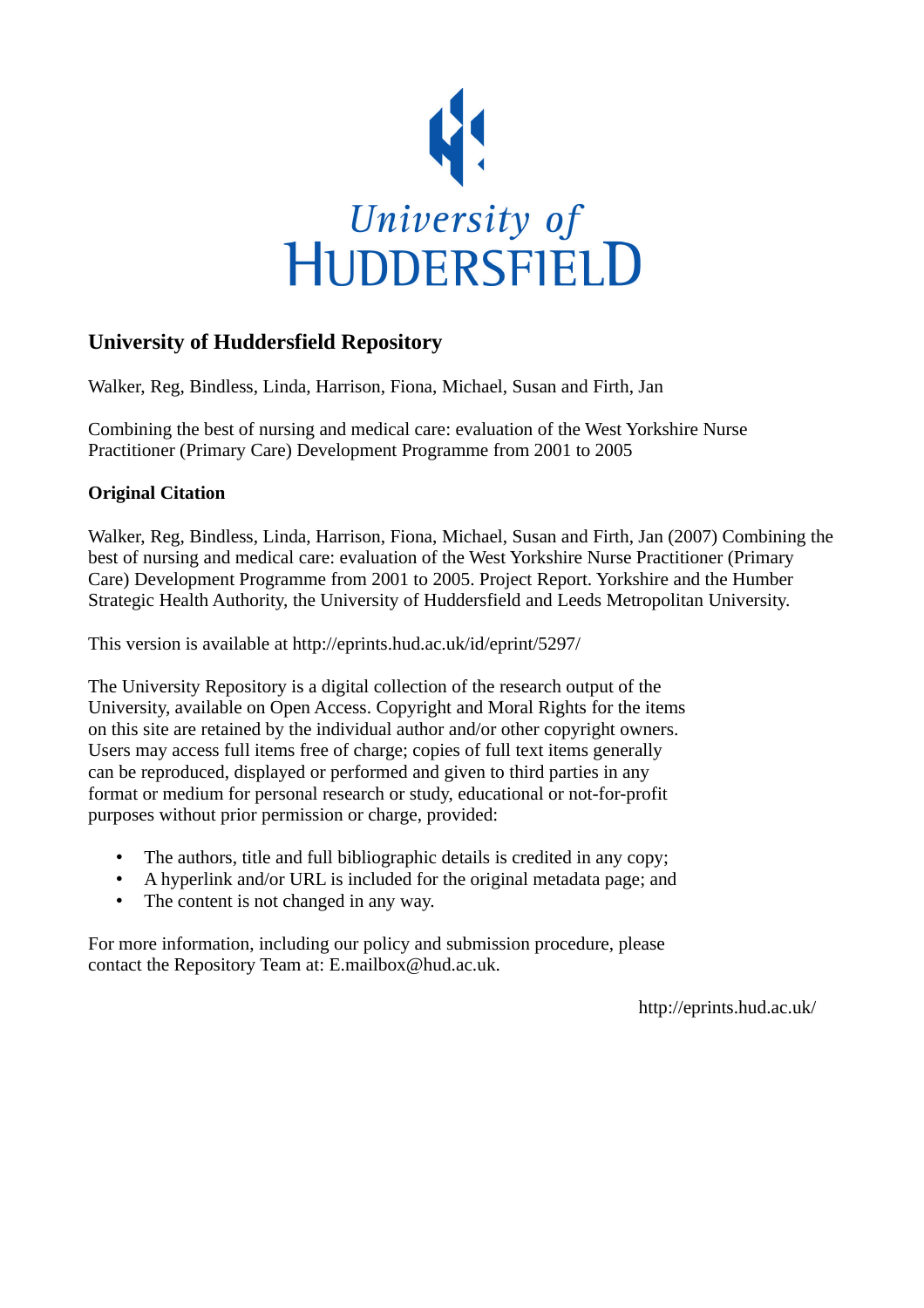**Yorkshire and the Humber** 





# **COMBINING THE BEST OF NURSING AND MEDICAL CARE**

## **Evaluation of the West Yorkshire Nurse Practitioner (Primary Care) Development Programme from 2001 to 2005**

Report for Yorkshire and the Humber Strategic Health Authority, the University of Huddersfield and Leeds Metropolitan University

By

Dr Reg Walker – Elliott Walker Consultancy Linda Bindless – University of Huddersfield Fiona Harrison – Leeds Metropolitan University Susan Michael – Yorkshire and Humber NHS Jan Firth – University of Huddersfield

June 2007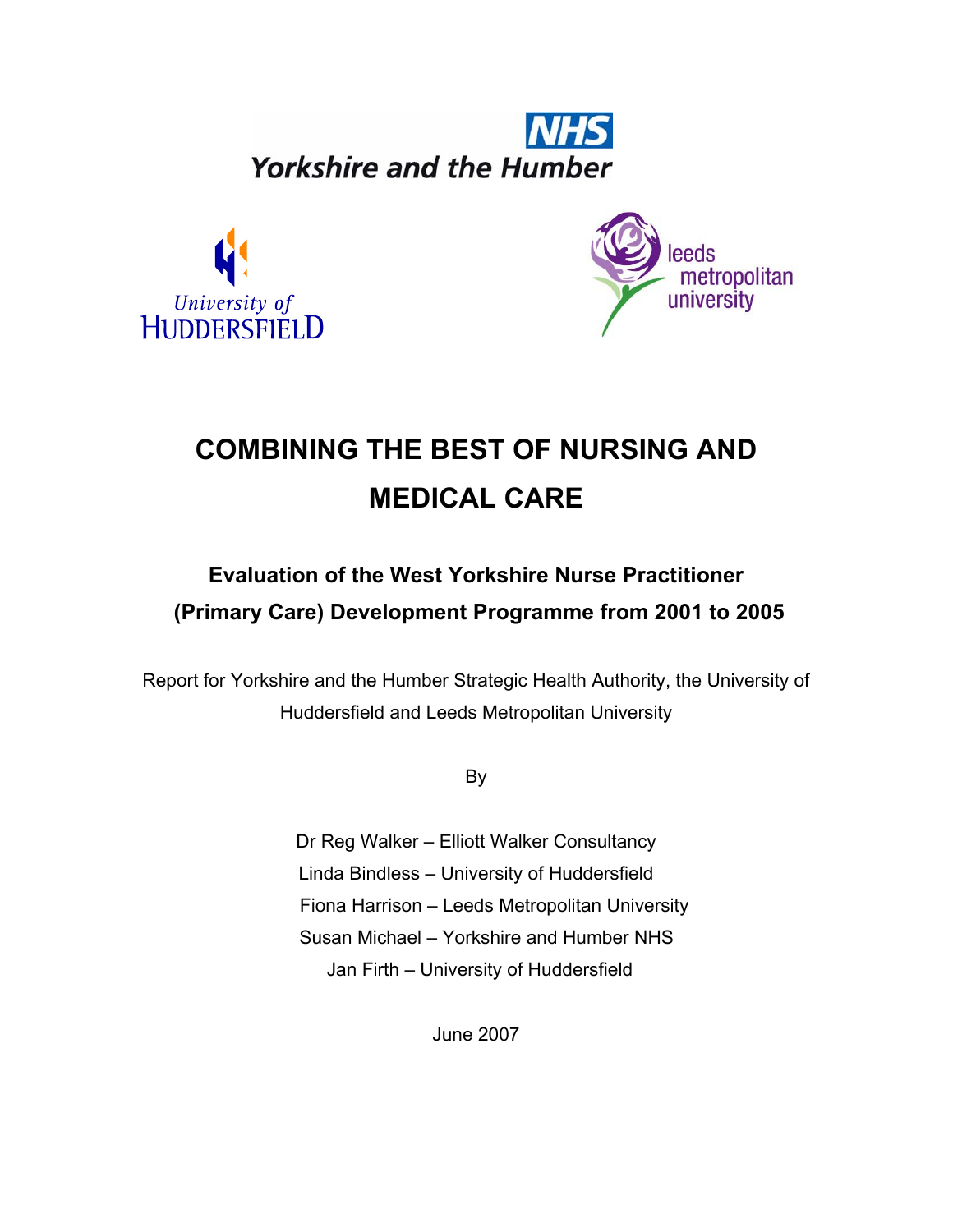## **COMBINING THE BEST OF NURSING AND MEDICAL CARE**

## **Evaluation of the West Yorkshire Nurse Practitioner (Primary Care) Development Programme from 2001 to 2005**

Report for Yorkshire and the Humber Strategic Health Authority, the University of Huddersfield and Leeds Metropolitan University

by

Dr Reg Walker - Elliott Walker Consultancy Linda Bindless – University of Huddersfield Fiona Harrison – Leeds Metropolitan University Susan Michael – Yorkshire and Humber NHS Jan Firth – University of Huddersfield

June 2007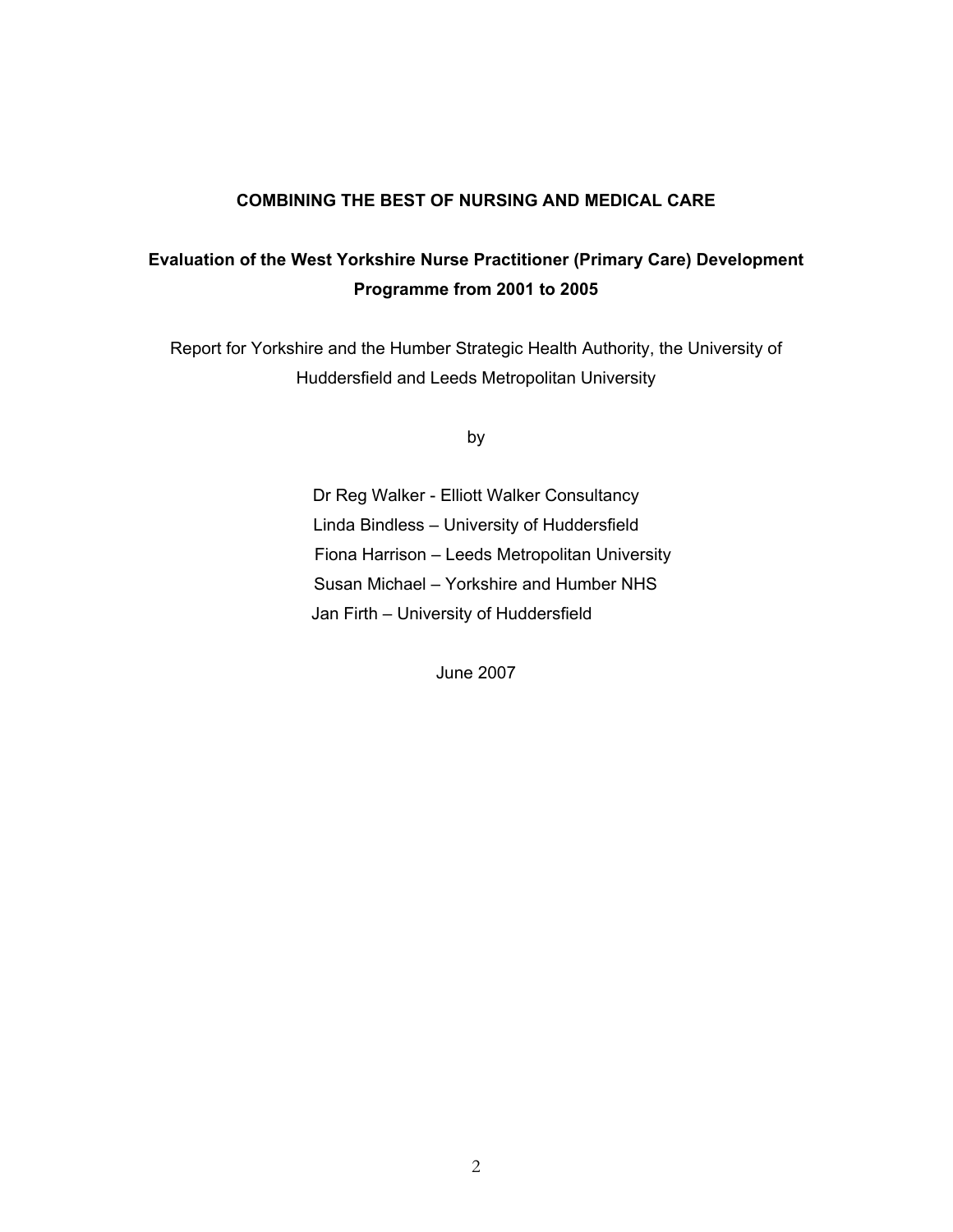#### **ACKNOWLEDGEMENTS**

I would like to acknowledge the guidance and support from the evaluation Steering Group consisting of:

Susan Michael (Chair), Yorkshire and Humber SHA Linda Bindless, University of Huddersfield Janet Firth, University of Huddersfield Fiona Harrison, Leeds Metropolitan University Lynda Burt, Bradford and Airedale Primary Care Trust Joanne Crewe, Kirklees Primary Care Trust Tracy Small, Kirklees Primary Care Trust Professor Peter Bradshaw, University of Huddersfield Ann-Marie Bagnall, Leeds Metropolitan University.

We are all grateful to the survey respondents and to the NP and GP interviewees for giving us their views, and hopefully they have been well represented in the report. Thanks also to Dr Angie Ross for interviewing the doctors.

The work of the original Steering Group that produced the agreed framework for the West Yorkshire Nurse Practitioner programme is duly acknowledged in the main body of the report.

*Reg Walker*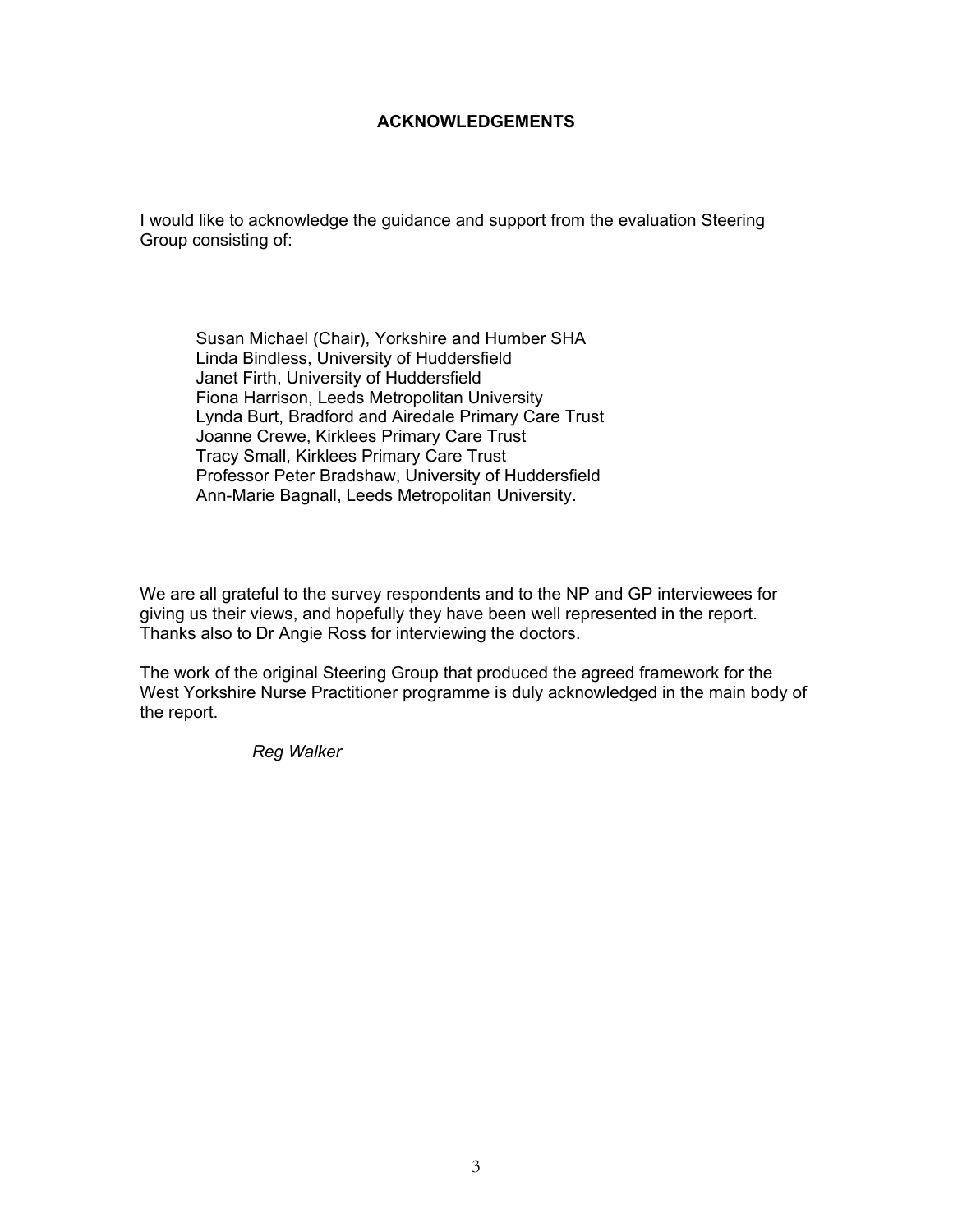## **CONTENTS**

|                                                                                                                                                                                                                                                                                                                                                                                                                                                                                                           | page                                                           |
|-----------------------------------------------------------------------------------------------------------------------------------------------------------------------------------------------------------------------------------------------------------------------------------------------------------------------------------------------------------------------------------------------------------------------------------------------------------------------------------------------------------|----------------------------------------------------------------|
| 1. INTRODUCTION                                                                                                                                                                                                                                                                                                                                                                                                                                                                                           | 5                                                              |
| 2. OBJECTIVES AND METHODS                                                                                                                                                                                                                                                                                                                                                                                                                                                                                 |                                                                |
| 2.1. Research objectives and purpose of this report<br>2.2. Research methods and numbers<br>2.3. Project oversight<br>2.4. The structure of the report                                                                                                                                                                                                                                                                                                                                                    | 6<br>6<br>8<br>9                                               |
| 3. THE COMMISSIONING STRATEGY                                                                                                                                                                                                                                                                                                                                                                                                                                                                             |                                                                |
| 3.1. Background to the West Yorkshire initiative<br>3.2. Development of the framework<br>3.3. Support infrastructure and funding arrangements<br>3.4. The commissioning process<br>3.5. Interim assessment of the strategy<br>3.6. The relative cost of the initiative                                                                                                                                                                                                                                    | 10<br>10 <sup>°</sup><br>13 <sup>°</sup><br>13<br>14<br>16     |
| 4. THE DEVELOPMENT PROGRAMME                                                                                                                                                                                                                                                                                                                                                                                                                                                                              |                                                                |
| 4.1. The Huddersfield course<br>4.2. The Leeds Metropolitan course<br>4.3. Numbers of students and successful completions<br>4.4. University course evaluations                                                                                                                                                                                                                                                                                                                                           | 17<br>18<br>18<br>19                                           |
| 5. SURVEY FINDINGS                                                                                                                                                                                                                                                                                                                                                                                                                                                                                        |                                                                |
| 5.1. Context of experience gained as NP<br>5.2. How NPs rate the development programme<br>5.3. How the role has been more or less demanding than anticipated<br>5.4. Clinical responsibilities<br>5.5. Acceptance of the NPs' role<br>5.6. Satisfaction with the role, and causes of dissatisfaction<br>5.7. Effects on career and future prospects<br>5.8. Having a Masters<br>5.9. How NPs intend to develop their role<br>5.10. Suggestions for changing the development programme<br>5.11 Other views | 21<br>21<br>22<br>22<br>23<br>24<br>25<br>27<br>27<br>28<br>29 |
| 6. THE NURSE PRACTITIONER INTERVIEWS                                                                                                                                                                                                                                                                                                                                                                                                                                                                      |                                                                |
| 6.1. Distinctive features of the Nurse Practitioner role<br>6.2. How the role compares with what they expected<br>6.3. What they are most confident about<br>6.4. What they don't feel comfortable doing<br>6.5. Aspects of the role that others are keen for NPs to develop                                                                                                                                                                                                                              | 31<br>32<br>32<br>33<br>34                                     |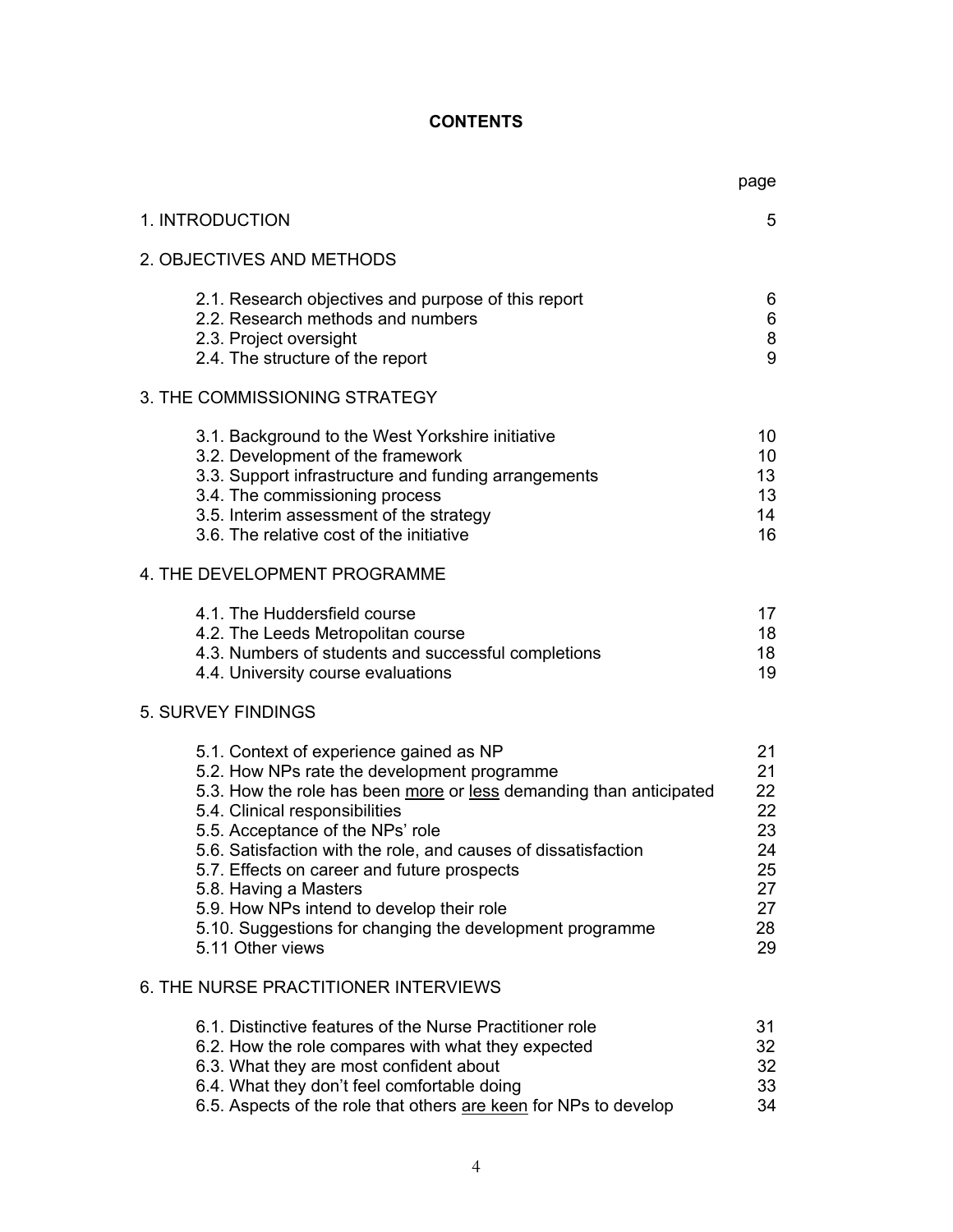| 6.6. Aspects of the role that others are reluctant for NPs to develop<br>6.7. Improving recognition of the role<br>6.8. Do they see their role changing significantly?<br>6.9. CPD priorities<br>6.10. Other views          | 34<br>35<br>36<br>36<br>37 |
|-----------------------------------------------------------------------------------------------------------------------------------------------------------------------------------------------------------------------------|----------------------------|
| 7. INTERVIEWS WITH THE DOCTORS                                                                                                                                                                                              |                            |
| 7.1. Pros and cons of being a tutor/mentor<br>7.2. Post-qualifying relationships<br>7.3. The doctors' views of the NP role<br>7.4. Quality of patient care, and acceptance of the NPs' role<br>7.5. Development of the role | 39<br>39<br>40<br>40<br>41 |
| 8. CONCLUSIONS AND RECOMMENDATIONS                                                                                                                                                                                          |                            |
| 8.1. Main conclusions<br>8.2. Comments on other issues<br>8.3. Recommendations                                                                                                                                              | 43<br>44<br>45             |
| References                                                                                                                                                                                                                  | 46                         |
| Appendix A: Survey Questionnaire                                                                                                                                                                                            | 47                         |
| Appendix B: Schedule for Interviews with NPs                                                                                                                                                                                | 51                         |
| Appendix C: Schedule for Interviews with Doctors                                                                                                                                                                            | 54                         |
| Appendix D: Executive Summary                                                                                                                                                                                               | 57                         |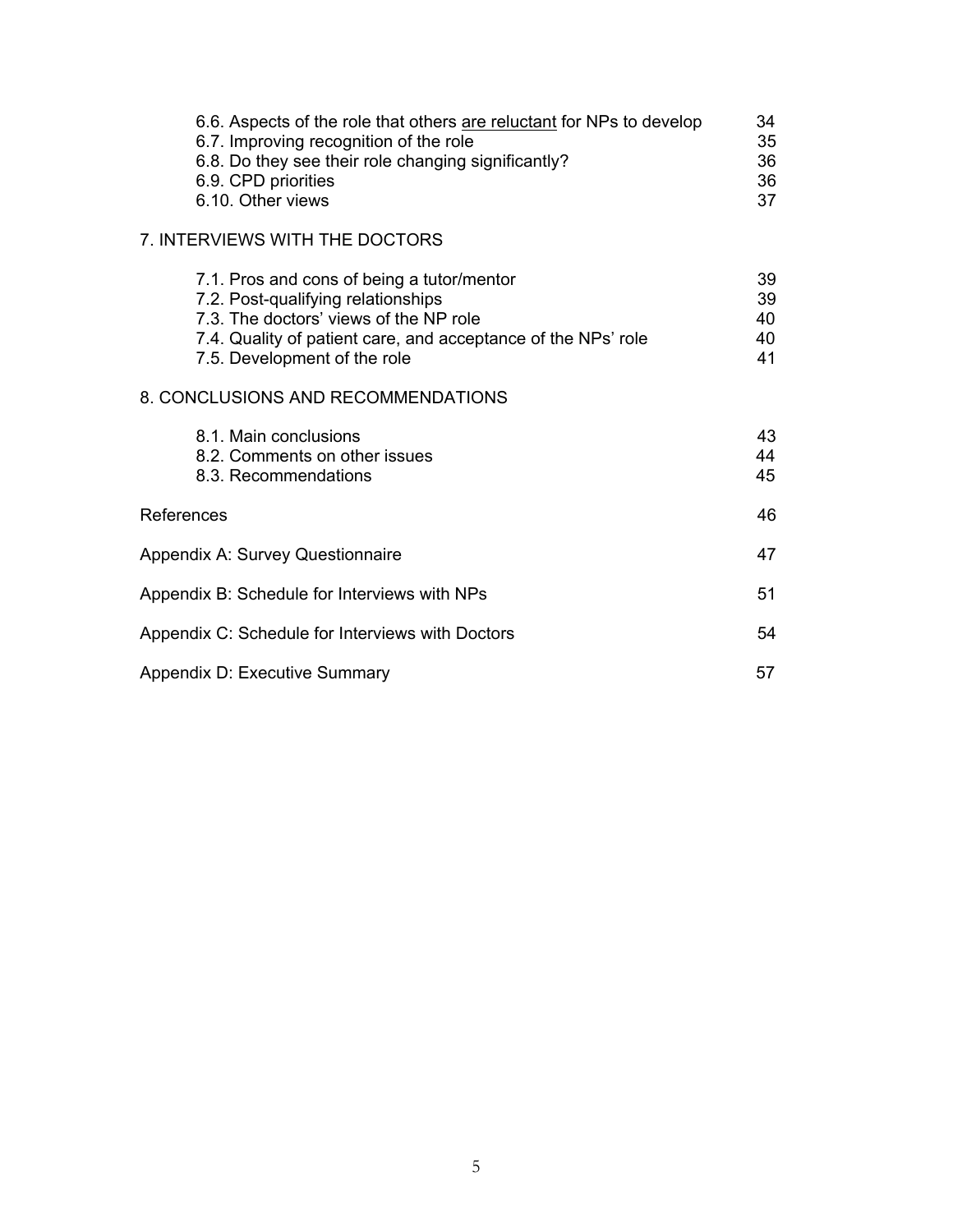#### **1. INTRODUCTION**

The West Yorkshire development programme for Nurse Practitioners (NPs) in primary care was designed to address an impending shortage of General Practitioners (GPs) at the turn of the decade and government policy to encourage the development of advanced practitioner roles in nursing and other non-medical professions.

At the initiative of the West Yorkshire NHS Workforce Development Confederation (WYWDC), in 2001 a Steering Group representing the West Yorkshire Primary Care Reference Group, the WYWDC and the Universities of Huddersfield and Leeds Metropolitan developed – in the absence of national guidelines on NP development – an agreed framework for developing the role of Nurse Practitioner in primary care and for commissioning courses and support infrastructures for aspiring NPs. This formed the basis for the commissioning of NP development courses at the two Universities – twoyear courses at Masters level leading to a Postgraduate Diploma, with an optional third year leading to an MSc.

So far approximately 200 Nurse Practitioners have completed the programme. This report presents an evaluation of it vis-à-vis the first three cohorts: 2001-3, 2002-4 and 2003-5. The evaluation was commissioned by the WYWDC (now incorporated into the Strategic Health Authority for Yorkshire and the Humber) and the two Universities. It was carried out between mid-2006 and Spring 2007.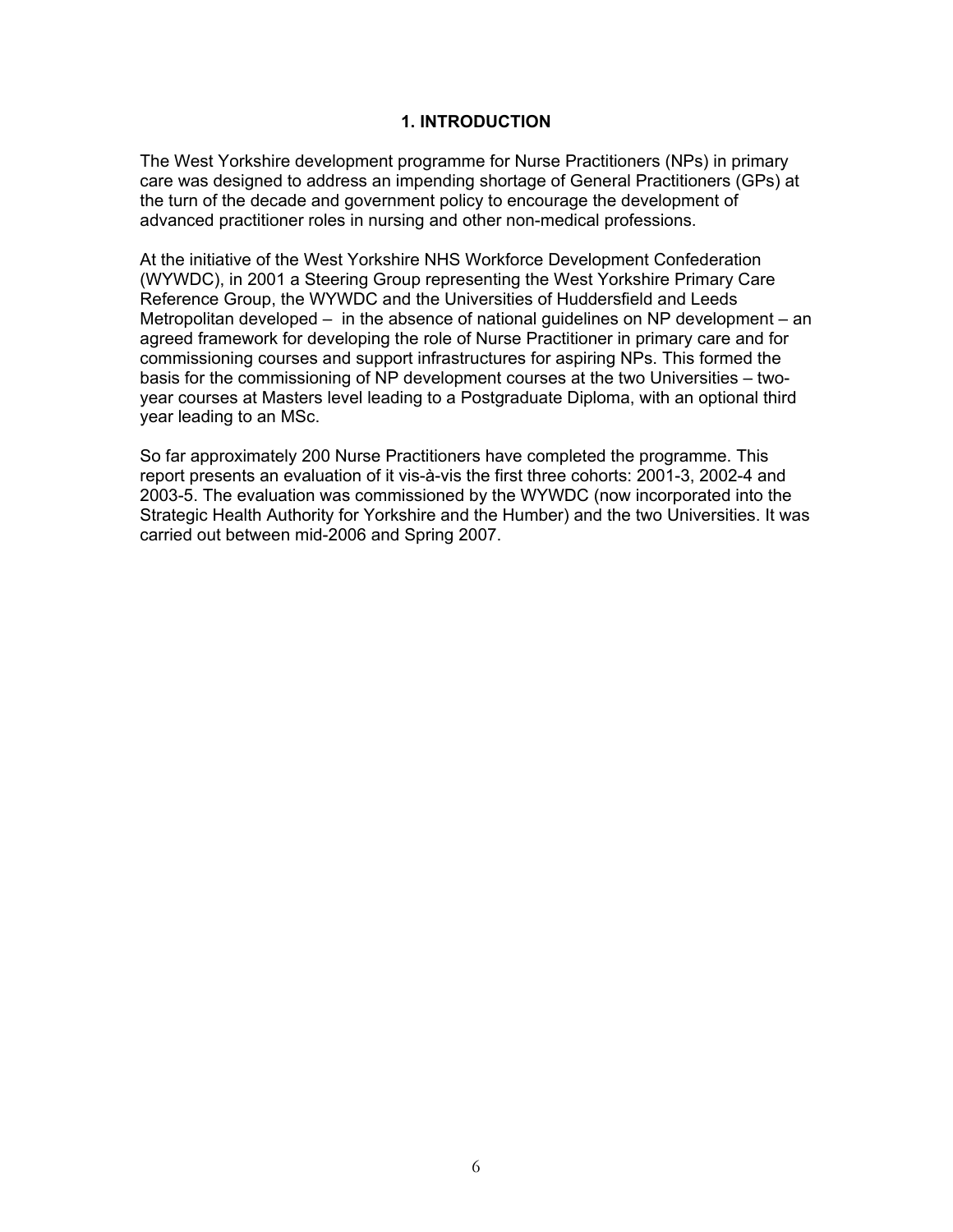## **2. OBJECTIVES AND METHODS**

## **2.1. Research objectives and purpose of this report**

As set out initially, the evaluation had four objectives:

- To examine the commissioning process used to develop the programme and consider its transferability for commissioning future courses
- To evaluate the content of the programme in preparing Nurse Practitioners who are fit for purpose and practice
- To examine the impact of the programme on the students' career opportunities
- To identify the extent to which Nurse Practitioners are able to utilise their new skills and knowledge.

Since the commissioning process took place six years ago, the first of these objectives really translates into evaluating the commissioning strategy. The purpose of this report, therefore, is to assess commissioning strategy and the effectiveness of the education programmes commissioned – specifically in relation to the first three cohorts: 2001-3, 2002-4 and 2003-5.

## **2.2. Research methods and numbers**

The report is based on data drawn from six different perspectives, as follows.

- (1) The thinking that led to the framework produced in 2001.
- (2) Reflections on the commissioning strategy obtained from interviews at WYWDC with Kath Hinchliff, who was responsible for the commissioning strategy, and Susan Michael, who later managed the contract; and interviews also with those who led the programme in the Universities: Fiona Harrison at Leeds Met; Janet Firth and Linda Bindless at Huddersfield.
- (3) A review of the course evaluation reports for the first three cohorts.
- (4) Analysis of responses to a postal survey of NPs who had completed the programme.
- (5) Follow-up interviews with NPs.
- (6) Interviews with some GPs who have acted as tutors and clinical assessors for student NPs.

## *Numbers*

The survey and interview numbers are shown in Table 1. We anticipated a 1-in-3 response to the survey, and that was achieved, giving 35 completed questionnaires, spread across the three cohorts and both institutions. We aimed to interview 10-15 qualified NPs, and in fact interviewed 19. On the other hand, we hoped to interview 10- 15 GPs, but only 8 consented to be interviewed and were contactable.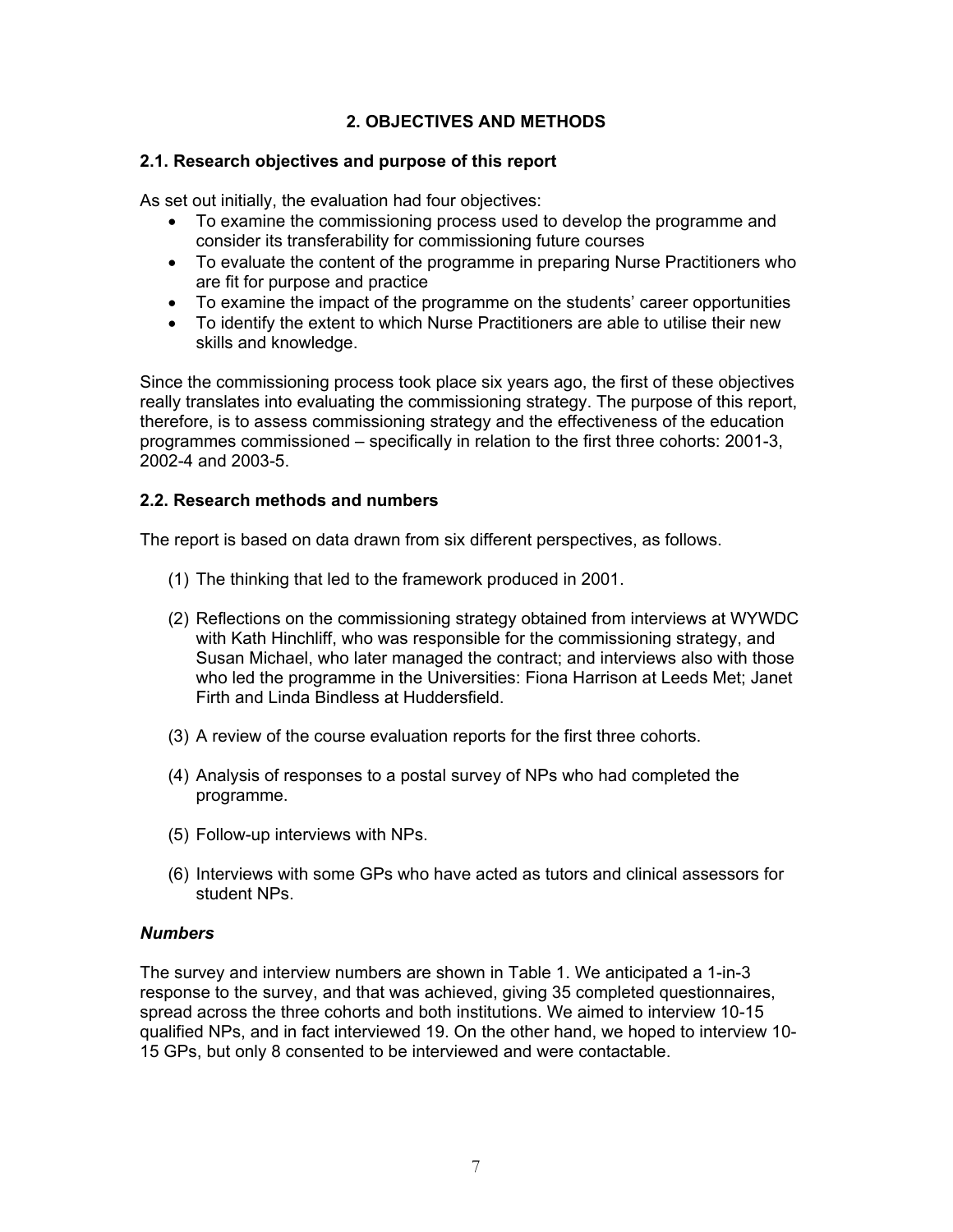|                                     | Huddersfield | <b>Leeds Met</b> | Total |
|-------------------------------------|--------------|------------------|-------|
| NP questionnaires & interview       | 56           | 45               | 101   |
| consent forms sent out              |              |                  |       |
| Completed questionnaires            | 17           | 18               | 35    |
| NPs who consented to be interviewed | 17           | 14               | 31    |
| & gave contact information          |              |                  |       |
| NPs interviewed                     |              |                  | 19    |
| GPs invited to be interviewed       | 12           | 30               | 42    |
| GPs who consented to be interviewed |              |                  | 8     |
| & gave contact information          |              |                  |       |

## *Table 1: Postal survey and interview numbers*

## *The postal survey*

Because NPs' and GPs' time is at a premium, it was decided to keep both the survey questionnaire and interview schedules as brief as possible, focusing on general issues. The postal questionnaire, which is reproduced in Appendix A, covers the following issues:

- How NPs rate the main parts of the development programme
- In what ways the role is more or less demanding than anticipated
- The extent to which NPs play a lead role in various clinical situations
- Acceptance of the role by various other people
- Satisfaction with the role
- Effects on their career and future prospects
- The impact of having a Masters
- Foreseeable developments
- Suggested changes in the development programme.

The questionnaires were issued with a covering letter from the WYWDC which, among other things, assured anonymity and confidentiality. A letter inviting people to consent to be interviewed accompanied the questionnaire. To safeguard anonymity, separate envelopes were provided for returning the questionnaire and the interview consent form.

#### *The NP interviews*

These interviews took place a couple of months after the postal questionnaires had been returned and the initial analysis of the questionnaires helped to frame the interview schedule. Thirty-one NPs consented to be interviewed and supplied contact details, while three others omitted the contact details. Of the thirty-one, nineteen were interviewed: 15 face-to-face; three by phone and one by email.

It took 64 attempts to obtain the 19 interviews. Almost all of the NPs whom we were able to contact directly were in fact interviewed. In the few cases this wasn't feasible because of the practicalities of location or of co-ordinating NP and researcher availability.

The interviews were short, mostly 15-20 minutes. The schedule (see Appendix B) was semi-structured around questions concerning the role of NP, specifically: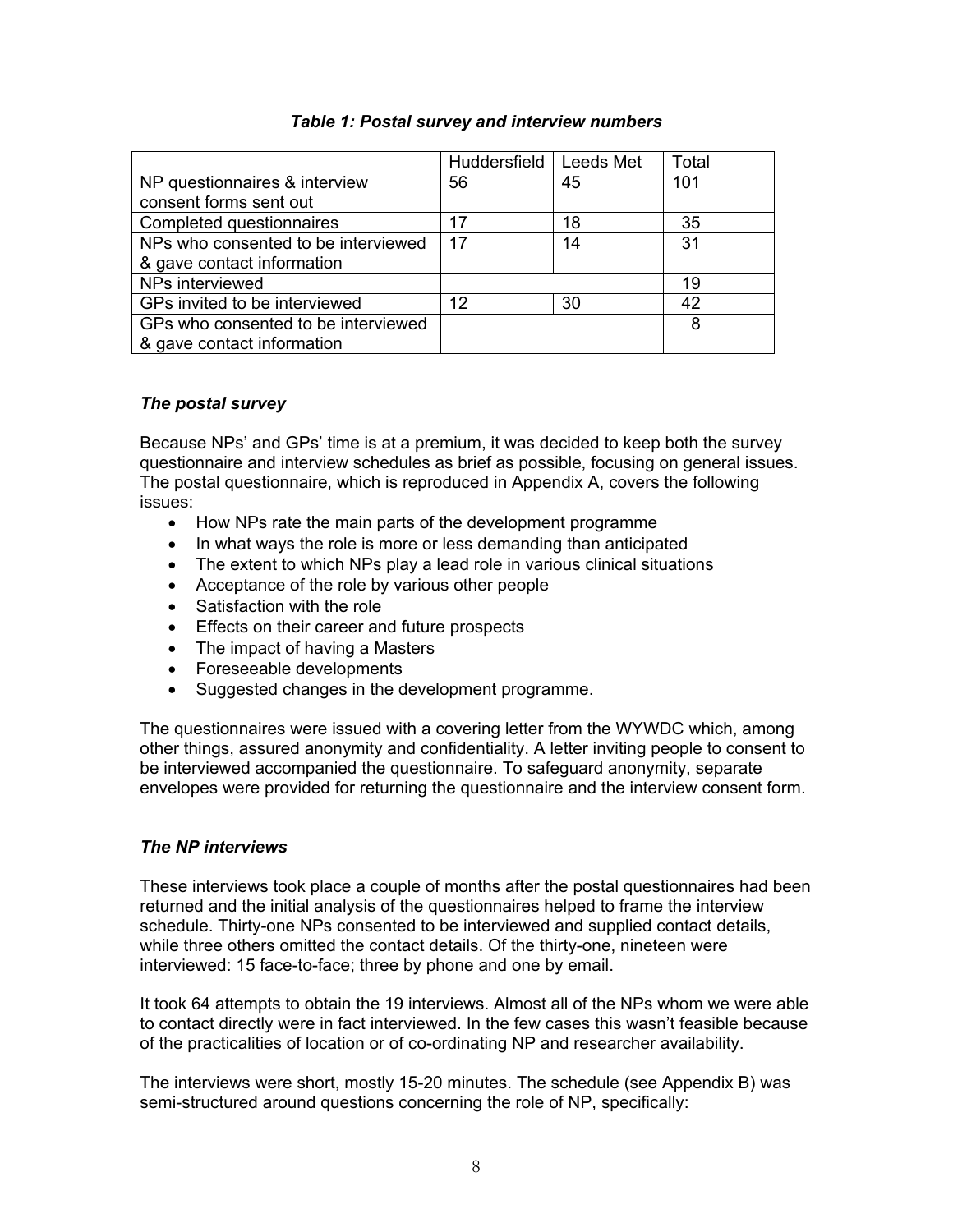- What distinguishes the role of NP in primary care from other clinical roles?
- In practice, how well does the role fit it with how NPs think it should be?
- The parts of the role they feel most and least confident performing
- Aspects of the role that other people are keen, or reluctant, for them to develop
- Improving recognition of the role, and
- Whether they foresee the role changing significantly.

While time-consuming to arrange and get to, the interviews proved particularly useful in giving the researcher a flavour of the calibre of NPs and how they view their emerging role. The face-to-face interviews all took place on practice premises. For reasons of short duration, focus and practical convenience, these interviews were not taperecorded; instead the researcher took notes which were transcribed soon after each interview took place.

## *The GP interviews*

The interviews with GPs took place when most of the NP interviews had happened and, again, the earlier findings helped to frame the semi-structured schedule for interviewing the GPs. These interviews were all done by phone, with the researcher taking notes which were transcribed soon after each interview. Again, the interviews were short, only 10-15 minutes. The questions (see Appendix C) fell into two groups, as follows.

(A) The GP's own role as in-house tutor and clinical assessor:

- The number of NPs tutored so far
- The benefits and disadvantages of the tutorial role
- Willingness to perform the role again
- How the relationship between GP and NP may have altered since the NP qualified.

(B) The NP's role:

- The GP's experience of working directly with a qualified NP, as distinct from in a tutorial role
- What particularly distinguishes the NP's role from other clinical roles
- How the NP's role affects patient care
- Acceptance and recognition of the NP role
- Hopes and concerns in regard to how the NP role may develop.

## **2.3. Project oversight**

The Chair of the NHS Research Ethics Committee to which the proposal was submitted decided that nothing in it called for REC debate or opinion, and deemed it to be "a very appropriate (and well presented) argument for assessing a course funded by the WDC". The Research Ethics Panel in the School of Human and Health Sciences at the University of Huddersfield – which hosted the project – were also happy with the proposal and raised some practical issues which were addressed.

Apart from the project group representing the WYWDC and the two Universities, there was a Steering Group consisting of representatives of three PCTs and two other University staff which met three times during the fieldwork and drafting of the report.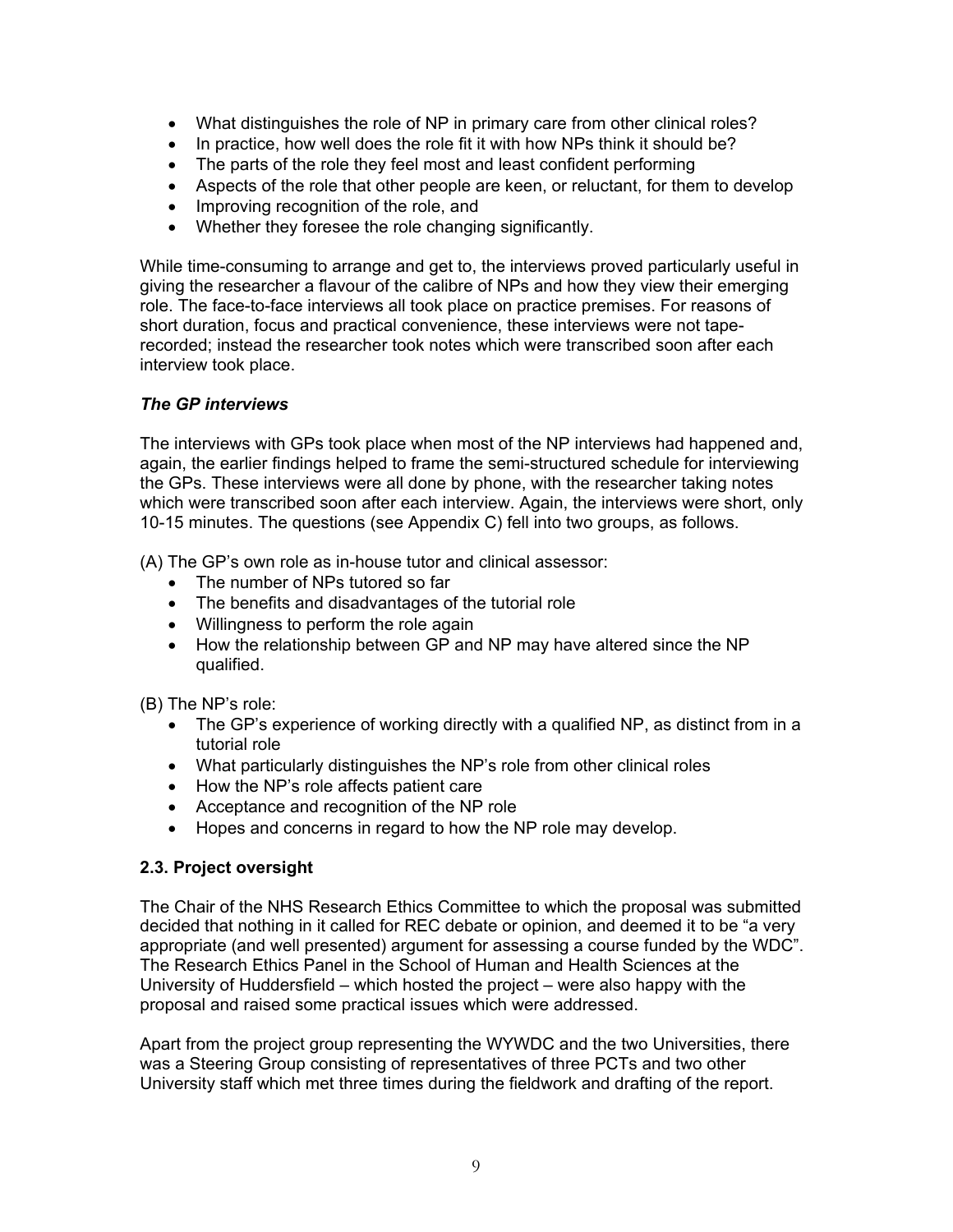## **2.4. The structure of the report**

Having described the evaluation objectives and approach, we turn now to reviewing the commissioning framework and the findings vis-à-vis the commissioning strategy, and then – in section  $5$  – to the Universities' course evaluations. Sections  $\vec{6}$  and  $\vec{7}$  present the findings from the survey and interviews. The final section pulls together the conclusions and recommendations.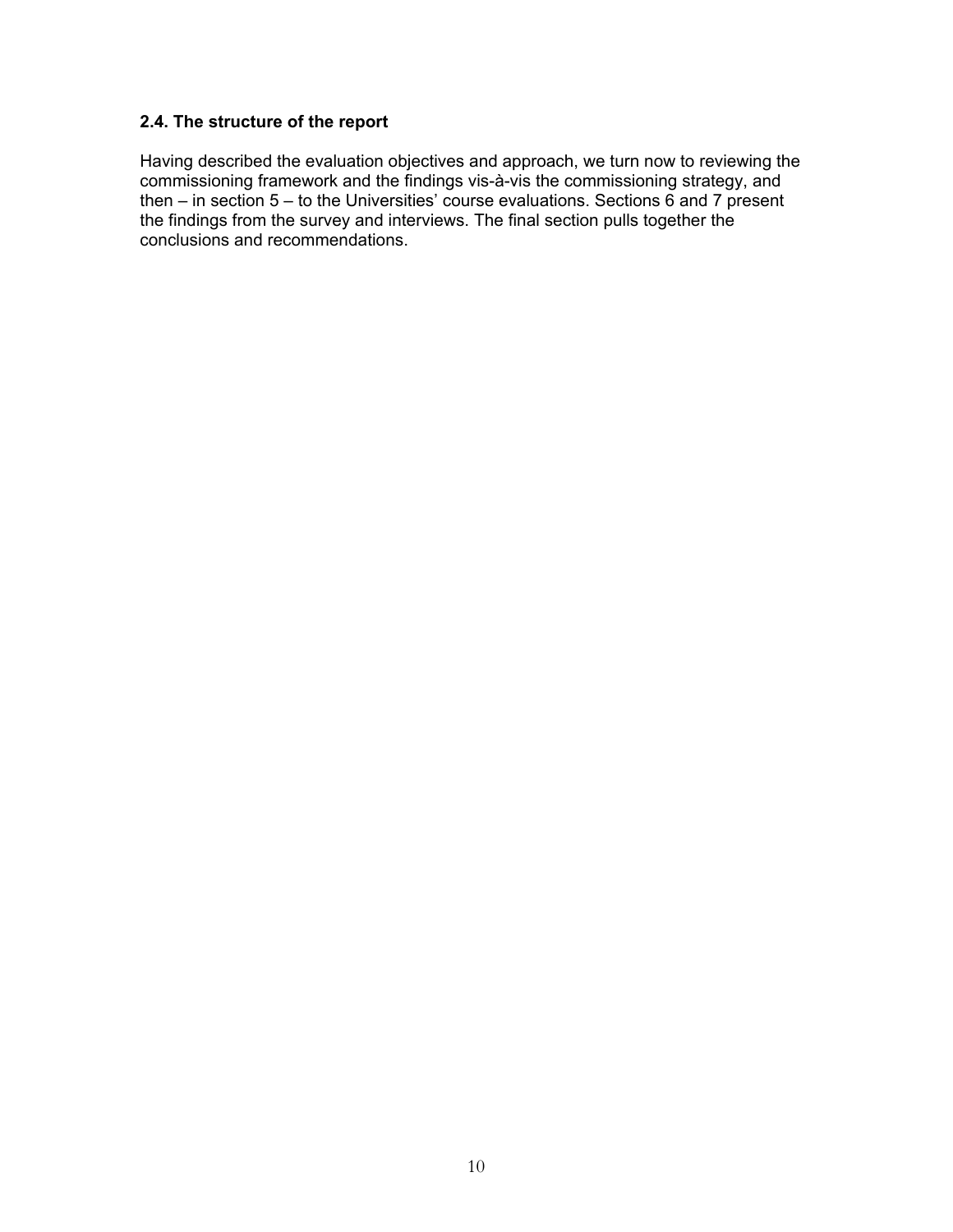## **3. THE COMMISSIONING STRATEGY**

This section outlines the background to the West Yorkshire initiative and the framework that formed the basis for commissioning the Nurse Practitioner development programme.

## **3.1. Background to the West Yorkshire initiative**

Several factors have been contributing to the development of what are variously called Nurse Practitioner and Advanced Nurse Practitioner roles in both primary and secondary healthcare.

Mainly they reflect a mix of concerns about the supply of doctors, pressures to develop other clinical roles, and government reforms of the NHS. Broadly, the latter are designed to make the NHS more responsive to patients' needs and public health agendas; to make healthcare provision more flexible while also achieving more integration within health services and between health and social services; to achieve more integrated workforce planning; and to make healthcare provision more innovative and more costeffective – all matters for considerable debate, and beyond our remit.

More specifically, interest in the NP role was spurred by the partial reform of primary care general practice through the introduction of Personal Medical Services (PMS) practices – i.e. practices organised in ways that differed from what up to then had been the conventional model of independent GPs and GP partnerships – and pressures from various quarters to recognise untapped levels of ability among nurses and to build capacity for development of their clinical roles, as envisaged in the NHS Plan, particularly in the Chief Nursing Officer's framing of key roles for nurses. Development of advanced practitioner roles in the USA and elsewhere has also been influential.

However, progress towards a national framework for NPs has not kept pace with developments of the role on the ground, or development of educational provision for it around the country, although in 2006 there was progress to the extent that the Nursing and Midwifery Council (NMC) put formal proposals (NMC, 2005) seeking Privy Council approval to amend nursing registration in order to register advanced nurse practitioners – the term it uses, without capital letters – that approval being necessary to pave the way for legislation, though there is no way of knowing at present whether such legislation will be forthcoming.

However, even that was far from being the case at the turn of the decade when the West Yorkshire initiative was started. It was prompted by the mix of factors just described and particularly by the lack of anything approaching national guidelines for NP roles or for education for them.

## **3.2. Development of the framework**

Following the introduction of Primary Care Groups in 1999, the West Yorkshire Education and Training Consortium (i.e. the WYWDC) established a Primary Care Reference Group to facilitate communication between the Consortium and primary care organisations regarding workforce planning and education. This Reference Group set up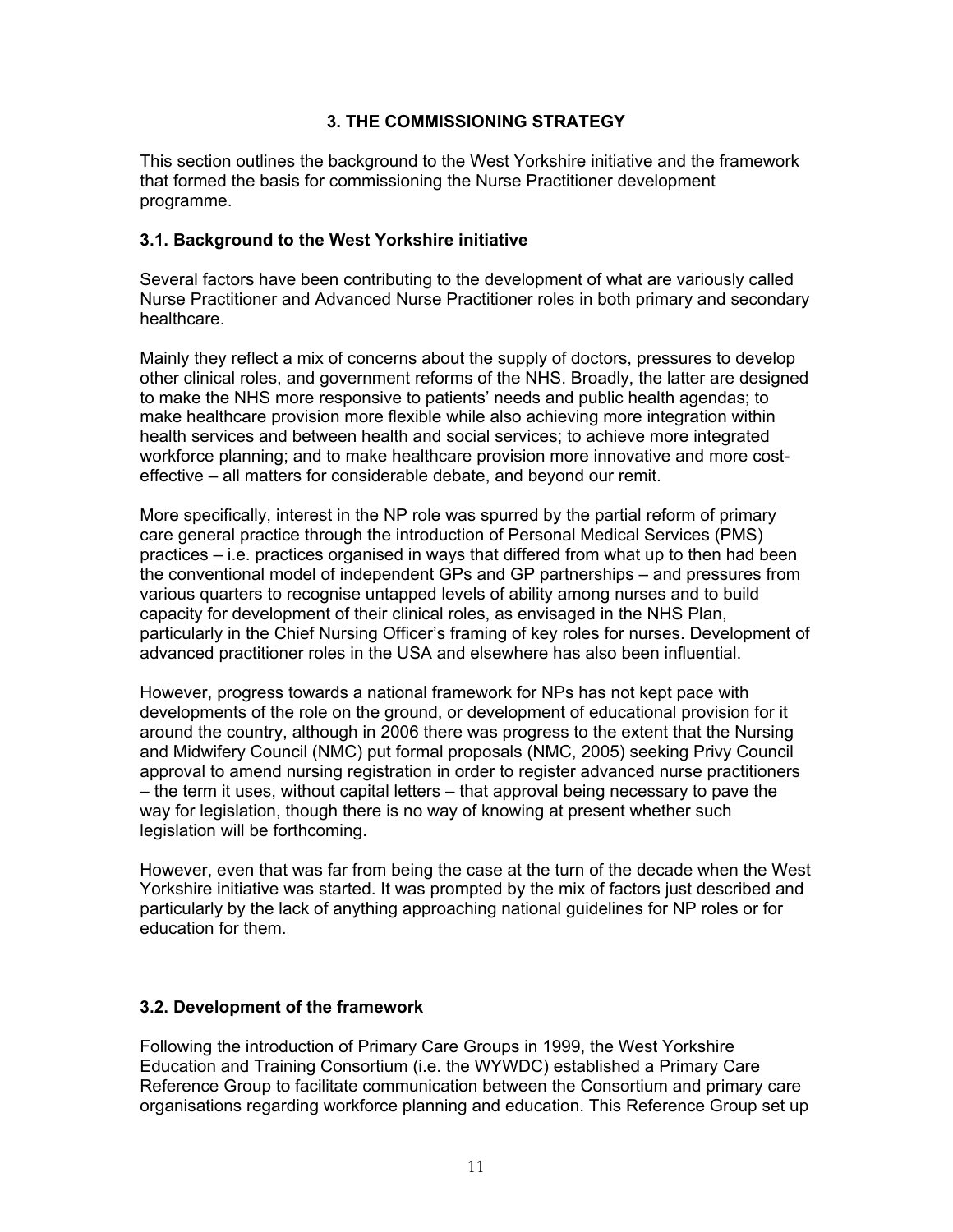a Nurse Practitioner Steering Group with the aim of developing a framework to provide a basis of consistency across West Yorkshire for commissioning courses and infrastructural support for developing Nurse Practitioners.

The group's starting points included the national local drivers of change outlined above and particularly the NHS Plan goal to shatter old demarcations by requiring 'NHS employers … to empower appropriately qualified nurses, midwives and therapists to undertake a wider range of clinical tasks including the right to make and receive referrals, admit and discharge patients, order investigations and diagnostic tests, run clinics and prescribe drugs' (DoH, 2000: 83). The plan also refers to nurses managing patient caseloads, running clinics, performing minor surgery and outpatient procedures, and taking a lead in the way local health services are organised and run (DoH, 2000: 83- 4).

The NP Steering Group was multi-professional. It consisted of eleven people representing five primary care interests, two health authorities and NHS Direct, and WYWDC and the Universities of Huddersfield and Leeds Metropolitan. Among the agreed objectives, the main ones can be paraphrased as follows:-

- To develop a shared understanding of the NP role in primary are
- To develop and agree a definition for the role of NP in West Yorkshire
- To advise on the competencies and educational requirements for NPs in primary care
- To advise on appropriate supervision and mentorship, and assess the associated financial implications and the capacity within primary care to provide the necessary support
- To develop a framework to support commissioning for NP education.

The workings of this group need not concern us here. What is of interest are the group's working definition of an NP and the associated principles and competencies, and the support infrastructure that the group proposed. These are summarised below, as set out in the group's report to the Primary Care Reference Group in May 2001 (Coombs, May 2001); although a draft, it is in effect the final version.

## *Definition of NP and competencies*

 $\overline{a}$ 

The following is the definition agreed by the Steering Group:-

 "A Nurse Practitioner (primary care) is an independent practitioner who is able to demonstrate a high level of defined competencies, which enables the practitioner to manage a whole range of clinical situations. This incorporates diagnostics, therapeutics, decision making and clinical management, which is complementary to other members of the primary health care team" (Coombs, 2001).

In the Leeds Met course handbook (2003-5: 5) this definition is reproduced with the term 'complementary' replaced by the term 'interdependent'.1

 $1$  In 2005 the Nursing & Midwifery Council produced a definition of the NP's role, intended for the general public, as follows: "Advanced nurse practitioners are highly experienced, knowledgeable and educated members of the care team who are able to diagnose and treat your health care needs or refer you to an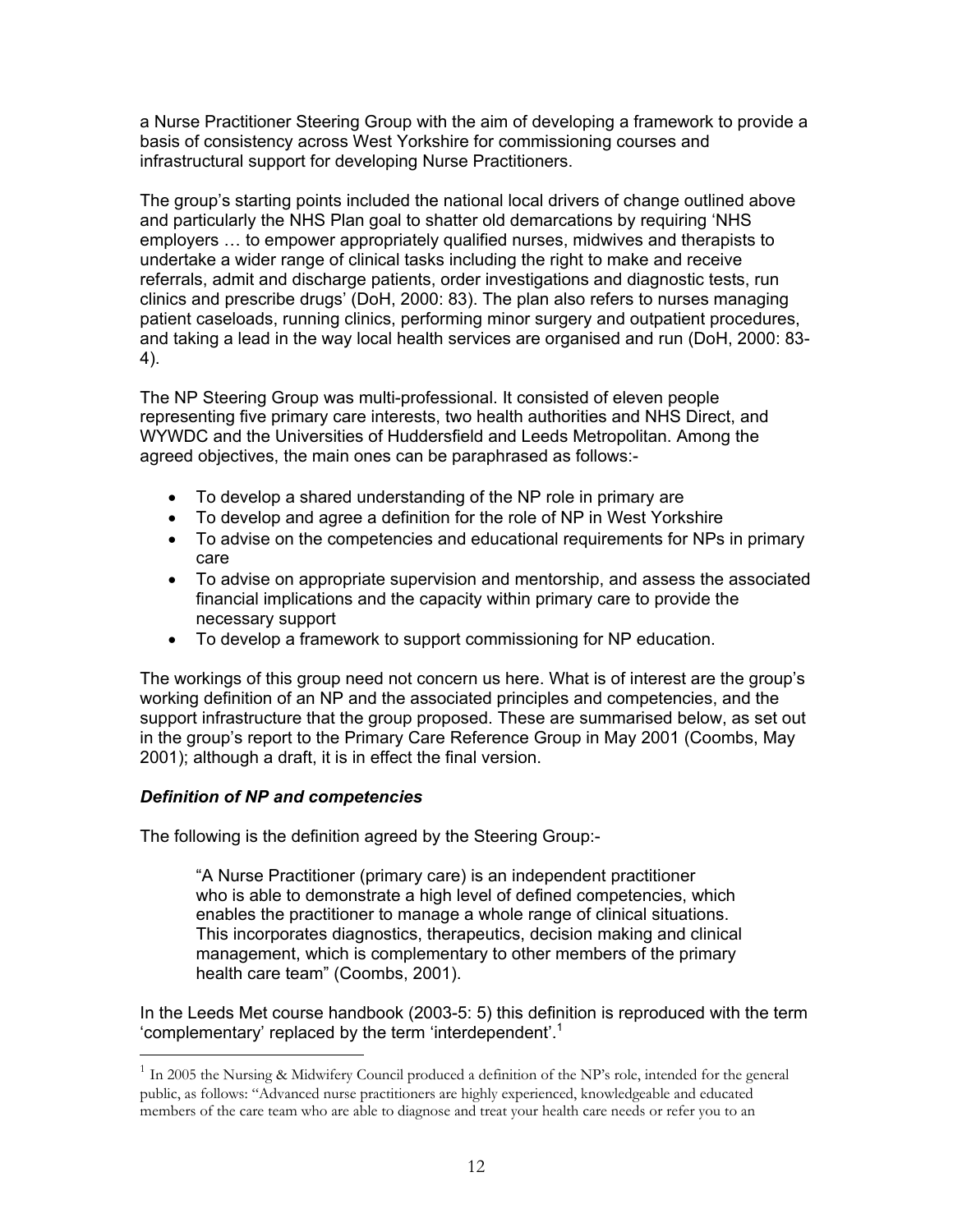Underpinning the Steering Group's definition was a long series of principles, namely that NPs should be:-

- First level qualified (Part 1) and registered nurses
- Experienced
- Generalists functioning at a higher level
- Knowledgeable/experienced in primary healthcare
- Independent autonomous in decision making
- Able to demonstrate competencies in a whole range of areas [as described in the NHS Plan]
- Complementary to … other professions [in primary care]
- Professionally accountable
- Managerial accountable
- Able to demonstrate Continuing Professional Development (CPD)
- Able to lead developments and manage innovations in practice

'Knowledgeable/experienced in primary care' is clarified as including General Practice, community, accident and emergency services, and fast access primary care such as Walk In centres and NHS Direct.

The group also drew attention to several other aspects of working at a higher level of practice. In addition to providing effective health care and improving health outcomes, these refer to evaluation and research, leading practice development and innovation, developing oneself and others, and working across professional and organizational boundaries (UKCC, 1999). $^2$  The group advocated that these be integrated into a competency framework strongly featuring:

- Diagnostics
- Therapeutics
- Consultations and Clinical Decision Making
- Policy and protocol development, including evaluation.

The Steering Group's framework for the role of NP consisted therefore of the agreed definition, the principles listed above, the list of ten key roles for nurses in the NHS Plan and the competencies the group wished to see incorporated in NP development.

The group's principal recommendations were to ask the WYWDC to endorse this framework, and to consider how funding could be secured to reimburse facilitation and mentoring of NPs during development. The latter brings us to the nature of the support infrastructure they recommended and the funding arrangements envisaged.

appropriate specialist if needed" (NMC, 2005). The definition is followed by a clear and rounded statement of what patients, carers and other health professionals can expect an advanced nurse practitioner to be capable of doing.

<sup>&</sup>lt;sup>2</sup> The final report on the UKCC higher level of practice project was produced in 2002.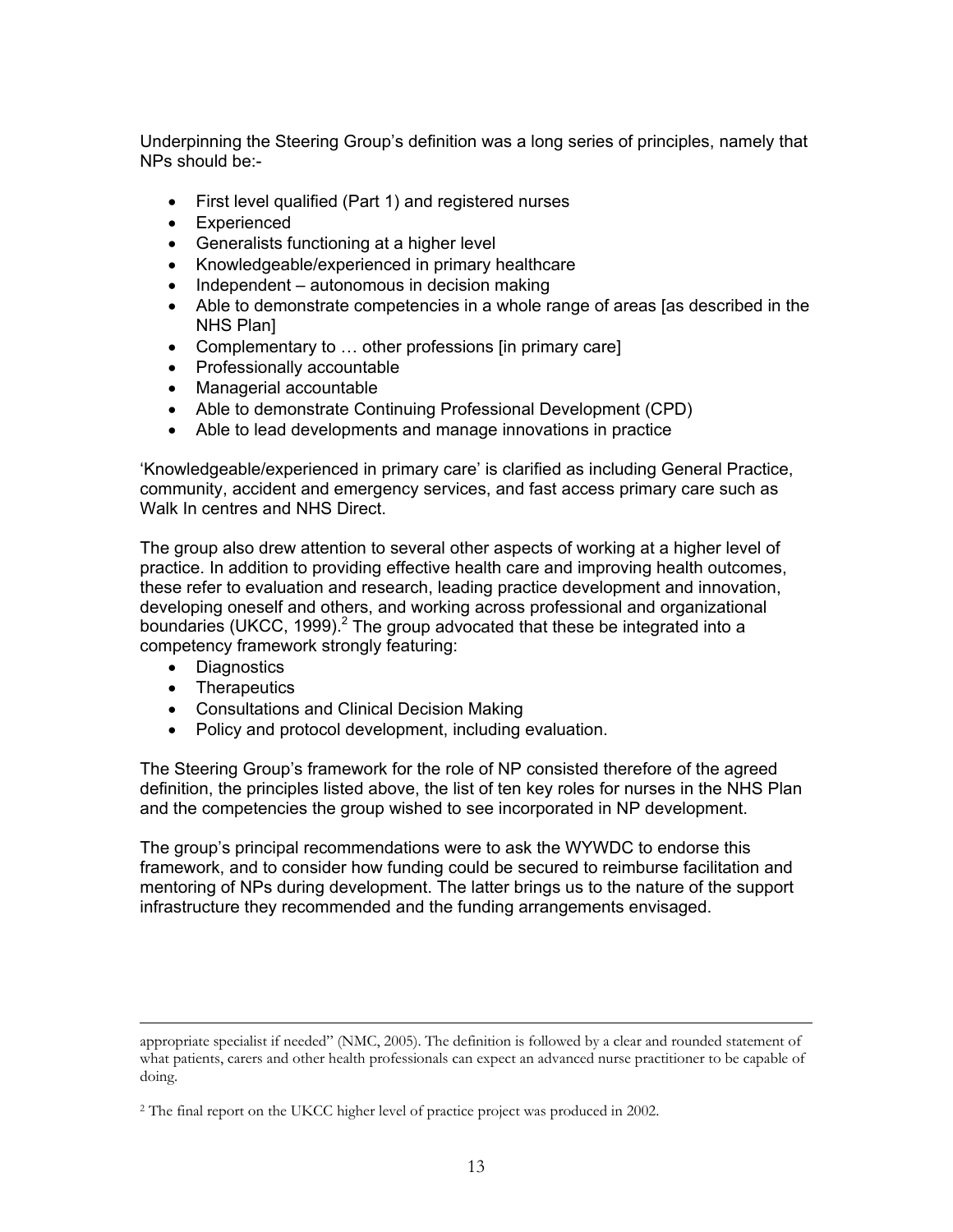## **3.3. Support infrastructure and funding arrangements**

The Steering Group recognised that without the right level and type of support nurses are unlikely to feel properly prepared for the role, resulting in unnecessary stress or failure to meet required standards. This called for each NP to have a facilitator and a mentor, with specific roles and functions.

## *Facilitators and mentors*

The facilitator would usually be a GP, but as experienced NPs became available they could undertake this. The facilitator's role would be "to provide teaching and establish a conducive learning environment to ensure successful progress of the NP learner" (Coombs, 2001), and also to provide clinical supervision and feedback to course tutors on the developing NP's progress. It was estimated that a commitment of one half day a week would be a minimum for this. The group also suggested that prospective facilitators be assessed to help ensure the right level of competence and commitment. They recommended too that the quality of prospective learning placements be formally assessed by the Universities as part of the process of recruitment to the programme.

The mentor's role would be to encourage personal and professional development, and help with critical reflection on clinical practice. It was suggested that experienced NPs would be best placed to provide this, individually or on a group basis, and that consideration also be given to alternatives such as action learning sets or peer supervision.

## *Funding arrangements*

In regard to funding of the programme by the WYWDC, in addition to payment of course fees the arrangements proposed included 'backfilling' of the nurses' salaries. Furthermore, in it was argued that whereas PMS practices might be allocated funding by Health Authorities or PCTs specifically for facilitation and mentoring, as things stood GP practices would not receive such funding and it was "extremely unlikely" that GPs would be prepared to act as facilitators without payment or incentives – especially given the arrangements for funding GPs and their practices for taking medical trainees and students. This would create inequities between nurses in different kinds of practice, so it was "imperative" that the WYWDC provided a consistent approach to funding this aspect of the programme across the board (Coombs, 2001).

## **3.4. The commissioning process**

The proposed framework did indeed serve as the basis for the development programme that was commissioned in 2001. The thrust of the strategy was to provide the educational and support infrastructure for a rolling development of Nurse Practitioners qualified to an advanced level – at least PostGraduate Diploma – and, crucially, to secure funding for the programme by establishing it as a priority for primary care organizations.

Based on the agreed definition of the role and the associated principles and competencies, the Universities of Huddersfield and Leeds Metropolitan were each commissioned to provide a two-year part-time PostGraduate Diploma course at a Masters level of skills and knowledge, for intakes of fifteen students per course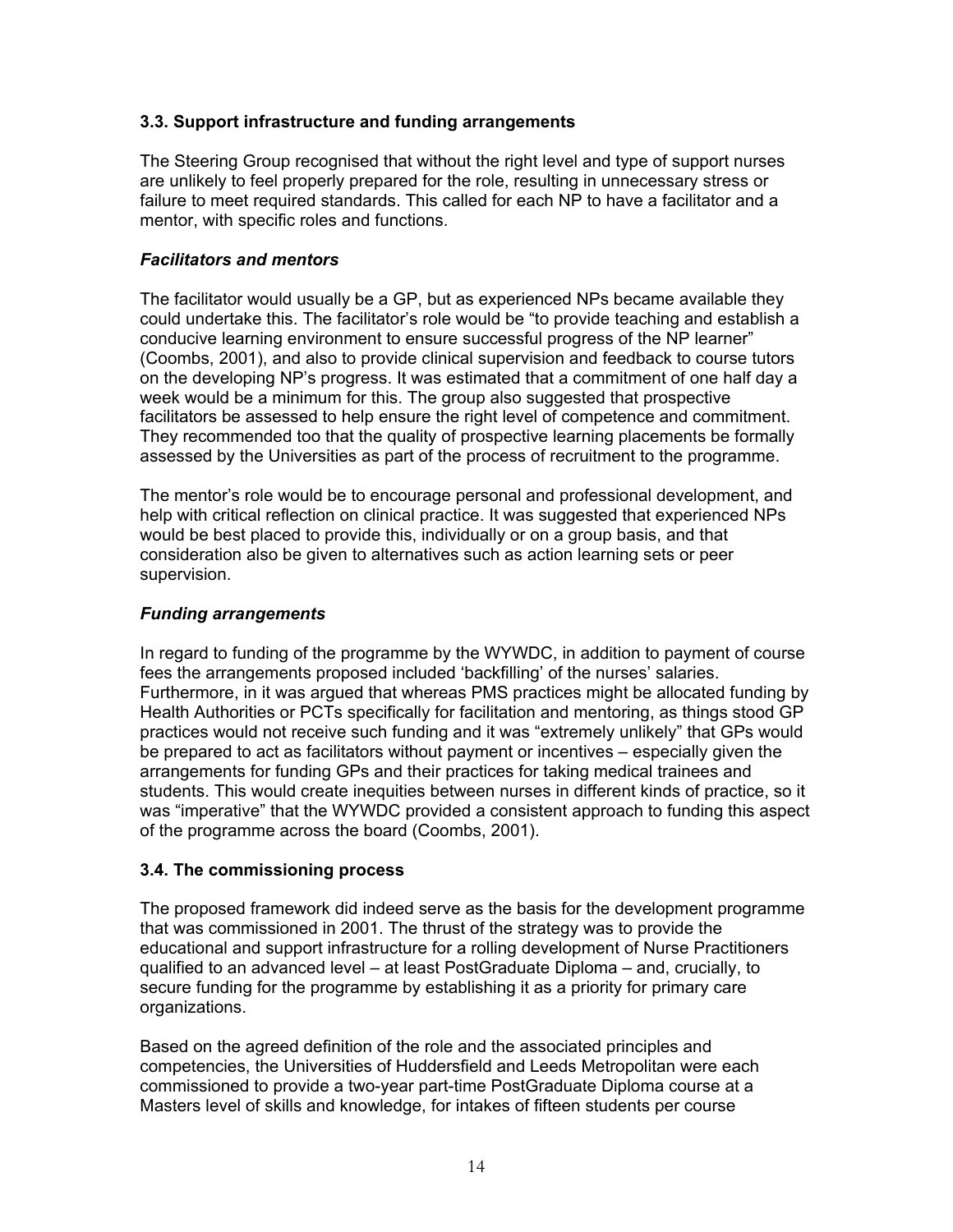(subsequently increased to twenty). $3$  Furthermore, the support infrastructure for inpractice learning was put in place – on the basis of one half day per week (term time) protected time for GP-facilitated learning plus the equivalent for self-directed learning – and there was provision for mentoring too. The Universities undertook the oversight of the quality of learning placements, liaison with the GP educators/facilitators, and so on. In addition to the Diploma, which constituted the qualification, there was also provision for optional completion in a third year of an MSc, with some protected time for that but not the facilitated learning built into the first two years.

The funding package covered course fees, the participant nurses' salaries and payment to the support practices for the facilitated learning. The backfilling of nurses' salaries for the two-year course period was generous, covering two days per week throughout the year, not just in term-time. However, this left some ambiguity regarding the 'protected' status of this provision outside of term time. Our survey findings indicate that some practices respected the protected time provision only during term time and tended to disregard it otherwise, while others continued to provide facilitated learning and time for self-directed learning outside of term time.

## *The programme commissioned*

To sum up, the development process commissioned consisted of the following elements:-

- A two-year taught course based on one day per week for the academic year
- Practice-based learning one day per week for two years, split between a half day GP-facilitated clinical tuition and supervision and a half day self-directed learning
- Mentoring by experienced NPs (once enough were qualified)
- Tripartite reviews by the student, clinical educator/facilitator and the course tutor
- Assessment of the theoretical content of each module and of the student's competencies by the University teaching team, coupled with assessment in the practice setting by the clinical educator/facilitator
- Completion of the PostGraduate Diploma
- Option at the end of Year 2 or in Year 3 to complete a MSc dissertation.

## **3.5. Interim assessment of the strategy**

The extent to which the commissioning strategy has succeeded in developing a significant number of NPs who are fit for purpose and practice is the most important factor in evaluating it. That cannot be addressed properly until all the findings have been reviewed, so we will come back to this in the overall Conclusions.

However, it is appropriate at this point to take note of what made this commissioning process different, and to ask how the prime movers in the commissioning process now regard what was done. The cost of the initiative also has to be considered.

 $\overline{a}$ <sup>3</sup> This reflected their experience in providing programmes for Health Visitors and District Nurses.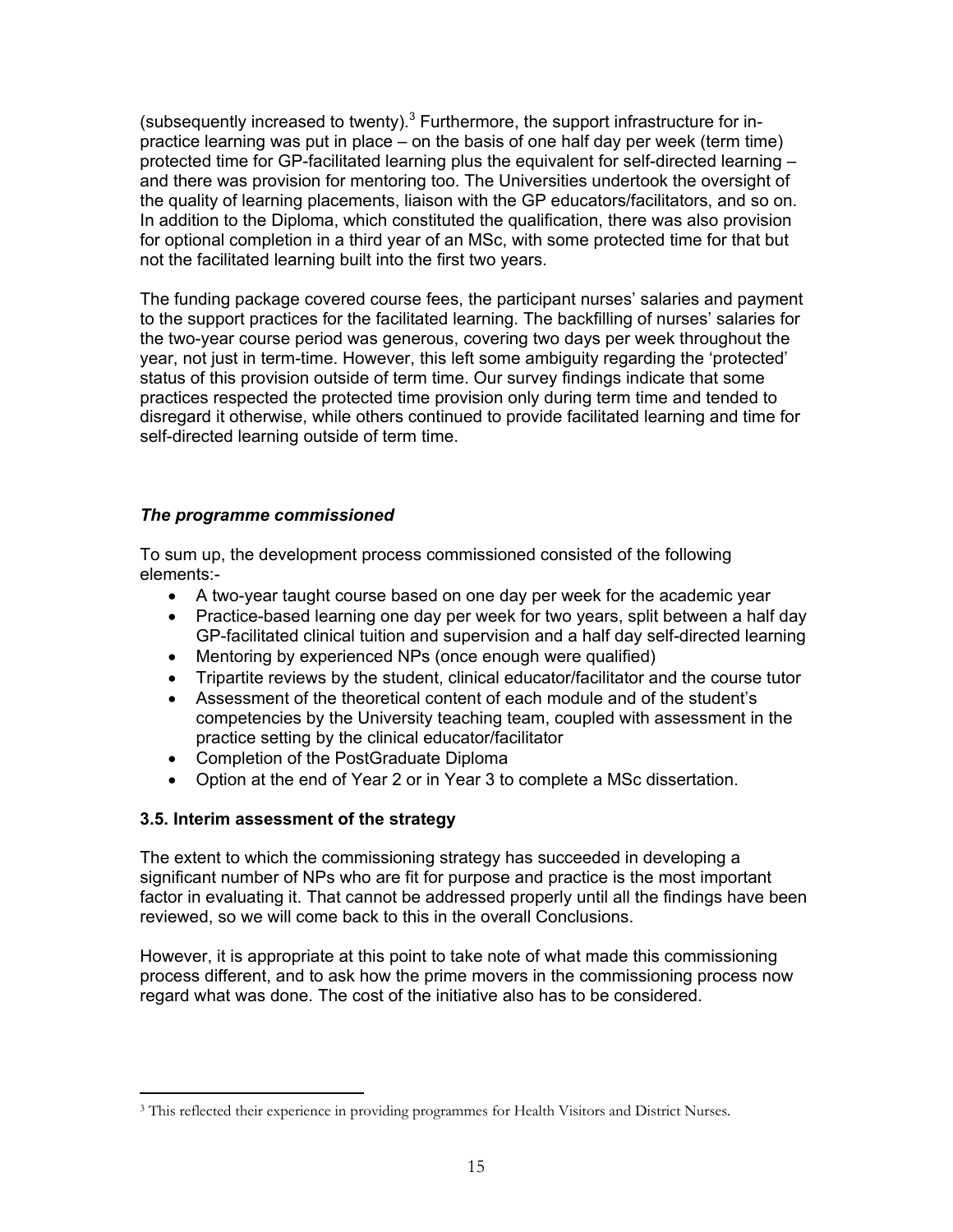## *An unusually cohesive approach*

It is worth noting that NHS educational programmes at postgraduate level usually are commissioned in three ways that notionally are different but tend to overlap. They come about: (i) through Trusts and/or Universities instigating a course to meet local or national needs or perceived demand; (ii) through professional bodies and networks responding to developments in clinical standards that generate the need for new or different training courses; (iii) through WDCs bringing people together to develop responses to particular needs.

Elements of all three played a part in the commissioning of this Nurse Practitioner programme but the approach to it in West Yorkshire was underpinned by certain factors. First, the need was clear; some parts of the region were seriously un-doctored, particularly in areas of high deprivation. Secondly, some ground-breaking efforts to address that problem by developing advanced nurse practitioners were going on, but with big discrepancies between local solutions. So the breakthrough was to seek and pave the way for a common approach. Thirdly, a group representing the main interests was brought together and they succeeded in agreeing a framework for addressing all the main issues – and support for that framework was gained from all fifteen PCTs in West Yorkshire, including ones which needed to change what they were doing in order to align themselves with the common approach. Fourth, the two Universities were committed to the agreed framework and had real grounds for confidence in developing their courses and their links with primary care providers. Fifth, the prime movers at the WYWDC managed to secure Board approval of sufficient funding for the initiative and to have it ring-fenced. All told, this was an unusually cohesive process of purposeful co-operation.

To find out how they now regard it with all the benefit of hindsight, the key people in the WYWDC responsible for commissioning the programme were interviewed on two occasions, and the people who led the programme at the two Universities were also interviewed.

## *How the WYWDC and Universities regard the process*

From the WYWDC's perspective there were two outstandingly positive aspects of the process. One was the clear focus on the specific need to remedy the shortage of GPs by developing advanced nurse practitioners, and to underpin that development by consistency of approach. The other outstanding factor was the quality of partnership working harnessed by the Steering Group, which paved the way for the agreed framework to be endorsed across the board and funded on a sustained basis. Yet if there had not been a recognized shortage of GPs in deprived areas it would have been much harder to get the initiative off the ground. On the other hand, the WYWDC has been able to apply a similar model of commissioning in other areas – specifically occupational health and Community Matrons – although without the in-practice facilitation which is a particular feature of the Nurse Practitioner programme.

In regard to feedback from various quarters, the WYWDC has had very positive feedback from the primary care members of its Management Board, from the Universities' course evaluations, and from employer networks. Furthermore, NPs continue to be in demand.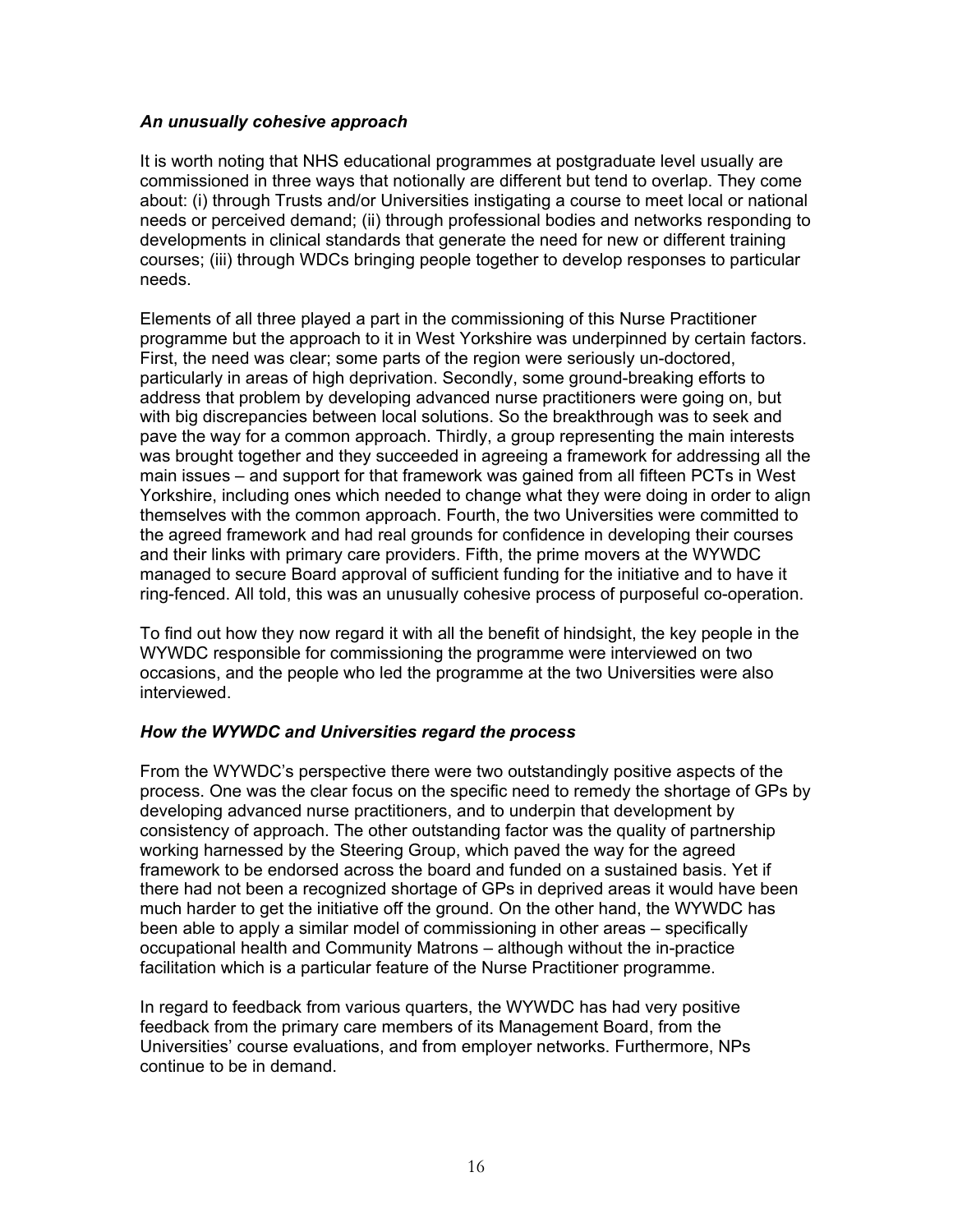On their part, the University programme leaders highlight several factors that made the commissioning process particularly effective-

- the advantages of being given a 'steer' by the WYWDC and assurance of its support so long as the Universities made a good job of delivering the course;
- the quality of support from the GPs on the Steering Group;
- the opportunity to really think things through, coupled with the fact that the situation called for a united approach, without the usual vying between interests;
- the commitment to positive funding, covering not only course fees but relatively high 'backfill' and GP-facilitation costs;
- the quality of liaison with the WYWDC and the efficiency of its payment system.

Of course there were the usual frustrations in getting complex things done, and some disappointments too. For instance, some of the GP facilitators chosen by students were *"just not committed to the role"*, as one person put it – something that surfaces several times in survey responses and NP interviews, as will be seen. In contrast, some GPs were exceptionally committed to their role as facilitators.

Leaving aside for now the problem of variable quality, the nature of the support infrastructure for NP development brings us to the relative cost of the initiative.

## **3.6. The relative cost of the initiative**

The financial arrangements underpinning the Nurse Practitioner programme were – and in mid 2007 still are – essentially no different to those for training Health Visitors or District Nurses. The WDC pays the course fees and reimburses practices for the notional costs of replacing people while they are attending courses (full time or part time) or otherwise engaged in professional development, i.e. salary 'backfill' as is called.

The backfill costs of programmes like these account for most of the expenditure – as much as 75% to 80%. In addition, for the NP programme payment for GP facilitation was part of the proposed framework, and for NPs going on to do the MSc a small amount was provided to ensure some protected time for their dissertation. Clearly, the amount and quality of practice support for NP development should be commensurate with the level of salary backfill and additional payment for facilitation, so it is regrettable that some of our respondents experienced shortcomings in that regard.

The backfill arrangements make it very costly to run programmes like these, but in terms of relative cost two points are worth making. First, the cost per student of the Nurse Practitioner programme is only 10 per cent higher than the full cost of training District Nurses or Health Visitors, i.e. when travel expenses for DNs/HVs are taken into account. Moreover, that 10% is mostly due to salary differentials. In real terms, therefore, the cost per student for the Nurse Practitioner programme is much the same as for other programmes at a less advanced level.

Secondly, there is a big difference between funding a standard programme of professional training and investing in an initiative to develop a new kind of practitioner at a higher level of clinical ability, in this case one that has the advanced nursing and clinical skills to practice alongside doctors. It is to the provision for developing those skills that we now turn.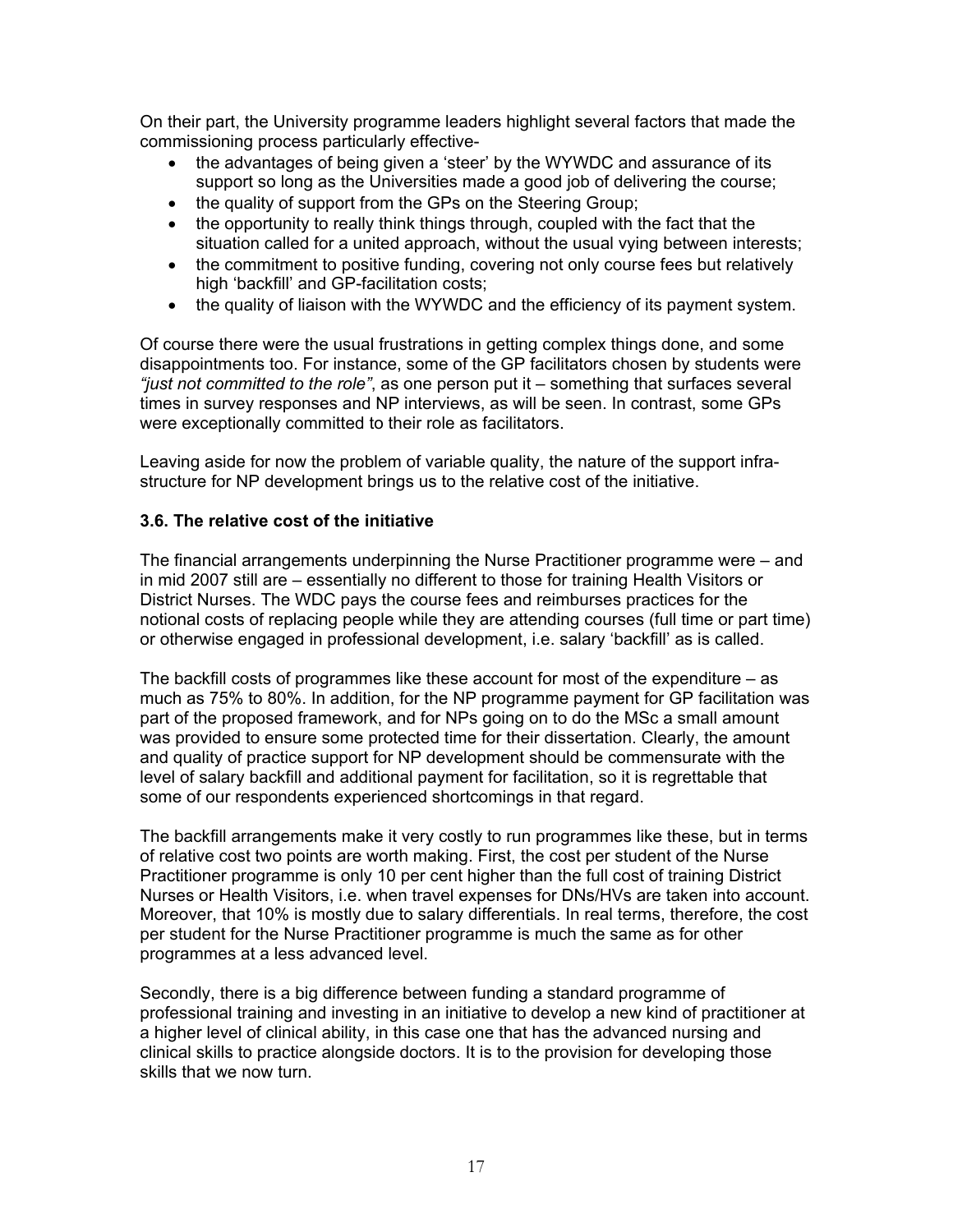## **4. THE DEVELOPMENT PROGRAMME**

This section outlines the structure of the two University courses and associated aspects of the development programme, gives the number of NPs who have been through the programme, and summarises the Universities' own course evaluations. This refers to the first three cohorts, 2001-3, 2002-4 and 2003-5.

To re-cap, the Postgraduate Diploma course is a two-year part-time programme which combines university-based taught modules, practice and assessment; facilitated taught practice in primary care settings; self-directed learning, mentoring and portfolio development. There is then an option to complete an MSc dissertation.

While both courses reflect the working definition of an NP, and the principles and competencies in the agreed framework, the taught modules on the two courses are quite different. The WYWDC regards this difference as good because the complexity of primary care calls for some diversity in advanced nursing expertise, and because it gives students and employers a choice between different approaches.

|                     | <b>Module</b>                                                | <b>Assessment</b>                |  |
|---------------------|--------------------------------------------------------------|----------------------------------|--|
| Year 1, semester 1: | <b>Clinical Sciences and</b>                                 | Practice component, case         |  |
|                     | Clinical Skills for NPs - 1                                  | studies & reflective journal     |  |
|                     | <b>Health Professional</b>                                   | Essay                            |  |
|                     | Accountability                                               |                                  |  |
|                     | <b>Clinical Practice and/or</b>                              | Practice component, case         |  |
|                     | Mentor groups                                                | studies & reflective journal     |  |
| Year 1, semester 2: | <b>Clinical Sciences and</b>                                 | Practice component, case         |  |
|                     | Clinical Skills for NPs - 2                                  | studies & reflective journal     |  |
|                     | Public Health Policy and                                     | Needs analysis &                 |  |
|                     | Practice                                                     | justification                    |  |
|                     | Clinical Practice and/or                                     | Practice component, case         |  |
|                     | Mentor groups                                                | studies & reflective journal     |  |
| Year 2, semester 1: | <b>Clinical Sciences and</b>                                 | Practice component, case         |  |
|                     | Clinical Skills for NPs - 3                                  | studies & reflective journal     |  |
|                     | <b>Mental Health and Mental</b>                              | Case study                       |  |
|                     | <b>Illness</b>                                               |                                  |  |
|                     | Clinical Practice and/or                                     | Practice component, case         |  |
|                     | Mentor groups                                                | studies & reflective journal     |  |
| Year 2, semester 2: | Consultation,                                                | <b>Patient Simulated Surgery</b> |  |
|                     | Communication and                                            |                                  |  |
|                     | Change                                                       |                                  |  |
|                     | Methods for Inquiry                                          | Project proposal &               |  |
|                     |                                                              | justification                    |  |
|                     | Directed study/Mentor                                        | Practice component, case         |  |
|                     | groups                                                       | studies & reflective journal     |  |
| Throughout          | 1 day per week in the practice setting split between GP-     |                                  |  |
|                     | facilitated taught practice and self-directed learning, with |                                  |  |
|                     | summative assessments by the clinical educator.              |                                  |  |
| Year <sub>3</sub>   | individual tutorials, research and Masters dissertation      |                                  |  |

## **4.1. The Huddersfield course**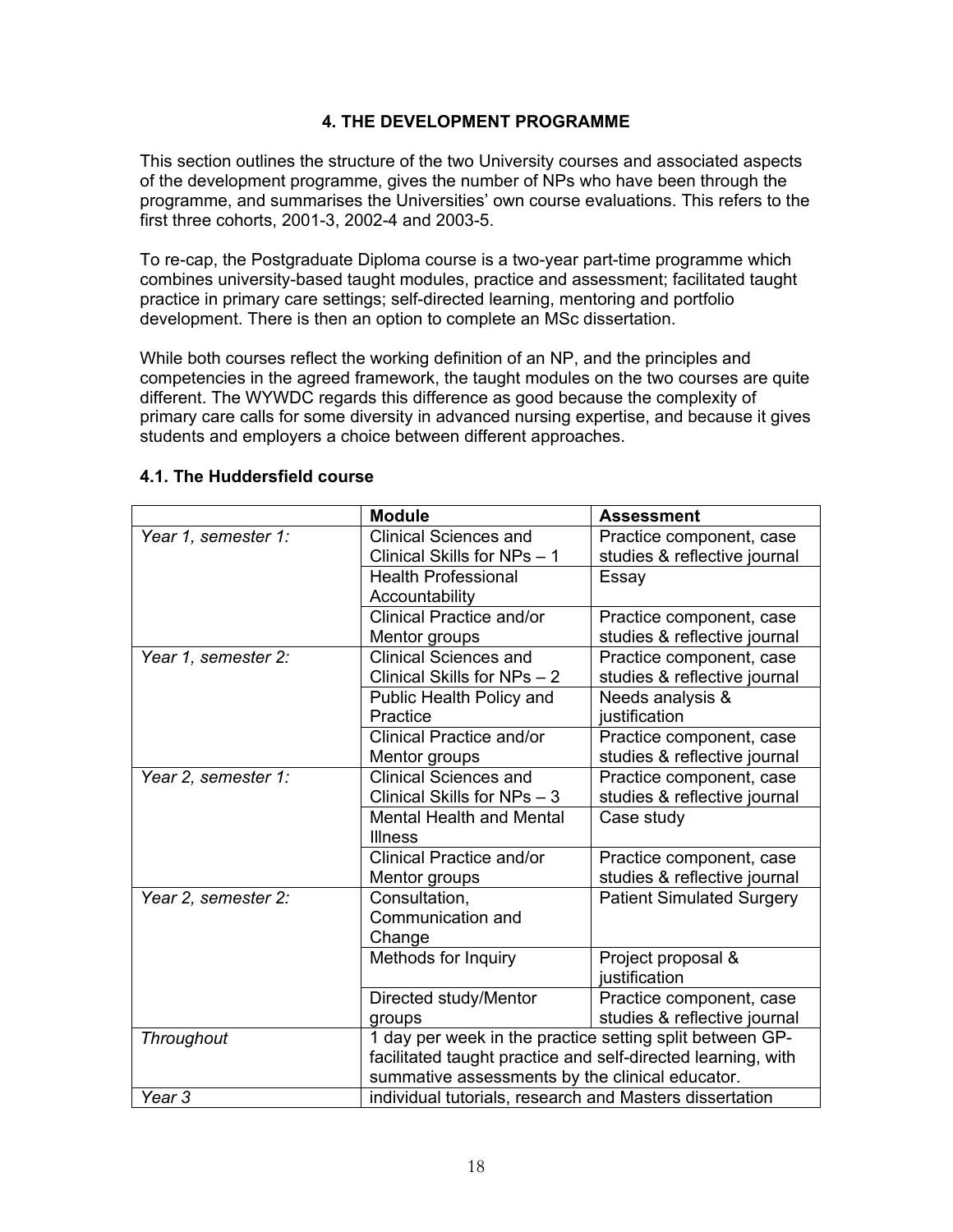## **4.2. The Leeds Metropolitan course**

|                            | <b>Module</b>                                                | <b>Assessment</b>             |  |  |
|----------------------------|--------------------------------------------------------------|-------------------------------|--|--|
| Year 1, semesters 1 and 2: | <b>Professional Development</b><br>(1 module)                | <b>Professional Portfolio</b> |  |  |
|                            | Human Health and Disease                                     | OSCE <sup>*</sup>             |  |  |
|                            | $(1.5 \text{ modules})$                                      | Competence Profile            |  |  |
|                            |                                                              | <b>Critical Analysis</b>      |  |  |
|                            |                                                              | assignment                    |  |  |
|                            | Health Assessment (1.5)                                      | <b>OSCE</b>                   |  |  |
|                            | modules)                                                     | Competence Profile            |  |  |
|                            |                                                              | <b>Critical Analysis</b>      |  |  |
|                            |                                                              | assignment                    |  |  |
| Year 2, semester 1:        | Pharmacology (1 module)                                      | Case studies                  |  |  |
|                            | <b>Skills for Evidence-based</b>                             | Staged assessment             |  |  |
|                            | Practice (1 module)                                          | focusing on qualitative and   |  |  |
|                            |                                                              | quantitative approaches       |  |  |
| Year 2, semester 2:        | Option to complete Masters (3 modules)                       |                               |  |  |
| <b>Throughout</b>          | 1 day per week in the practice setting split between GP-     |                               |  |  |
|                            | facilitated taught practice and self-directed learning, with |                               |  |  |
|                            | summative assessments by the clinical educator.              |                               |  |  |
| Year 3                     | individual tutorials, research and Masters dissertation      |                               |  |  |

\* OSCE = Objective Structured Clinical Examination: a circuit of assessment stations where a range of practical skills are assessed against pre-determined criteria

## *Other elements*

- In addition to the forms of assessment listed above, on both courses tri-partite meetings between student, course tutor and clinical educator take place three times during Years 1 and 2, or more often if necessary.
- From 2003 arrangements were made to ensure that all the NPs were qualified for Extended Nurse Prescribing (now Independent and Supplementary Nurse Prescribing) when completing or within a short period of completing the course.

## **4.3. Numbers of students and successful completions**

The breakdown for each University of the numbers for each cohort of applicants, students and successful awards of the Postgraduate Diploma – i.e. the basis of NP qualification in this programme – and of MSc degrees is set out in the Table overleaf.

Huddersfield has attracted higher numbers but the Leeds Met numbers climbed steadily, and in both cases the numbers that were commissioned increased year by year. Ninetyfive percent of those who were selected for the programme completed it to the point of being awarded the PgDiploma; only five did not complete. Fifty-eight per cent went on to complete their dissertation and be awarded the MSc, and subsequent completions will have increased that number, while some others already had Masters degrees. A notable feature in that regard is that most of those achieving this MSc were on the Huddersfield course (50 out of 58).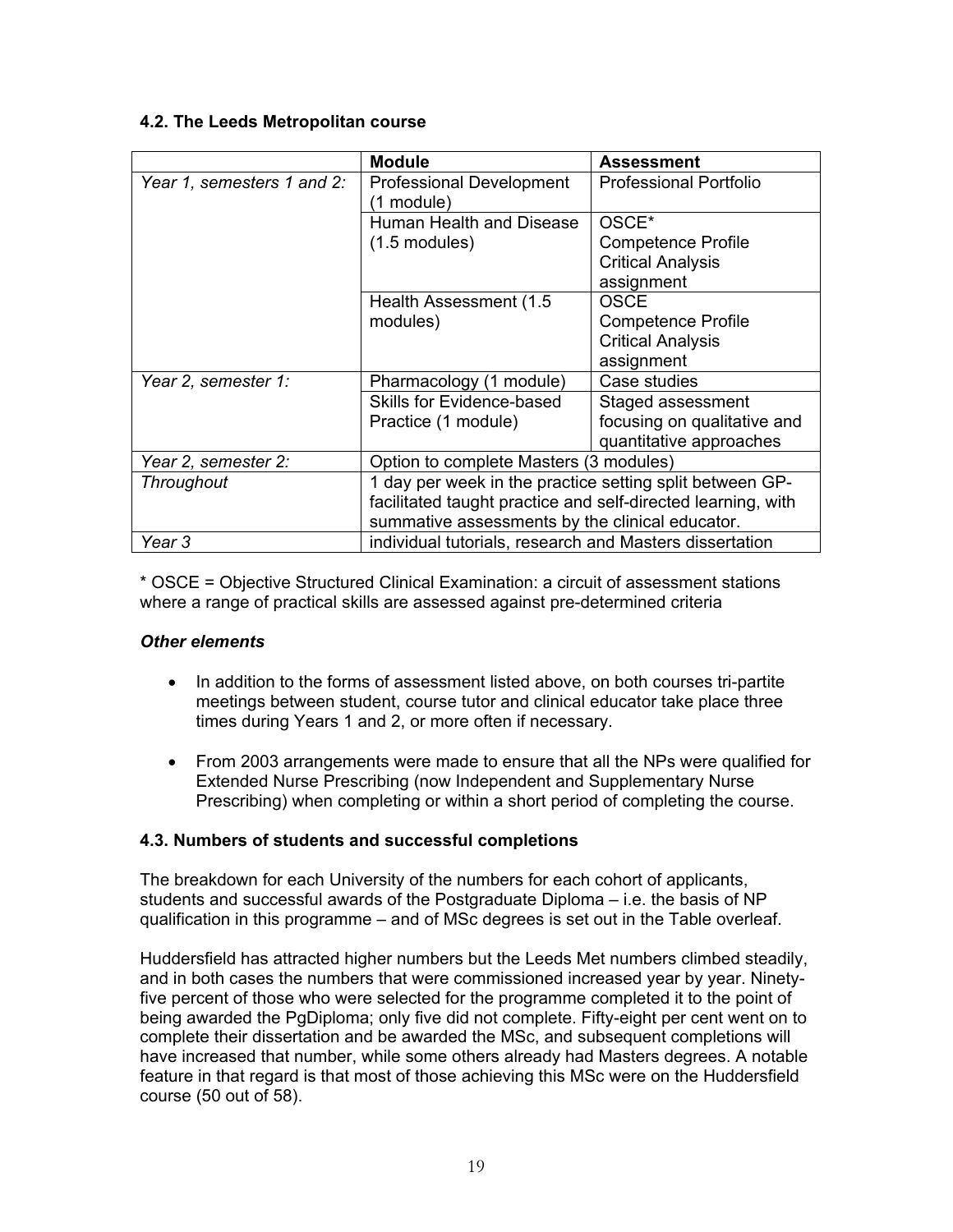These levels of retention and successful completion point to high standards in the approach to selection and how the courses were run.

| <b>Cohort</b>     | No. of<br><b>Applicants</b> | No. of<br><b>Students</b>            | No. awarded<br>Postgrad. Dip. | No. awarded<br><b>MSc</b> |
|-------------------|-----------------------------|--------------------------------------|-------------------------------|---------------------------|
|                   |                             | <b>University of HUDDERSFIELD</b>    |                               |                           |
| 2001-3            | 25                          | 17                                   | $17*$                         | $18*$                     |
| 2002-4            | 35                          | 20                                   | 19                            | 17                        |
| 2003-5            | 35                          | 21                                   | 19                            | $15**$                    |
| <b>Sub-totals</b> | 95                          | 58                                   | 55                            | 50                        |
|                   |                             | <b>LEEDS METROPOLITAN University</b> |                               |                           |
| 2001-3            | 22                          | 13                                   | 13                            | 4                         |
| 2002-4            | 26                          | 16                                   | 15                            | 2                         |
| 2003-5            | 32                          | 18                                   | 17                            | 2                         |
| <b>Sub-totals</b> | 80                          | 47                                   | 45                            | 8                         |
|                   |                             |                                      |                               |                           |
| <b>Totals</b>     | 175                         | 105                                  | 100                           | 58                        |

#### *Table 2: Distribution of student numbers and successful completions by University and cohort*

\* Another one was accredited through APEL and then completed the Masters.

\*\* Two others already had Masters degrees and two more were due to complete subsequently.

## **4.4. University course evaluations**

Both Universities evaluate their courses through a combination of student and staff evaluation of modules and annual reports by an external examiner, whose report covers the course as a whole. Fortunately, the external examiner reports for each course the years in question were all done by the same person, so there is continuity from year to year and the course leaders can see exactly what has been achieved and what needs to be done.

The Huddersfield external examiner's reports are very thorough and go into a range of matters. From the reports for the years 2001-5 some salient points for the purposes of this report are:-

- that in general the modules were rated highly by students, and where problems were identified (such as a particular module falling below par or expectations not being made clear) they were usually resolved;
- that there were on-going issues about how to enable students to observe and practice clinical skills outside of actual practice settings, and related issues about assessing competence objectively;
- that some students struggled to relate theory to practice; and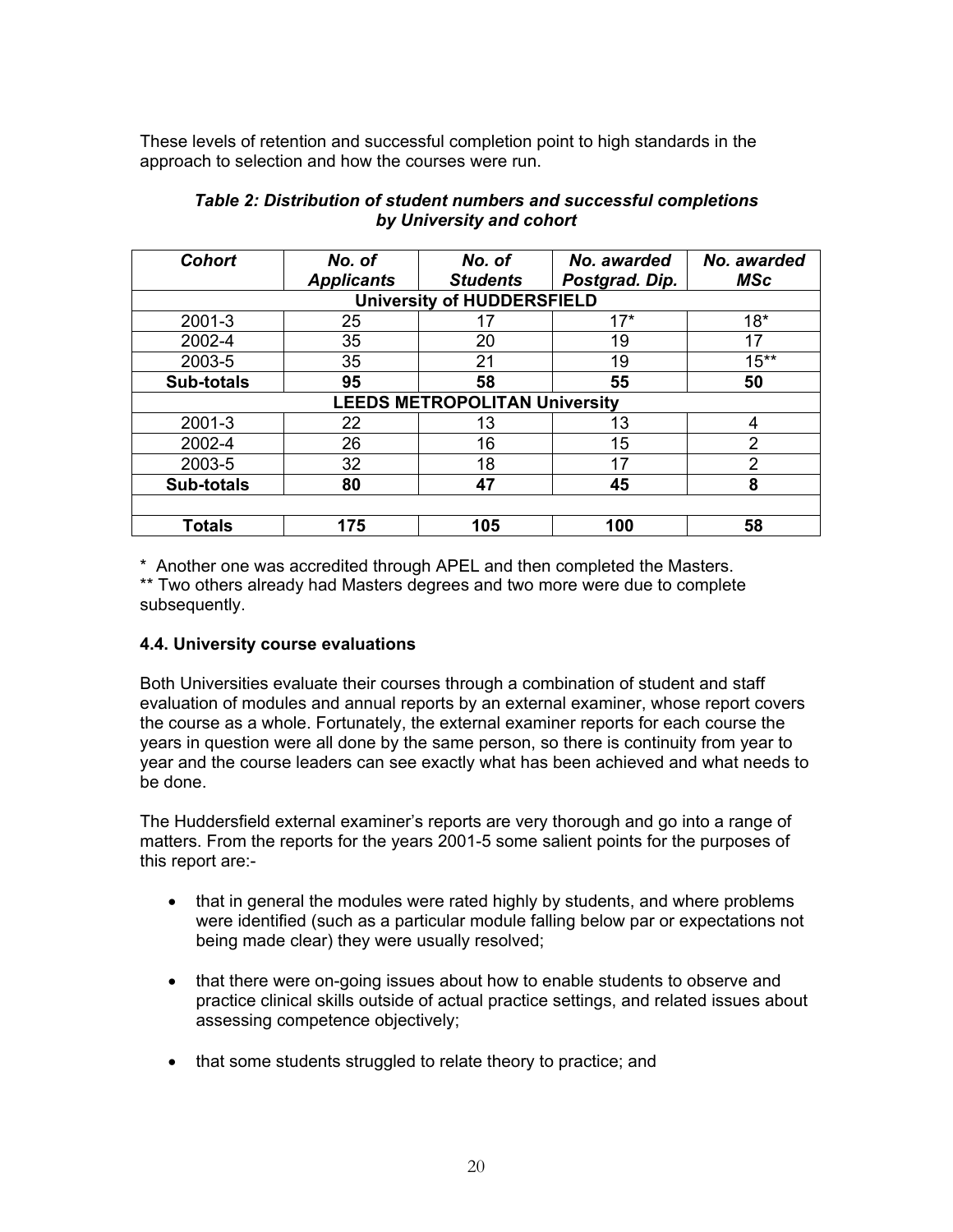• that while most students gained tremendously from the GP-facilitated learning sessions, some students regarded the quality of facilitation as being poor.

These points are singled out as being worth highlighting because they are relevant for any programme of this kind. Similarly, salient points from the external examiner reports for the Leeds Met course in 2003-5 are:-

- that the approach to assessing students' work was suitably rigorous but also helpful;
- that the combination of one day in University and the equivalent in practice with their GP facilitator provided the essential link for developing clinical skills and confidence;
- at the same time, lack of national standards for NP competencies creates grey areas in the assessment of students' professional development portfolios.

While these evaluation procedures provide the Universities with feedback on a module and yearly basis, the postal survey for this evaluation reveals how their former students rate the development programme from the perspective of having performed the role, and their views about the realities of being an NP. The next section deals with those findings.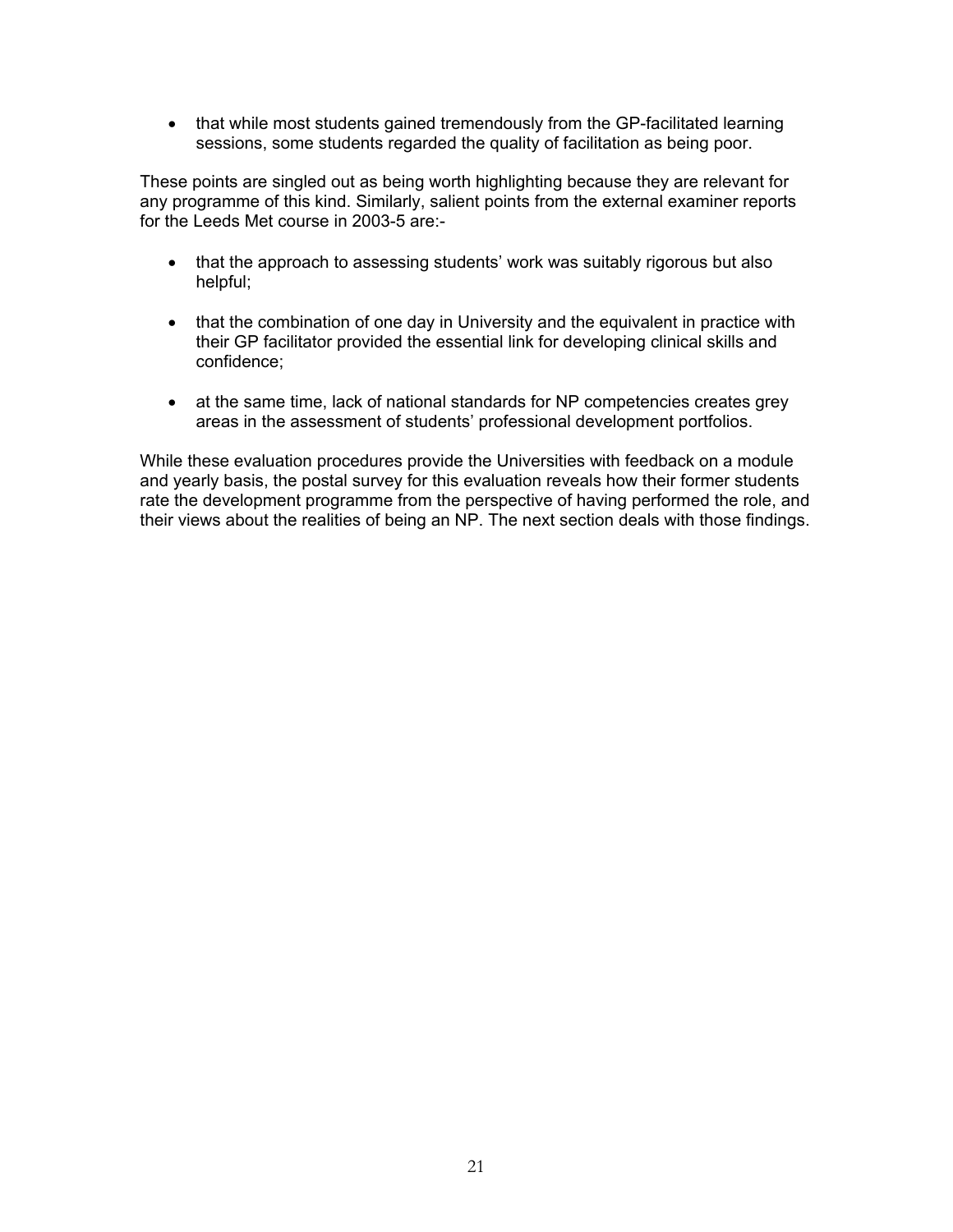## **5. SURVEY FINDINGS**

Thirty-five survey questionnaires were completed and returned, a response rate of one in three. The spread across the three cohorts that we are concerned with is shown below. This section summarizes a detailed analysis of the findings. The questionnaire is reproduced as Appendix A.

|              | 2003 | 2004 | 2005 | Response<br>unclear |
|--------------|------|------|------|---------------------|
| Huddersfield |      |      |      |                     |
| Leeds Met    |      |      |      |                     |
|              |      |      |      |                     |

## **Table 3: No. of respondents by year awarded the NP Diploma (n=35)**

#### **5.1. Context of experience gained as NP**

In most cases – 29 out of 35 – these NPs have worked mostly or exclusively in GP practices (augmented in a couple of cases by Out of Hours work elsewhere), the other six having been employed directly or indirectly by PCTs.

## **5.2. How NPs rate the development programme**

The NPs were asked to rate four main aspects of the programme on a scale of 1 (low) to 10 (high). Table 4 shows the mean average rating for each factor, and also the range. In round figures, the average ratings for the four aspects range from 7.5 to 8.5, within ranges from 10 down to 2. The factor rated mostly highly (8.5) is the weekly GPsupervised clinical practice.

The frequencies of the ratings are not particularly informative, except that far more NPs rated the GP-facilitated sessions at 9 or 10 than for any other factor. Despite complaints, only one person rated this factor at 2 and the next lowest rating is 5.

| Aspect of the programme    | Mean average<br>rating | Range   |
|----------------------------|------------------------|---------|
|                            |                        |         |
| The university-based       | 7.83                   | 3 to 10 |
| taught modules             |                        |         |
| Weekly supervised clinical | 8.51                   | 2 to 10 |
| practice with the GP       |                        |         |
| Project work, portfolio    | 7.46                   | 3 to 10 |
| development, and suchlike  |                        |         |
| Mentoring, individually or | 7.79                   | 4 to 10 |
| in groups                  |                        |         |

#### *Table 4: How the NPs rated four main aspects of the programme (with 1 low and 10 high)*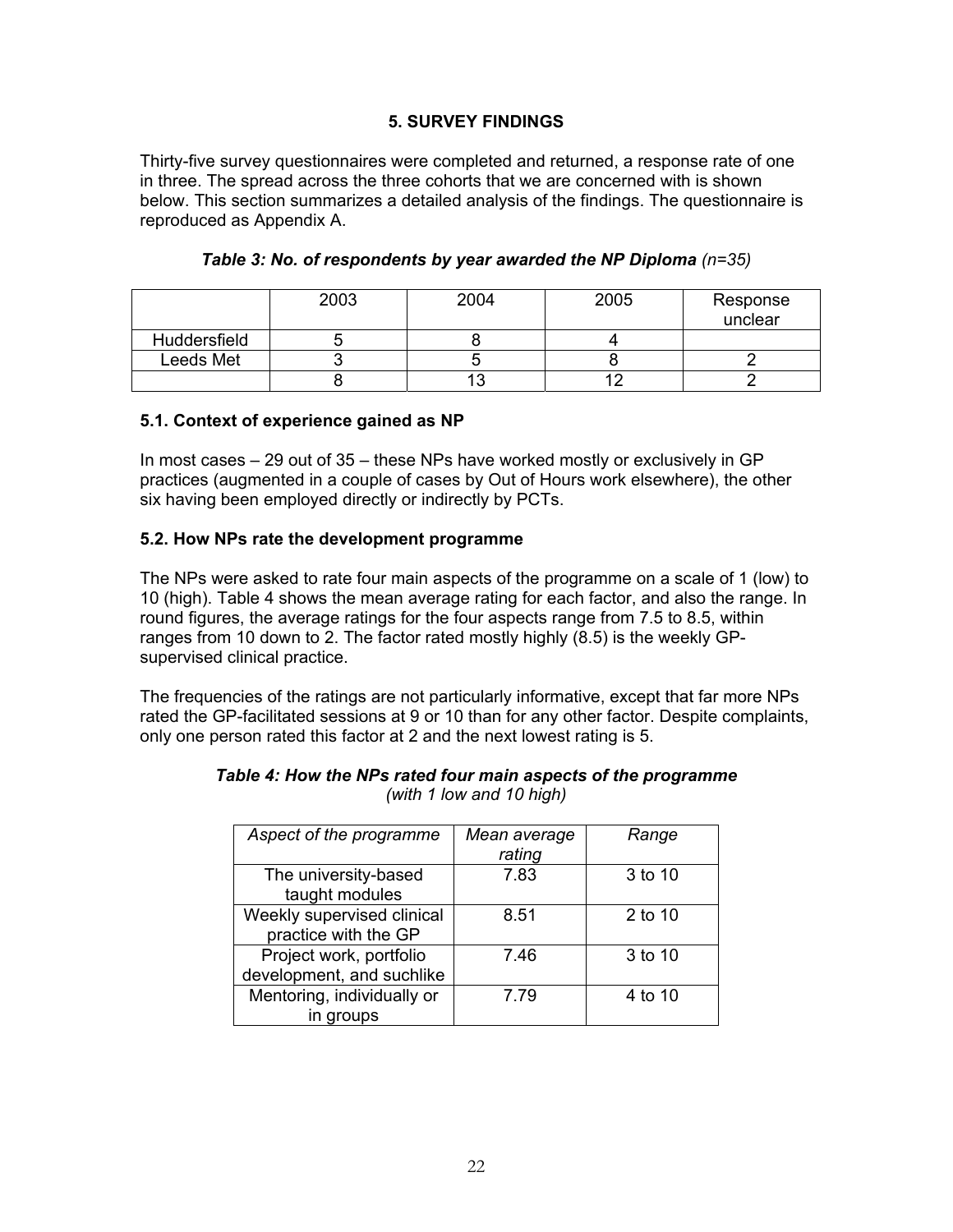## **5.3. How has the role been more or less demanding than anticipated?**

Respondents were asked to say in what ways (if any) the role as actually experienced is more demanding or less demanding than the course prepared them for.

For those who felt experienced enough to comment, the ways in which the role has been more demanding than anticipated are mostly to do with getting used to dealing with complex cases and conditions, the pressures of coping with the volume of work and decision making, and the need to keep learning. *"Textbook cases rarely present"*, as one person says. Other typical comments refer to *"the constant variety of patient conditions"*; *"learning to deal with prescribing issues"*; *"dealing with uncertainty"*; *"GP expectations"* and being *"acutely conscious of my lack of experience"*. Three more quotes sum up the demands of the role:

*"Nothing can quite prepare you for a full-time clinical role where you are no longer a student."* 

 *"Having overall responsibility for making diagnoses is sometimes daunting"* 

*"The programme provides the fundamental skills/competencies, but the demands of the role require you to constantly develop them."* 

Only seven people commented on the role being less demanding than anticipated. A couple refer to GPs being available for advice, and to the role becoming easier with experience. Less satisfactorily, two people say that they are having to do lots of things below their skill level; a third is actually working as a Community Matron, and a fourth is mentoring practice nurses.

## **5.4. Clinical responsibilities**

To establish the extent to which NPs perform certain clinical responsibilities, question 4 asked: How often as a Nurse Practitioner do you play a lead role in the following clinical situations? – followed by a list of ten activities and frequency options ranging from 'routinely' to 'never'. Table 5 shows the distribution of responses. One of the 35 respondents is in a mentoring role with no direct clinical responsibilities.

|                             | Routinely | Fairly often  | Occasionally | Seldom | Never |
|-----------------------------|-----------|---------------|--------------|--------|-------|
| Taking medical histories    | 34        |               |              |        |       |
| Dealing with                | 33        |               |              |        |       |
| Making diagnoses            | 34        |               |              |        |       |
| Undertaking full medical    | 30        |               |              |        |       |
| Initiating investigations   | 30        | 2             |              |        |       |
| Initiating treatments       | 32        | $\mathcal{P}$ |              |        |       |
| Referring patients to other |           |               |              |        |       |
| professionals               | 28        | 3             | 3            |        |       |
| Prescribing medicines       | 33        |               |              |        |       |
| Prescribing non-medicinal   | 26        |               | 3            |        |       |
| Managing on-going care      | 28        |               |              |        |       |

## *Table 5: Frequency that NPs perform certain clinical responsibilities (n=35)*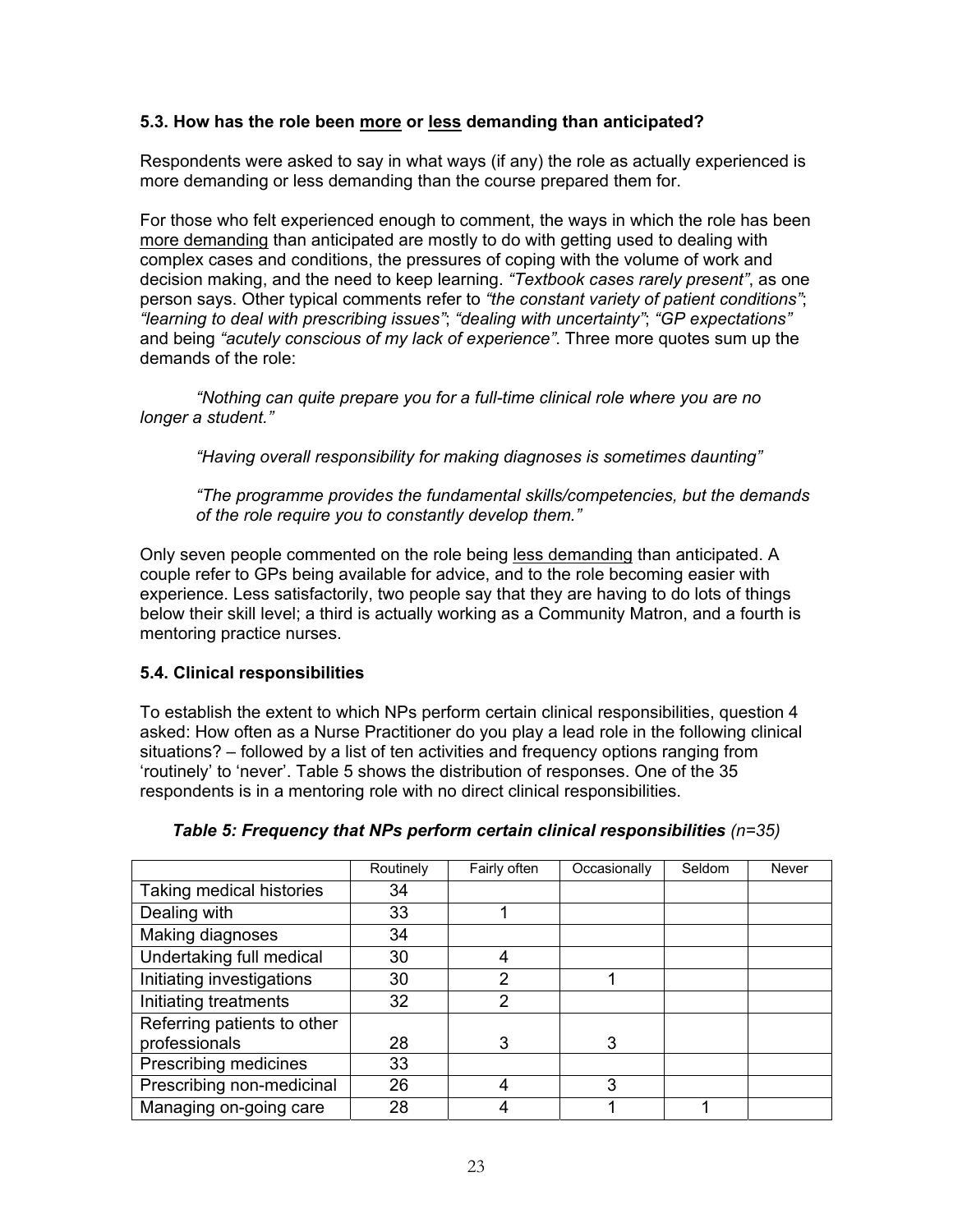Apart from the one who had no clinical responsibilities, most of the respondents routinely perform the ten listed activities, although it is less frequent in some cases. It is also important to know that in the pattern of responses on this there is very little difference between graduates of the two different courses.

Two conclusions can be drawn from these findings. First, that the ten activities listed constitute the core of the NPs clinical role. Secondly, that the content of development programme is closely aligned with what most NPs routinely do.

As implied, some NPs carry other responsibilities. The one with no direct clinical role is nonetheless involved in teaching clinical skills, clinical supervision and mentoring. The other routine activities mentioned by a few other respondents are: reviewing treatments, interpreting investigations, reviewing test results, home visits (all mentioned once) and chronic disease management (mentioned twice). Two other 'fairly often' activities were mentioned: teaching, and monitoring care for older people at an intermediate care hospital.

## **5.5. Acceptance of the NPs role**

The next question probed the extent to which the Nurse Practitioner role is accepted by patients, carers, and other healthcare workers. Table 6 shows the distribution of responses, including a few additions (in italics) to the list we provided. The higher the numbers in the left-hand columns, the greater acceptance there is among those categories of people, and vice versa. The higher the numbers in the middle and righthand columns, the more doubtful NPs are about acceptance of their role in some quarters, and vice versa.

|                                    | Fully | Largely | Somewha | Not much | Don't          |
|------------------------------------|-------|---------|---------|----------|----------------|
|                                    |       |         |         |          | know           |
| <b>Patients</b>                    | 15    | 18      | 3       |          |                |
| Carers                             | 11    | 20      | 4       |          |                |
| <b>PCT Managers</b>                | 8     | 9       | 9       | 3        | 6              |
| <b>General Practitioners</b>       | 16    | 16      | 3       |          |                |
| <b>Practice Managers</b>           | 13    | 18      | 4       |          |                |
| <b>Practice Nurses</b>             | 19    | 13      | 3       |          |                |
| Reception staff                    | 22    | 12      |         |          |                |
| <b>District Nurses</b>             | 13    | 15      | 5       |          | $\overline{2}$ |
| <b>Health Visitors</b>             | 10    | 12      | 9       |          | 3              |
| <b>Allied Health Professionals</b> | 5     | 13      | 15      |          |                |
| <b>Hospital Consultants</b>        |       | 11      | 17      | 5        |                |
| X-ray personnel                    | 3     | 3       | 17      | 10       |                |
| Laboratory personnel               |       | 17      | 6       | 4        |                |
| <b>Hospital nurses</b>             |       |         |         | 1        |                |
| Junior hospital doctors &          |       |         |         |          |                |
| registrars                         |       |         |         |          |                |
| <b>Ultrasound personnel</b>        |       |         |         | ◀        |                |

|  |  | Table 6: Others' acceptance of the NPs' role (n=35) |  |  |
|--|--|-----------------------------------------------------|--|--|
|--|--|-----------------------------------------------------|--|--|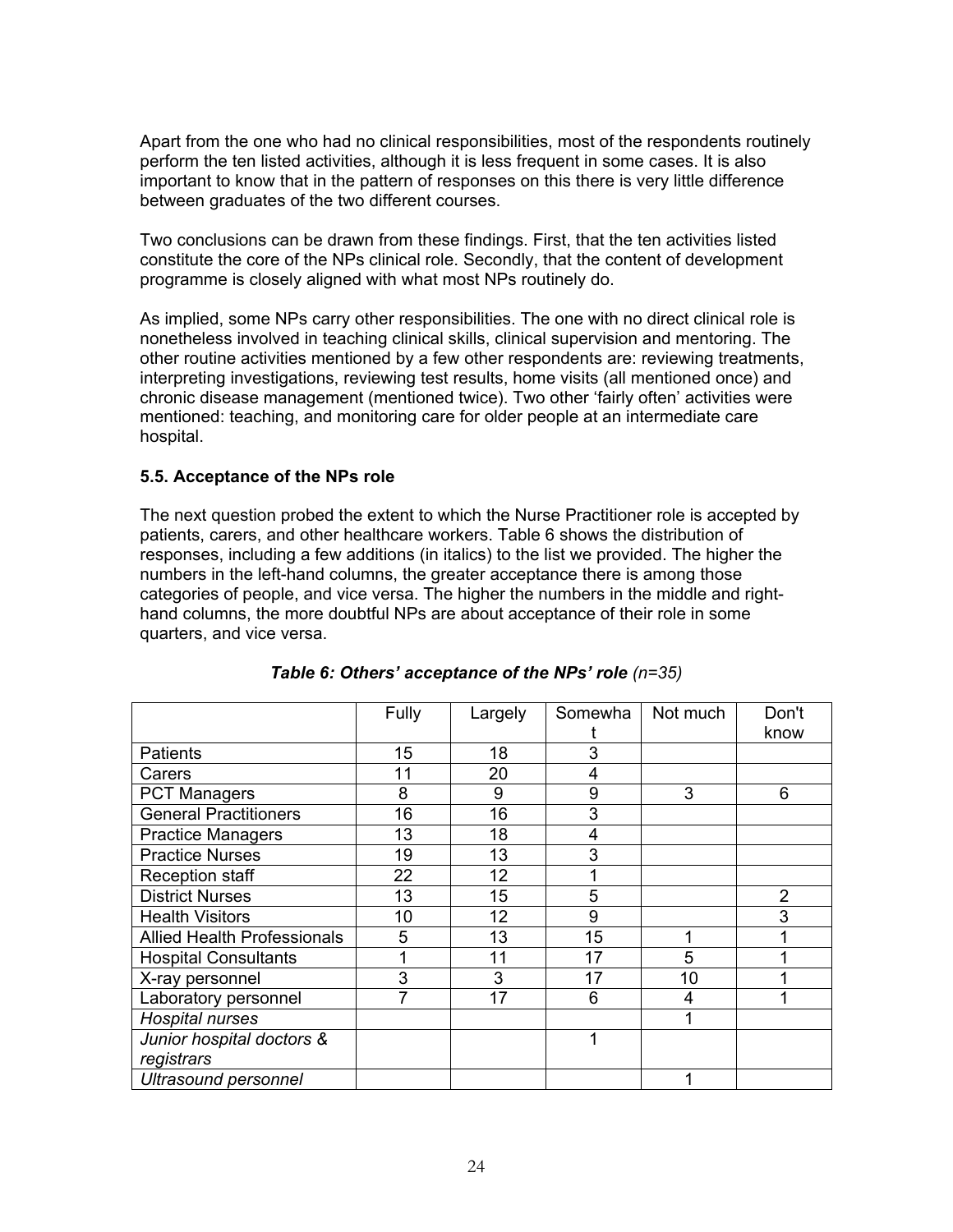Unsurprisingly, the overall pattern is that acceptance of the role is strongest among patients, carers, and others closely involved in general practice, with less acceptance among AHPs and colleagues in secondary care. The spread of responses in regard to PCT managers indicates variable acceptance of the role there too.

#### **5.6. Satisfaction with the role, and causes of dissatisfaction**

Twenty-five of the 35 respondents say they are very satisfied with their role, and six are fairly satisfied. Four are quite dissatisfied.

The following give the flavour of the main causes of satisfaction:-

*"Love the job, especially the autonomy, seeing patients recover from my diagnoses & treatments"* 

*"Support from other professionals"* 

*"Able to make autonomous decisions & manage treatments"* 

*"Autonomy. Pushing the boundaries"* 

*"The ability to complete an episode of care"* 

*"Constant challenge/variety"* 

*"Holistic care. Able to offer different style of consultation"* 

*"Being able to provide total management of my patient from diagnosis through to treatment" "Mentally stimulating & rewarding"* 

In contrast, the following convey the main causes of dissatisfaction:-

*"Expected to take on the role of being a doctor" "Lack of regulation to protect title" "Not properly remunerated" "Lack of recognition by [other] health professionals" "Local hospital will not, on the whole, accept referrals from NPs" "Lack of understanding of the role outside general practice" "Lack of resources" "Frustration having to get x-ray requests countersigned" "Sick notes" [i.e. NPs not being entitled to issue them] "Pay compared to GPs" "Pressure to achieve QOF targets at all times" "Patients who start the consultation with 'I wanted to see the doctor but …' "*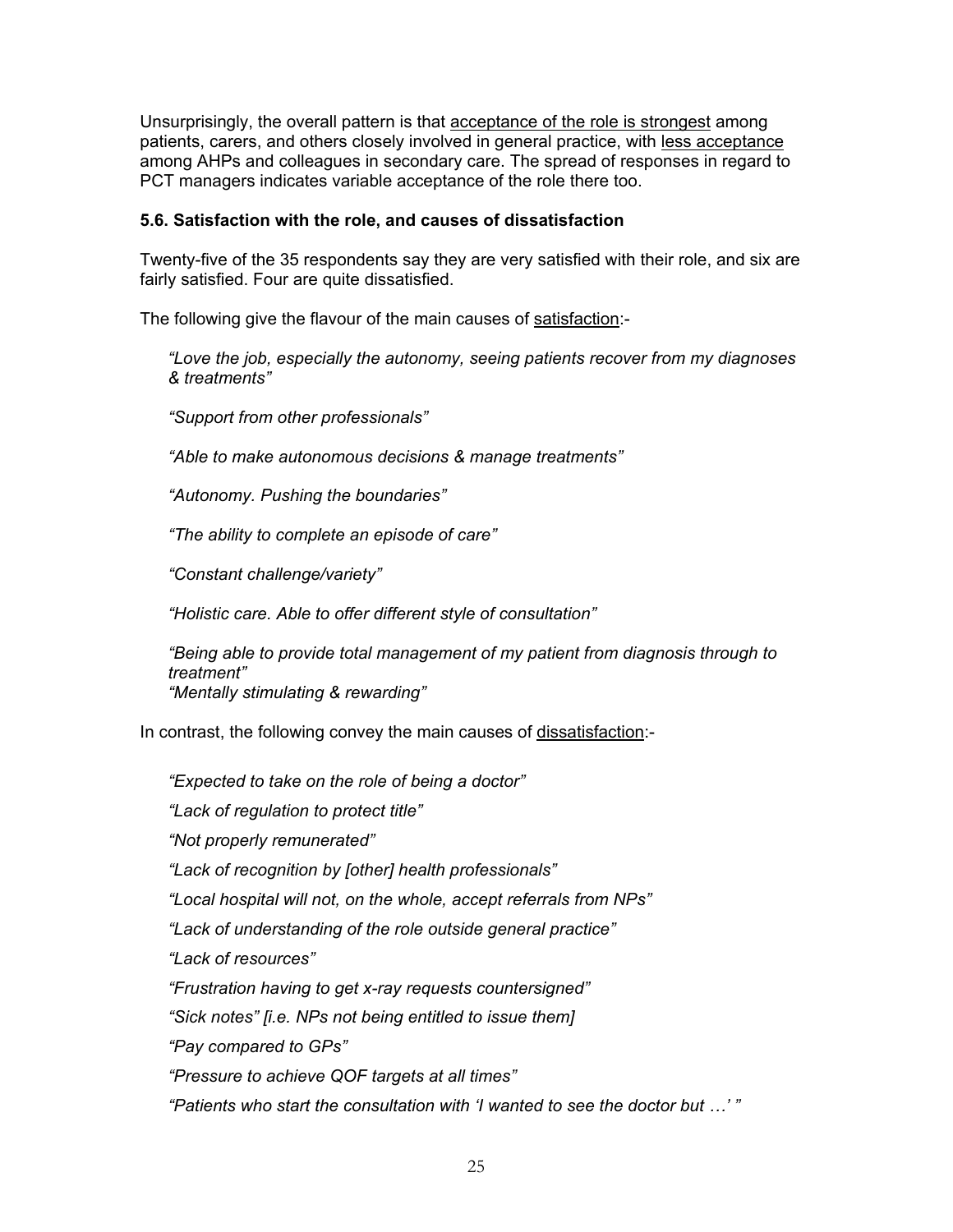*"Having to constantly promote & market the role" "PCT not recognising NPs at all!" "Barriers and red tape within PCT/hospital trusts" "Lack of recognition& barriers to autonomy"* 

To sum up, the causes of satisfaction are mainly to do with the challenges and rewards of having a degree of autonomy in developing a substantial clinical role and being able to provide [more] complete patient care. The causes of dissatisfaction arise mainly from lack of understanding and acceptance of the role, and unfair pay differentials. And the next set of findings underline the fact that the respondents have experienced mixed fortunes as NPs.

## **5.7. Effects on career and future prospects**

In regard to concrete effects on their career so far as a result of being an NP, respondents cited various factors, mostly to do with improving personal and job satisfaction, gaining of confidence, opening of doors to further experience and skills development, job promotions, pay increases, or simply achieving a career ambition.

*"Gained confidence, extended my skills, more autonomous"* 

*"A confidence boost. I feel respected by the patients and practice nurses"* 

*"Have had some good pay rises. Feel a valued member of the team"* 

*"Appointed nurse consultant"* 

*"Appointment as Nurse Director and to the GP partnership"* 

*"Has increased my options"* 

*"It has fulfilled my professional career as I always wanted to be nurse practitioner"* 

*"Enhanced pay, more job satisfaction"* 

*"Higher level of thinking – able to manage a lead role in non-med prescribing"* 

*"Large financial gain – more autonomy – more job satisfaction – better service for patients"* 

*"Grade increase from G to H (whoopee!)"* 

*"Respect from colleagues, GPs and practice nurses"* 

*"Increased salary, status & satisfaction (in no particular order)"* 

*"Clinical skills vastly improved"* 

*"Not sure, too early to tell"* 

Views regarding likely effects on future prospects tend to swing between, on the one hand, being fairly sure of role development and further advancement, including practice partnership possibilities, and, on the other hand, quite a degree of uncertainty about future prospects. It is a question to which several people gave no answer. The fact is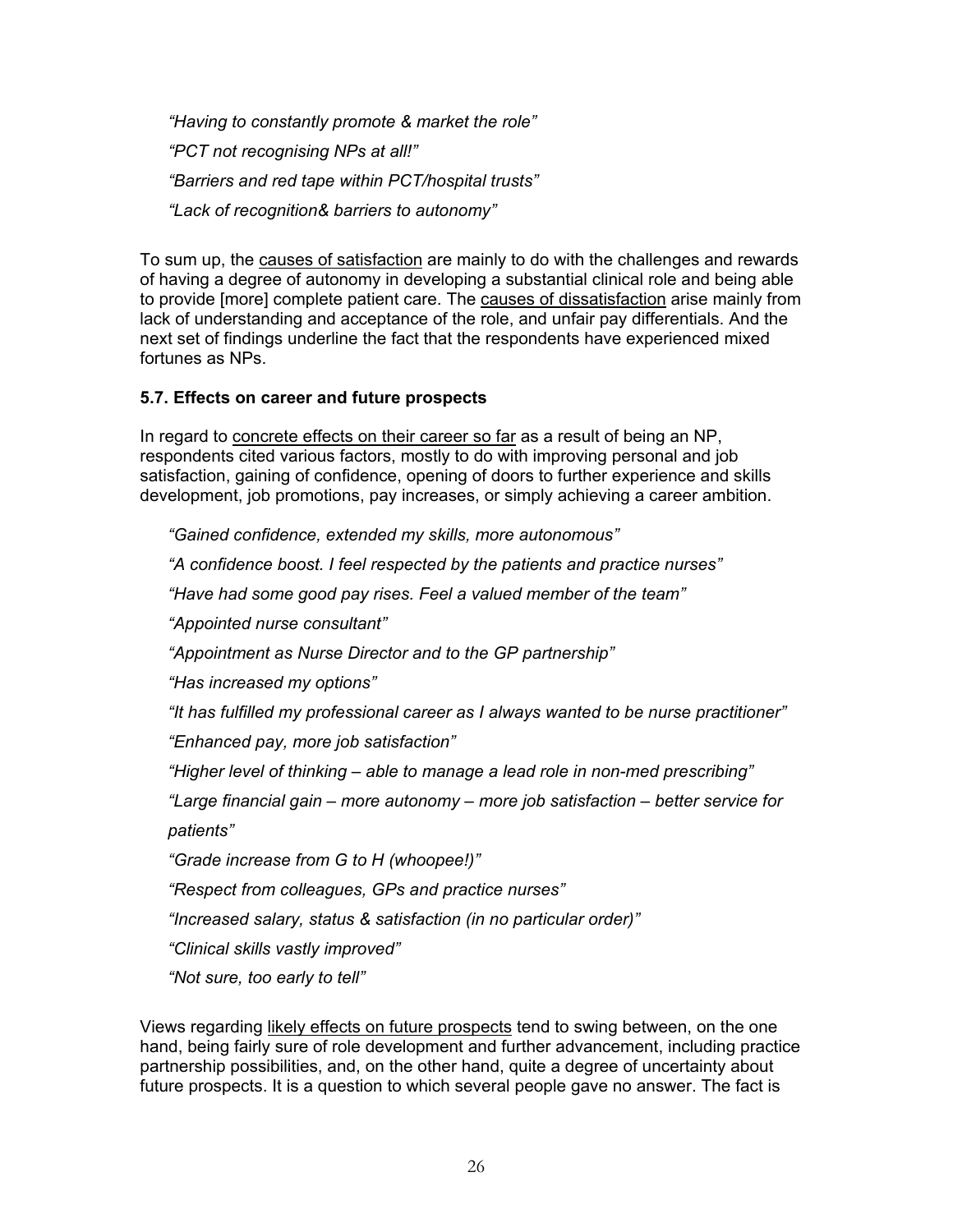that some NPs are brimming with confidence, while others are quite unsure about their prospects.

*"Would like to be considered to be a partner and then practice where I work"* 

*"Possible offer of partnership in GP practice"* 

*"I think I will continue in this role to retirement"* 

*"Likely to explore potential of nurse-led services"* 

*"Unsure at the moment as my job may be replaced by salaried GP"* 

*"Probably make me a more attractive option [for other employers] – depends on their opinion of advanced nurses"* 

*"Enables me to work in a variety of roles & settings"* 

*"Don't know"* 

*"Hopefully will enable me to find work elsewhere easily as my skills & experience are in demand"* 

*"Unsure"* 

*"Optimistically, will have increased my options when new service providers come into the NHS"* 

*"Has opened doors, e.g. practice partnership"* 

*"Unsure"* 

*"Don't know yet"* 

*"Uncertain future – NMC have not agreed competencies for the title. DoH seem to favour Physician's Assistants. NPs are finding it difficult to get jobs after qualifying"* 

*"More of the same (increased salary, status, satisfaction)"* 

*"Further training for specialist skills & services"* 

*"Become a valued member of the team"* 

*"Hopefully will enable me to become partner in practice."*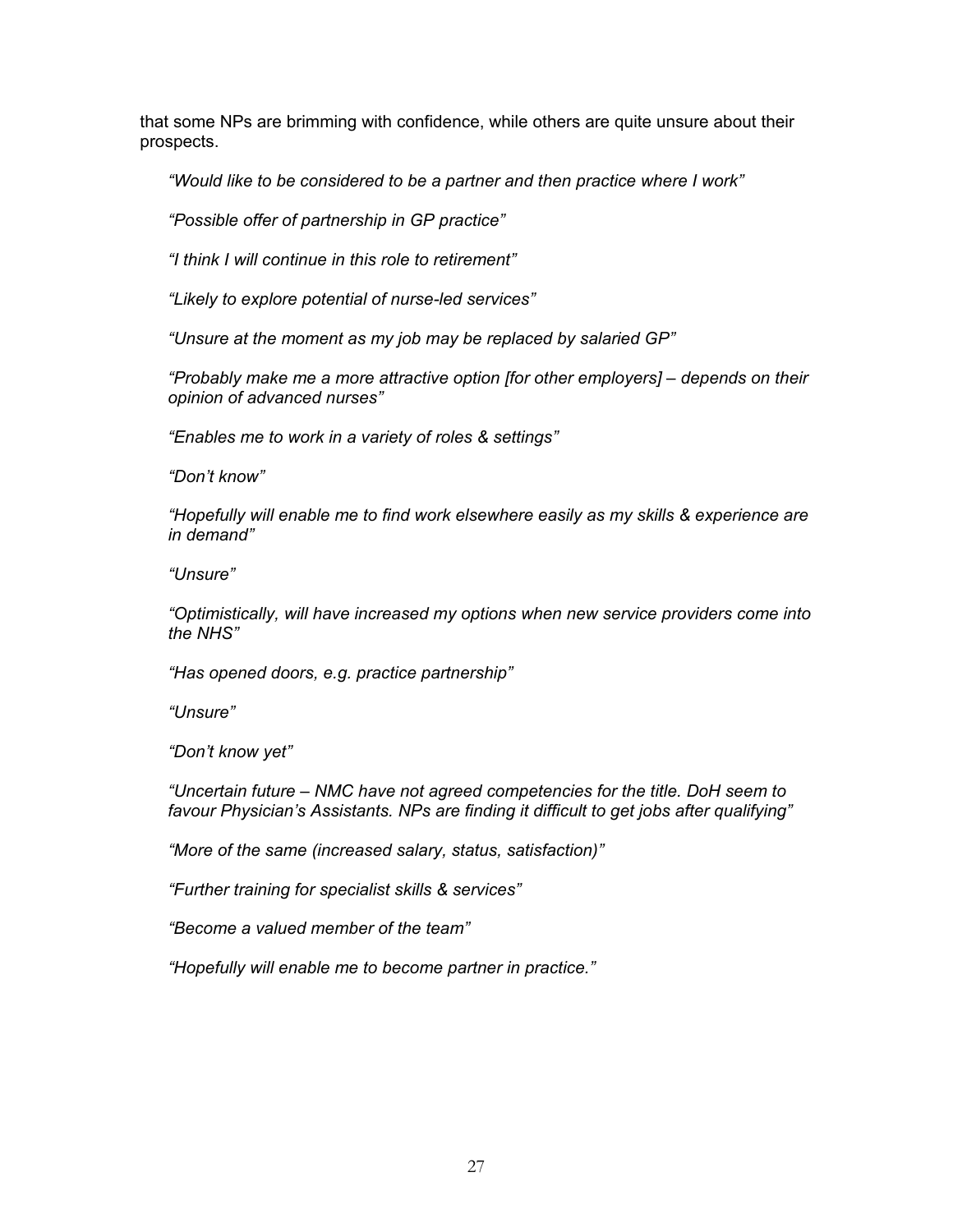## **5.8. Having a Masters**

We asked those who have a Masters degree to what extent does it affect them vis-à-vis their confidence in the role of NP, others' acceptance of the role, and their actual competence. Table 7 shows the distribution of responses (omitting two who hadn't yet completed at the time).

|                                    | A little | A lot | Hard to say |
|------------------------------------|----------|-------|-------------|
| Your confidence in your role as NP |          |       |             |
| Others' acceptance of the role     |          | 16    |             |
| Your actual competence             |          |       |             |

#### *Table 7: Effects of having a Masters (n=22) (type of effect by extent)*

Two-thirds of our 35 respondents had a Masters at the time of the survey. While that appears to be a higher proportion than among the three cohorts overall, where the figure is 58%, one more person with a Masters in the overall numbers would make the proportions the same, so our sample is not particularly biased in that direction.

In any case, among those who do have a Masters (this MSc or in one case an MBA), in most cases they say that it enhances their self-confidence a lot and also others' acceptance of their role, but the perceived impact on actual competence is much less clear. These factors are reflected in the fact that opinion is divided on the importance of formally having the Masters qualification as distinct from the Postgraduate Diploma at a Masters level of study. For some, the issue is about NPs' professional standing rather than additional competence.

#### **5.9. How NPs intend to develop their role**

In regard to how the NPs intend to develop their role in the foreseeable future, the responses tend to cluster around consolidating a general role or developing a specialism, simply keeping up to date, or aiming at partnership possibilities. The following quotes show the range of their intentions.

*"Currently setting up and leading a nurse-led service and general practice"* 

*"Become a partner in GP surgery hopefully"* 

*"Spend time settling into role, improving, learning and then move on to develop a specialist role"* 

*"Continually update my skills … Would love the opportunity to mentor a student NP"* 

*"To become a clinical lead in current PCT practice"* 

*"Would like to extend my clinical skills – minor surgery, joint injections, managing complex cases"* 

*"Just plan to get better at what I do"*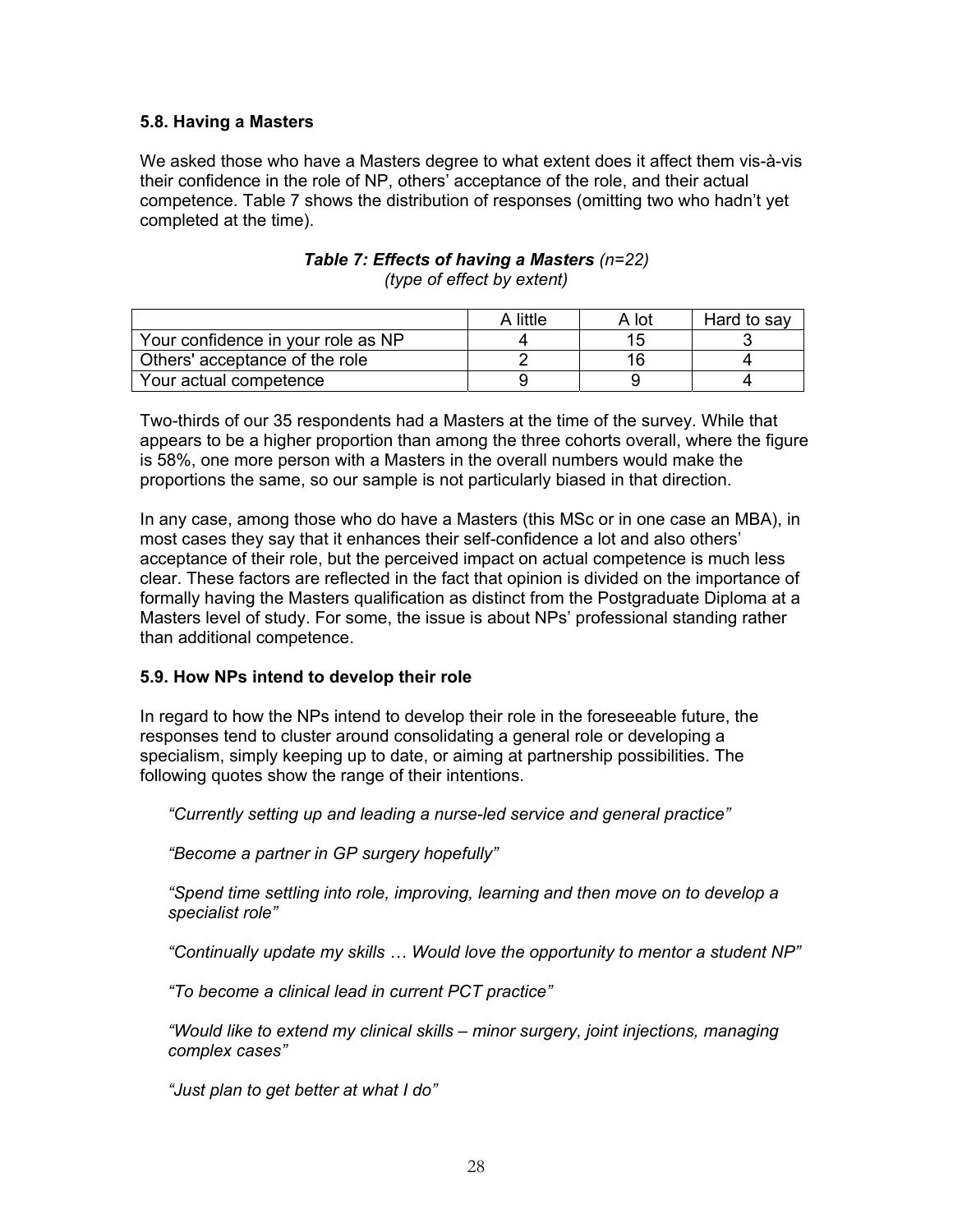*"Explore nurse-led services"* 

*"Intend to consolidate for the next year. Would like to develop the mental health services offered by the practice"* 

*"Develop the role by showing other GPs, practices & the PCT the value of NPs. I intend to do this by auditing my surgeries and presenting to the GPs and PCT, hopefully to prove what we actually do!"* 

*"Complete MSc … Setting up multidisciplinary teamwork to reduce admissions and chronic disease management issues"* 

*"Completing the Masters with a view to changing practice [in order to be better placed to] address patient needs & provide enhanced services"* 

*"To consolidate knowledge & skills – To specialise in paediatrics"* 

*"To keep up to date and ensure I do my job as well as possible."* 

#### **5.10. Suggestions for changing the development programme**

Considering how the NP role is developing in general, respondents were asked what changes they would make to the development programme. The range of responses is quite broad and not readily summarized, so a representative cross-section of the comments and suggestions is given below, leaving aside topics which have already been covered.

#### *Clinical skills development*

*"More of the basics of anatomy & physiology"* 

*"More clinical [practice] and keep it at higher level"* 

*"Somewhat less theoretical assignments, more examination-type assessment (not oral) and more time practice-based"* 

*"Perhaps more emphasis on the psychological aspects of health and illness"* 

*"X-ray training – more clinical lectures & treatments – sick notes – less writing useless essays and more clinical skills"* 

*"Some chronic disease mgmt. Very difficult not be involved in this in general practice"* 

*"More clinical teaching in hospital, [similar to what] we had before OSCEs"* 

*"More hands-on experience. Time spent with hospital doctors. I spent time in A+E which has a good fast turnover of learning opportunities"* 

*"Formal assessment of NP role, i.e. assessment in clinical practice"* 

*"Amalgamate the prescribing qualification into the programme"*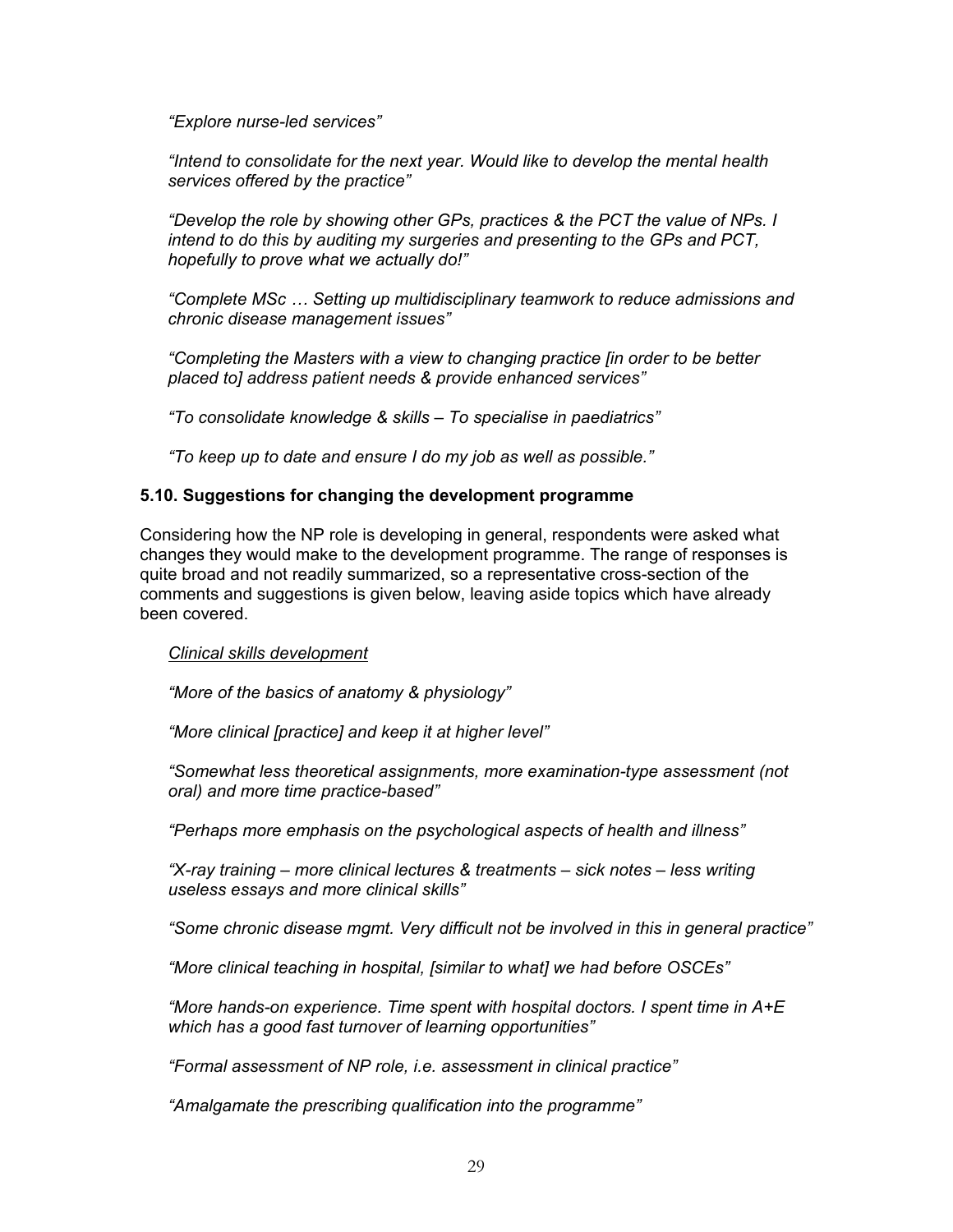*"More joint training & development with doctors"* 

*"Updates on enhanced services"* 

*"Perhaps follow-up study days around clinical examination … as the [course] presents a very steep learning curve and a 'drip feed' of each system … after qualifying would be helpful"* 

*NP involvement*

*"Involve qualified NPs more in mentoring and supervising students"* 

*"More exposure to other NPs working in various fields"* 

#### *Professional and career development*

*"Tutors to recognise that we have [already acquired] some of the theoretical professional development in previous roles"* 

*"Encourage NP to look outside practice settings"* 

*"More managerial/business skills & leadership skills"* 

One person called for "greater support for students who do not have experience in general practice before entry to the programme". Some of the NPs interviewed believe that it is quite essential for someone wishing to practice as an NP in primary care to have prior experience in general practice, and not just in other spheres of primary care or in A+E.

## **5.11. Other views**

The opportunity to add anything else at the end of the questionnaire yielded some views that sum up a lot – and in some cases are quite salutory. They lead naturally in to the interview findings which come next.

*"Course excellent, support excellent"* 

*"[We need] pay on equitable terms with GPs. The public image is still that NPs are a poor substitute as they are worth less. Also clarification on titles. NPs in 2ndary care do not have the same level of training in this country. And access to same services as new GPs - e.g. mentoring, 360 appraisal."* 

*"The plan for utilising qualified NPs was poorly thought-out in our PCT as there were no jobs for the majority of us. Despite this, other nurses have been allowed to continue to … to apply to train. The work I undertake out of hours is [outside Yorkshire] as that has been the only place I have been able to find a suitable position … to utilise my skills … Knowing what I know now, would I still have undertaken the programme? Most definitely!"*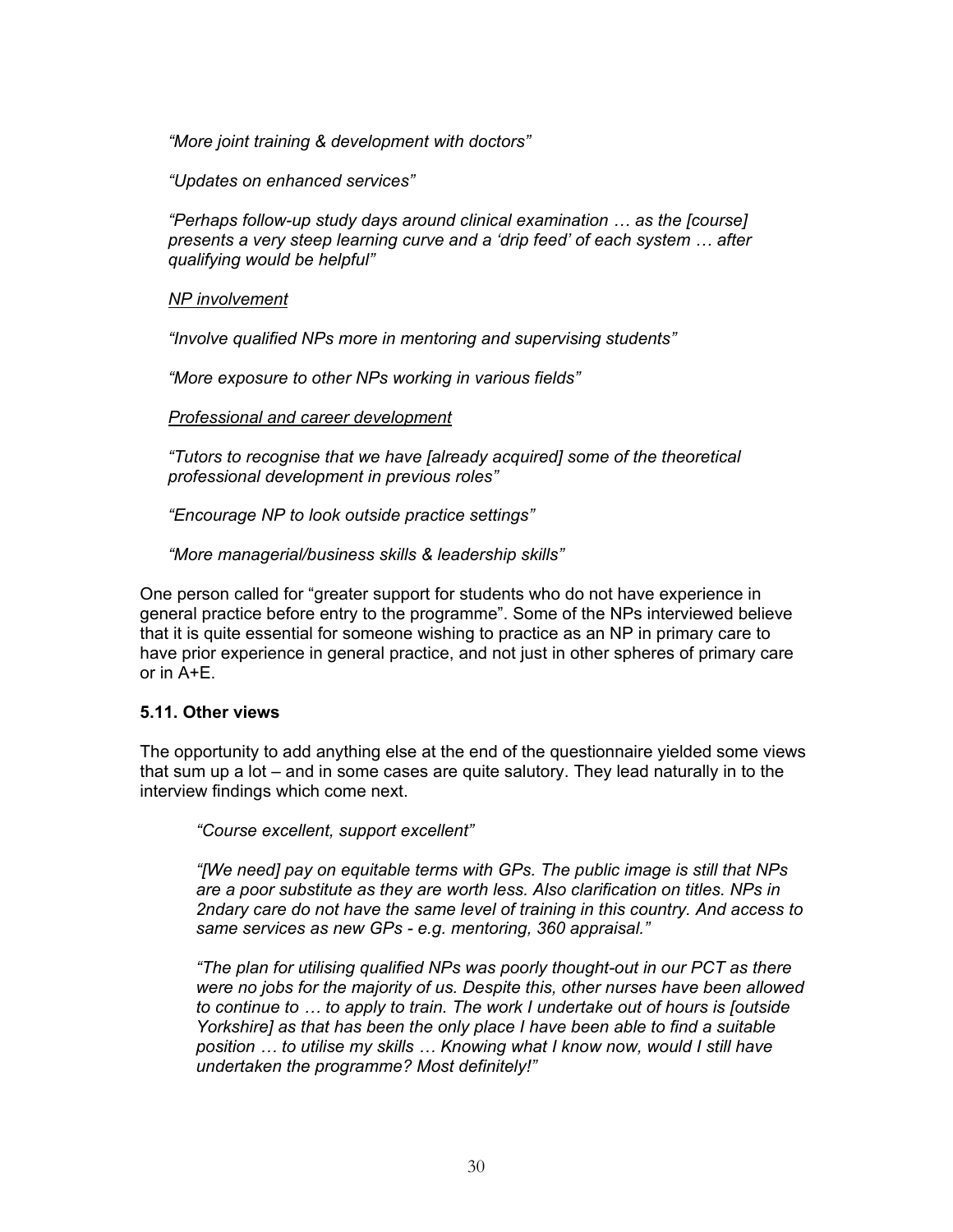*"The role is fantastic. Having MSc has given me the clinical skills and confidence to practice as a safe, competent consultant."* 

*"Regulation needed so nurses cannot use term NP unless assessed to Postgrad or MSc level* 

*"I would question the motives of GPs who agree to undertake a GP facilitator*  role. Is this financial? In my experience it definitely is the case, as they are *reluctant to acknowledge the NP on qualification and award the appropriate remuneration etc. I feel strongly that GPs are only willing to offer facilitation/supervision for their own financial rewards. This needs serious consideration as it affected my morale and status at the time I was employed by GPs. However, as a PCT employee … I am [now] thriving …."* 

*"I am convinced that having a MSc greatly enhanced my chances of securing well-paid employment when I relocated to […]. It is the best career decision I have made even though it was a lot of hard work."* 

*"I found the course very demanding, felt I had made enormous professional development and earned my Masters. I am using all the knowledge and skills developed … I feel the NP qualification as a Postgrad Diploma is satisfactory, but NPs should be encouraged as much as possible to complete the Masters degree to reinforce our 'advanced' practice"*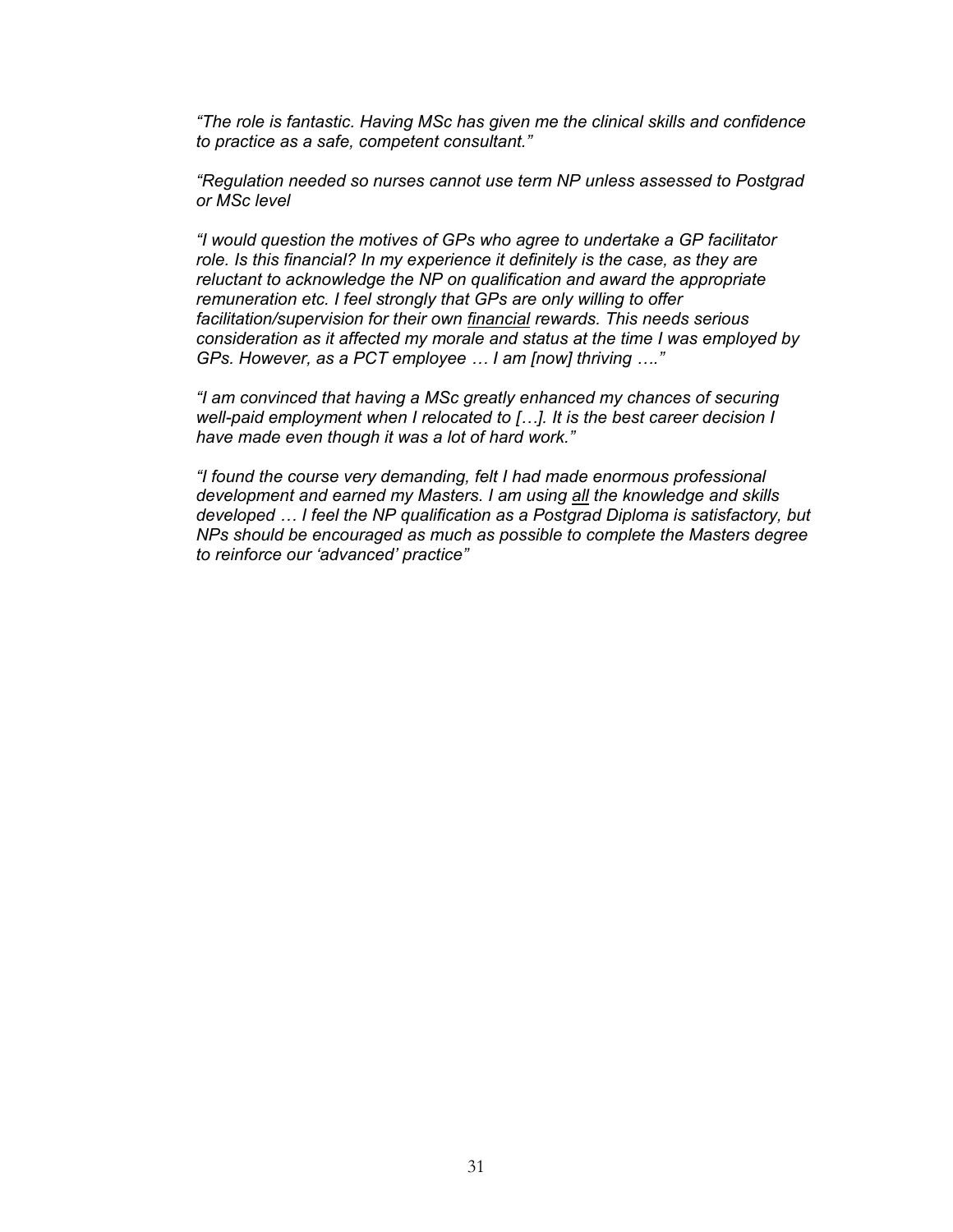## **6. THE NURSE PRACTITIONER INTERVIEWS**

This section presents the findings from the interviews – mostly face-to-face – with nineteen Nurse Practitioners. Because of the way the research was structured, all had already completed the postal questionnaire, and then consented to be interviewed as a distinct step. Mindful of the potential overlap, the interview schedule was designed to minimize any sense of repetition, and the fact that there was an interval between questionnaire completion and interview helped in that regard too. In effect, therefore, the interviews give fresh perspectives on how NPs view their role.

The profile of the 19 interviewees in terms of basic data is as follows.

- All three cohorts were represented, with half of them being from the 2002-4 cohort. Six were awarded the PgDiploma in 2003, nine in 2004, and 4 in 2005.
- Thirteen have gained their experience as NPs in GP practices, another three in a combination of GP practice and PCT or other setting, one in a PCT setting, and one is leading a PCT-financed nurse-led practice.
- Thirteen had a Masters (one prior to this programme), and another five had submitted or were about to.
- All but one of the interviewees is female.

What follows is meant to convey the range and weight of responses to the main questions asked, drawing from different interviewees across the range of issues. Unless shown in quotation marks and italicised, these are not strictly quotations, but they do accurately reflect what the interviewees said, and the range of views expressed.

## **6.1. Distinctive features of the Nurse Practitioner role**

The first substantive question asked what is it, based on their experience, that particularly distinguishes the role of Nurse Practitioner in primary care from other clinical roles.

*> "More autonomy to work as a health professional – more interesting work – expanded knowledge – working more independently"* 

*> "The standout point is that we are seeing people with undifferentiated diagnoses."* 

> The level at which you're working. Taking on part of the GP's role, as a nurse with enhanced diagnostic skills, and not limited to specific illness, more generic.

> Little distinction from GP's role. From other nursing roles: much more extended, in terms of taking full responsibility from the first point of contact with the patient through to eventual treatment.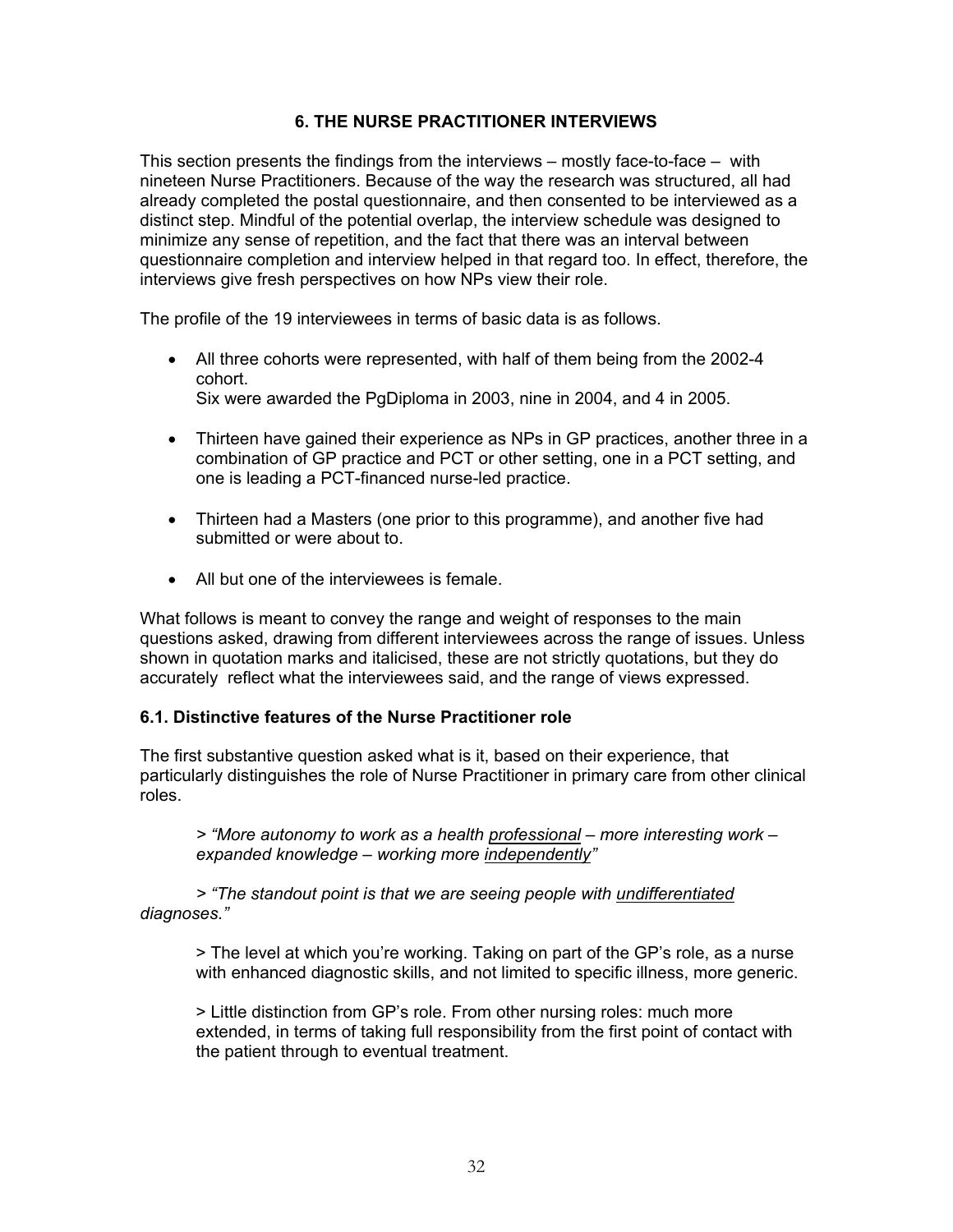> Very similar to a GP, however you use nursing skills, and additional skills to nursing skills, to provide a total package of care.

> "*Approaching illness and health from a nursing model rather than disease/medical model"* 

#### **6.2. How the role compares with what they expected**

How well, in general, does the role as the NPs have experienced it fit in with how they think it should be? Most of the interviewees said that it is pretty much or exactly as they expected, in terms of what the course prepared them for. On the other hand, some had less satisfactory experiences.

> Exactly as expected. *"The … course prepared us brilliantly."* 

> *"The course prepared us pretty well for how the role has developed."* 

> *"Yes. It's the kind of role that develops as you get into it."* 

> *"I've made it my role – set it up for what I wanted it to be."* 

> At first the role was very frustrating, because you couldn't prescribe. Now have the confidence to see people from start to finish. It's becoming a really fulfilling role. Also, patients are increasingly inclined to see the NP as a link person, someone familiar.

> [Having moved to a nurse-led practice] *"Now doing what I hoped to be doing, and more."* 

> Some of the theoretical content (e.g. on accountability) seemed beside the point when we wanted to be doing more clinical stuff, but in fact that professional stuff is critical and was well covered. The course is well aligned with the actual job.

One NP describes a situation where several people's hopes have been dashed:-

> In this PCT, a lot of nurses went on the course when there were no jobs for them [as NPs]. Out of 8 people, only one is working in the PCT full-time as an NP, while two are in GP practices; two went elsewhere, and the others had to revert to their previous roles. The PCT hasn't the money to pay NPs – even though they're paid only one-third of what GPs are - and managers have no clear idea what the role is about. So, some people have been very disappointed.

#### **6.3. What they are most confident about**

The question was: Which aspects of the role – as it is – do you feel most confident in performing? Three people found this hard to answer:-

> *"It gets a bit nervy sometimes! [i.e. leading a practice] … You can't get [afford to get] too over-confident."*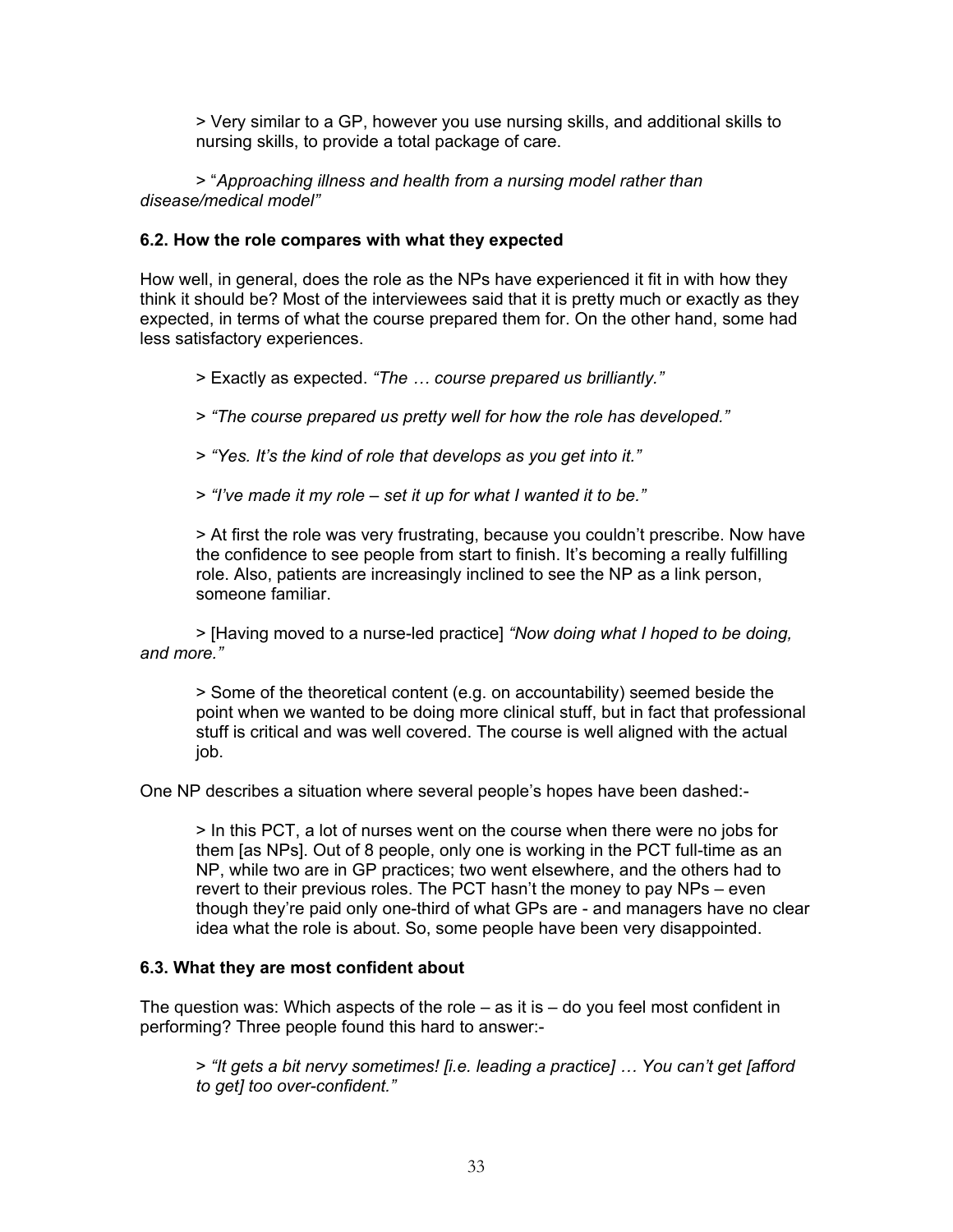> Hard to answer – *"you never know what's going to come through the door".* 

> Hard to separate out – you become more familiar with certain physical systems, the ones that present most often.

The following represent the majority of responses:-

> History taking, doing physical examinations, prescribing, health promotion. Working to a nursing as well as medical model.

> The skills learned on the course, particularly patient assessment and diagnosis.

> *"Diagnostic skills – and I know my limitations. That's really important."* (This NP has a lot of responsibility for chronic disease management, particularly diabetes.)

> I feel more confident with physical things, or distinct diseases, compared with psychological problems.

> Respiratory medicine, women's health, self limiting illness

#### **6.4. What they don't feel comfortable doing**

This question *–* Are there any aspects of the role that you don't yet feel comfortable doing? *–* prompted some particularly candid responses.

> *"Not really. The things I don't like doing (e.g. men's health), I just refer them to someone else."* 

> *"Eyes! – just can't do it"* 

> *"Examining men"* – lets the GP do this! A matter of familiarity rather than technical ability.

> Most things I can deal with – and support is readily available. You develop the role according to your competencies anyway, but I see people with totally undifferentiated diagnoses.

> *"I hate people who come in with headaches or dizziness!"* 

> Complicated medical cases with a history of chronic disease

> *"I'm fuzzy about a lot of mental healthy problems"* 

> Mental health and neurological conditions.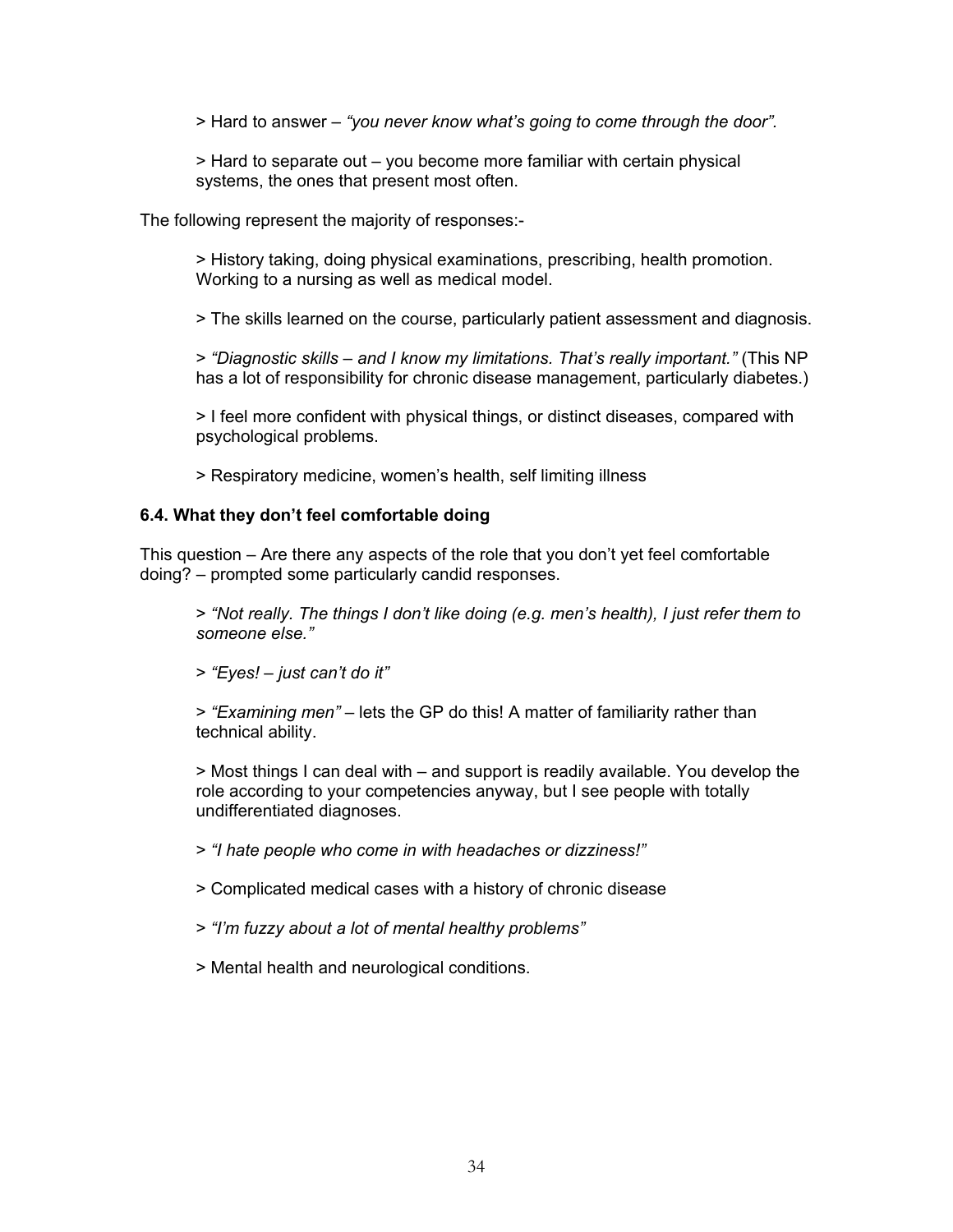#### **6.5. Aspects of the role that other people are keen for NPs to develop**

This question drew some rather disparate responses, such as the following.

> Women's health & mental health – though she is encouraged to develop in whatever way she feels comfortable with.

> *"No, I don't want to develop [the role] beyond what I feel comfortable doing – and I need to be careful not to do that."*

> Prescribing, particularly in her new role in palliative care. Advanced clinical skills and diagnosing.

> Doctors keen that she extends the role to full capacity and take on anything they need to do a lot of (e.g. blood pressure treatments). In effect, they try to offload onto her … Also, she's keen to keep dealing with common ailments, not get drawn into complex disease management.

> Colleagues: diabetes & chronic disease mgmt. Also kidney disease. And there's a move afoot to get her involved in practice-based commissioning. Patients: the ones who come to her for chronic disease tend to also come for everything else too.

#### **6.6. Aspects of the role other people are reluctant to let NPs develop**

Thirteen of the nineteen interviewees say that they have not met any, or any significant resistance to what they are trying to do, and several talk of positive support. Which is not to say that there are no pockets of resistance (or worse) ….

> Some GPs don't welcome it. Not in this practice, but elsewhere some GPs were all for it while she was in training – because of the financial benefits – but don't want to know once she qualified.

> Has always felt well supported but never pressurised – although in another practice there was some consternation at first, but it settled down.

> Hasn't come across any yet – apart from the hospital's refusal to accept referrals from NPs [though this doesn't happen in another place where she works as an NP].

> *"Because it's a new role [in regard to palliative care], we're advancing slowly."* More generally, she reckons other NPs may experience problems, particularly if they've moved from Practice Nurse to NP. She hasn't had any such issues, and had no problems with any of her medical colleagues – all supportive.

> "No. Such a shortage of GPs [here] that there has been great support." Still can't refer for x-rays but other test results and pathology come direct to her. Opposition to radiology referrals by NPs needs to be cracked at national level. Interestingly, when she's doing OOH work at the hospital [i.e. & dealing with the same radiology dept.], the problem doesn't arise at all.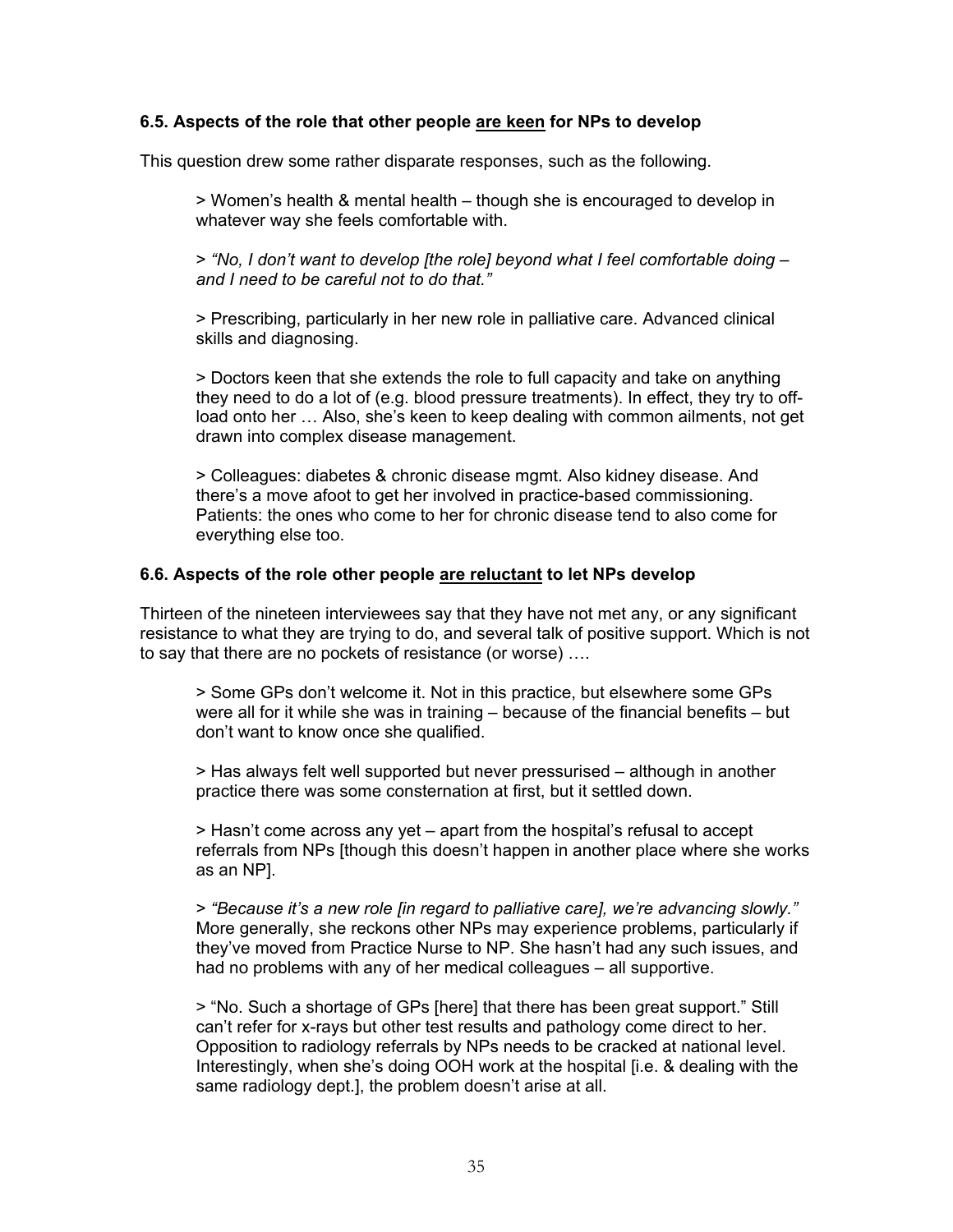*> "One or two GPs were disgruntled because of what we've done but most are encouraging, and the PCT is very encouraging. You have to build up trust with [medical] colleagues; e.g. by putting your hand up when you reach your limitations."* 

> *"No, not at all. If I wanted to do anything, they'd say 'fine'."* 

> She's reluctant herself to develop chronic disease mgmt, since practice nurses do that. No point in duplicating others' expertise. Can't sign medical cert's. Can't sign death cert's in care homes, GP has to, even though she has been treating the people. Can refer to 99% of consultants, but the consultants usually write back to the GP – because of insurance protocols, presumably - so sometimes she's not always fully in the picture.

> *"Anything I've wanted to do, if we can prove a case for it, it has been supported."* 

> A bit of wariness from GPs, unsure how far the role should go. And nurses are a bit apprehensive about what she might be taking over from them.

> Don't think so. GP very good, and the PCT too [where she has worked for about 14 years]. *"I've been very lucky really."* 

> No problems – apart from not being able to sign sick notes.

> *"No. Very lucky being in a nurse-led, PCT-funded practice – not controlled by a group of partners with their own agendas."* 

## **6.7. Improving recognition of the role**

It hardly needs saying that a lot of hopes are pinned on the role of NP being accorded national recognition. Without labouring the point, the following gives the flavour of what interviewees think could be done at PCT or SHA level to improve recognition of the role – and the scepticism of some in regard to the likelihood of anything being done.

> *"The NMC is dragging its heels. While … the role isn't formally recognised, anyone can call themselves an advanced nurse practitioner – with all the knockon effects that has in regard to pay-scales and so on."* 

> So long as there's no national recognition, the PCT would happily have NPs with just minimal training ... The role will be lost if the course is stopped and replaced by minor ailment courses.

> Protecting the title – PCTs and Trusts need to agree baselines.

>*"NPs are no longer flavour of the year. GP leads can build recognition. But mainly it's a matter of ploughing their own furrow"* 

> PCT's know very well that we fill the role of doctor, while not trying to be one. But we're a threat to some doctors, and they try to put us down. I don't know what more we can say or do.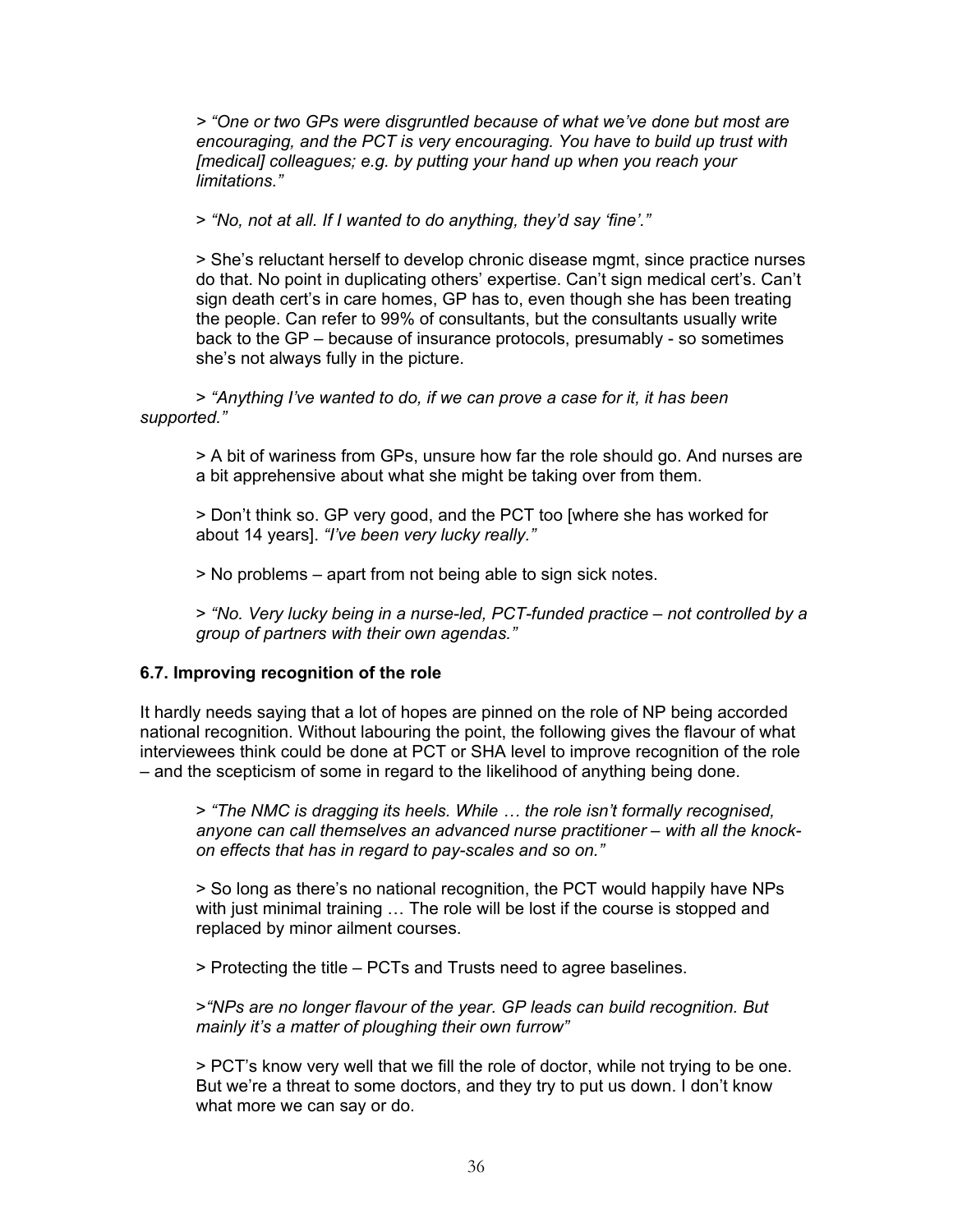> *"Yes [PCTs and/or SHA can help], by insisting that people doing the role have the appropriate level of training. Particularly in hospitals, where there are lots of people saying they're NPs but without the right level of training."* 

> Pressure from PCTs and the powers that be … *"We owe it to our patients to have a recognised standard … it's a clinical governance issue."* 

#### **6.8. Do they see their role changing significantly?**

The short answer is No, and it is a fair reflection of the consensus on this, although it is tinged by concern that the role will be changed by default unless steps are taken to protect the title.

#### **6.9. CPD priorities**

 $\overline{a}$ 

 The level of opportunities for further professional development varies quite a lot, some practices being much more supportive of it than others. Apart from extending their clinical skills, some of the NPs are keen to acquire business know-how in order to equip themselves for developing practice partnerships. $4$ 

> Like to do business studies. *"Professional development is fine, but you need to understand the business side too."* 

> *"I wanted to do a specialist module on women's health, but it's expensive and the practice won't pay … GPs only want to train other GPs."* However the practice does give her a half day per week for CPD, and not every practice does that.

> Just keeping up to date, which she does by doing Prescribing Centre courses and weekly clinical supervision with a GP

> *"The West Yorkshire [NP] Forum is great. They do master classes – just great, because they're organized by NPs for NPs."* 

Earlier in the interviews, two or three people called for CPD for NPs to be aligned with that for GPs – an arrangement that does exist apparently in a small number of practices, and must surely be cost-effective.

<sup>4</sup> Overall, our findings on CPD-related matters are in line with the review of CPD needs among NPs in primary care done for the WYWDC in 2003, except that there is now more awareness of the need for business knowhow.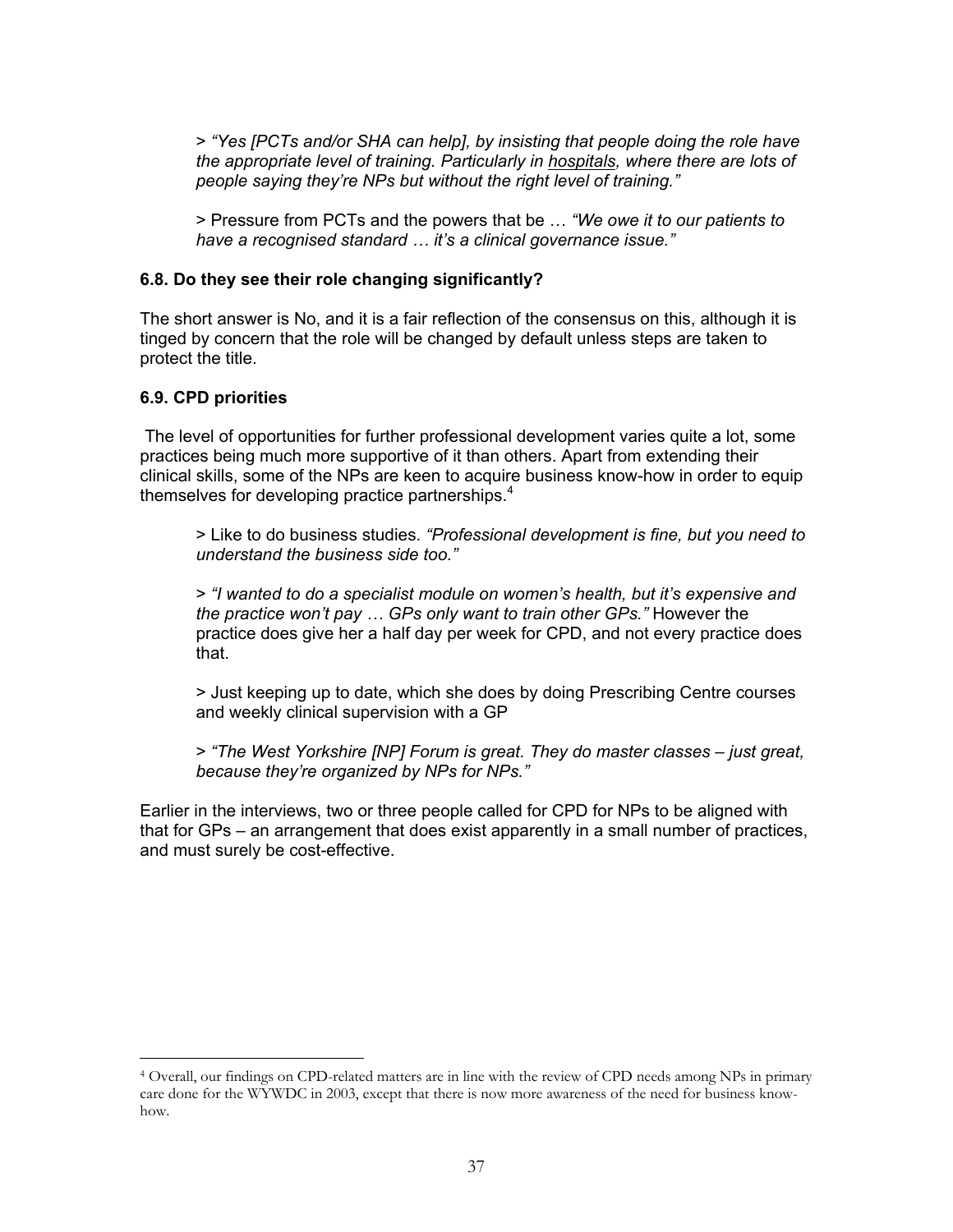## **6. 10. Other views**

The final question, inviting interviewees to add anything else, drew comments reinforcing the fact that the NP programme is generally held in high regard, but also underlined concerns about current developments as they are perceived.

> *"The LMU course was superb – really prepares you for the job"* 

> *"The course at Hudds was absolutely fantastic – especially the clinical skills development"* 

[This respondent was critical about another part of the course that has since been replaced.]

*> "It'd be a shame if we lose the momentum for the role. But it's not clear where the jobs will be."* 

 *> The NP course has changed into a more loosely-based multi-disciplinary type of programme* 

*> "I have a problem with there being different levels of NP, and ones calling themselves NP when they're not fully qualified." This person went on to say that "There's a sense of achievement in what an ANP can do, but also a feeling of being used and abused. We're not getting paid for this!"* 

*> The practice facilitation should be done by a GP, not another NP, because of the relative depth of experience – "it takes nine years to become a GP"* 

*> GPs who actually employ NPs do understand the role very clearly, but not all practices employ NPs … "I think it's a fantastic job, but I don't want to be a doctor".* [This NP went on to say that she's surprised how quickly patients have worked out what she does.]

*> "The NP course is really exceptional." But she is concerned that some nurses are picking the prescribing and certain clinical modules, and moving into the arena of advanced nursing "but without the broader thinking that the NP programme gives you. And NPs should be working at Masters level, even those qualified at BSc level. As more and more nurses are graduates, to be an advanced nurse you'll have to be more qualified than the baseline."* 

*> "I don't think that someone without comprehensive experience can do the role. You do learn the skills on the course, but you need the background to apply them … Comprehensive? Just five years, say, on a surgical ward wouldn't make a good general practice NP. In general practice you see things you'd never see in a hospital, because people don't go to hospital with them. So there's a lot in primary care that others don't experience. The main thing is to learn how to deal with uncertainty."* 

Enthusiasm for the role and some concerns regarding the ambiguity around it both surfaced in the interviews with GP facilitators/mentors too. The dual term is used here because the GP educators who facilitate the in-practice development of NPs tend to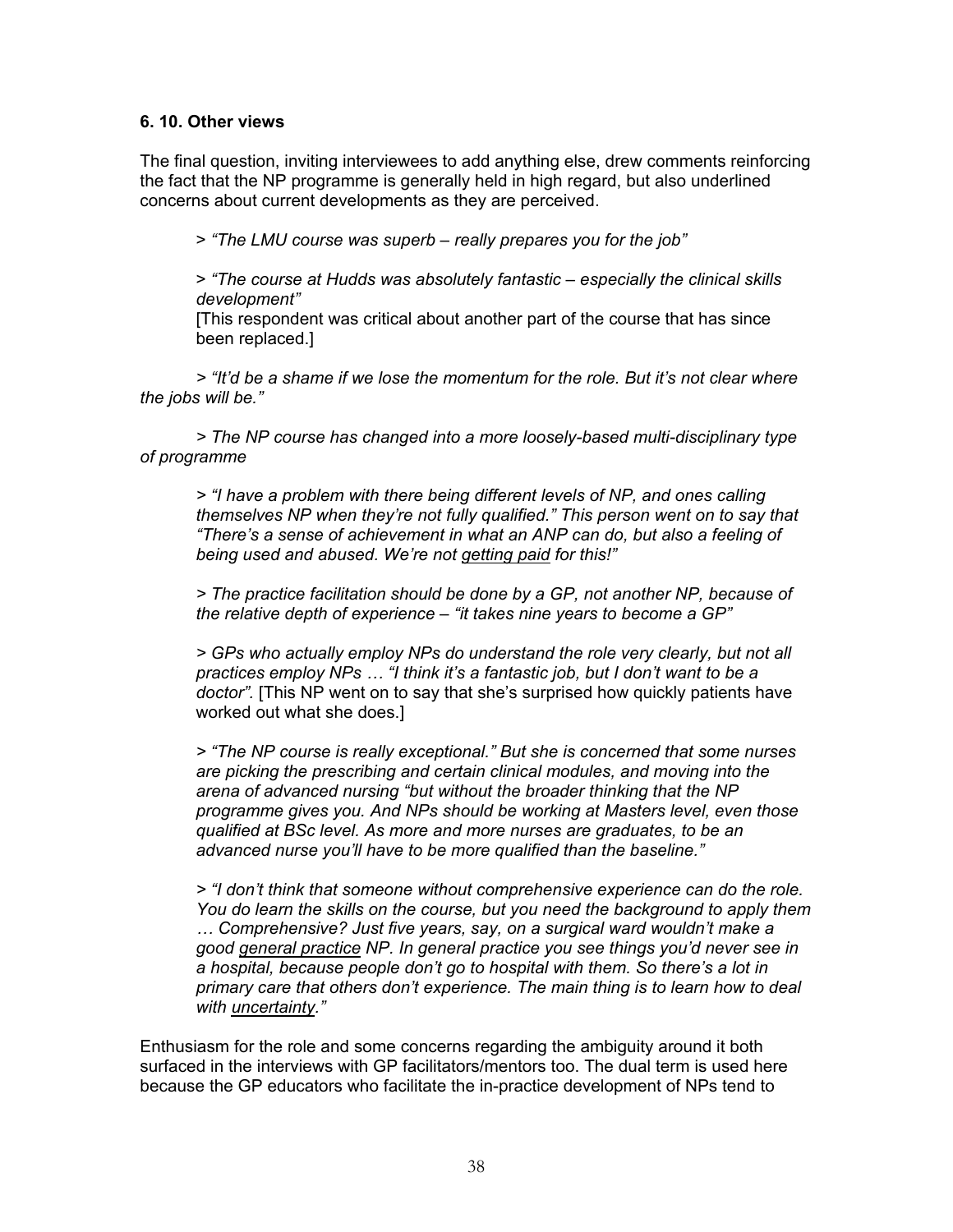refer to themselves as mentors. We turn now to how they view their role and NP development generally.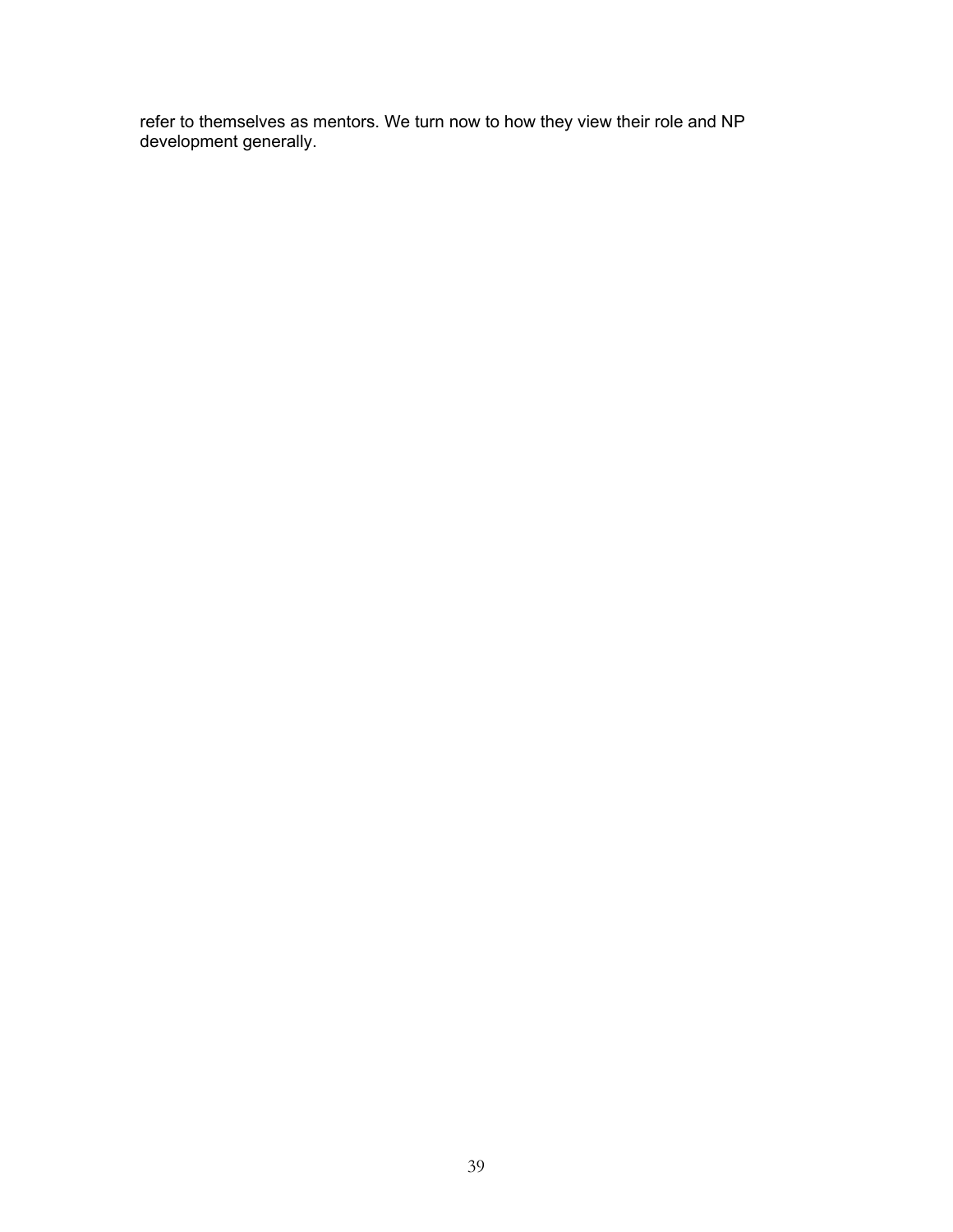## **7. INTERVIEWS WITH THE DOCTORS**

As mentioned earlier, eight GP facilitators/tutors/mentors were interviewed by phone to find out how they view their own role in the development process and how they regard NP development generally. Again, their views are represented by a mixture of quotes and paraphrased comments. Appendix C contains the interview schedule.

Of the eight doctors, five have tutored only one NP so far (i.e. as of March/April 2007), and including current students two had tutored two NPs and one had tutored four.

It has to be borne in mind that these are the views of a small number of doctors from forward-looking practices that employ or actively support the development of NPs, and are unlikely to be representative of the wider profession – and particularly not representative of practices that have little or no direct experience of NPs.

## **7.1. Pros and cons of being a tutor/mentor**

*"It keeps you on your toes"* and *"it keeps you up to scratch"* is typically how the doctors view the benefits for themselves in acting as tutor/mentor for a student NP. They find it stimulating to revise and update their own knowledge and having to think about how they articulate what they have learned. At the same time, it is *"a two-way process"* which *"helps to cement relationships"*. Along with the professional fulfilment and satisfaction of helping someone to develop their abilities and confidence as clinicians, the GPs learn to appreciate the extent and limitations of the NP's capabilities.

As regards disadvantages in taking on the role, six of the eight doctors identify the time commitment (directly or in travel time) as a problem – but say that otherwise there is no downside. As one of them notes, the time commitment lessens as the NP's skills and confidence develop, and another says that the benefits outweigh the disadvantages. On the other hand, one of the eight admits to finding the tutorial role rather daunting and worries that the student is getting the best out of it.

Asked if anything would make them less willing to take on the role again, the possibility of the time commitment becoming problematic is mentioned a couple of times or partners not agreeing to it. *"I wouldn't consider it if we weren't paid and the NP was from outside the practice"* is one doctor's view. Another says that it is important for practical and developmental reasons that student and tutor are both in the same practice. One GP regards it as important for the NP to have a six-month commitment to the practice after training, while another doctor has happily taken on the role again and looks forward to employing the qualified NP.

## **7.2. Post-qualifying relationships**

Asked about how relationships may have altered since the NP got their advanced qualification, the doctors interviewed mostly see a process of continuing development, with the NP becoming more independent, taking more cases or developing their specialism, and contributing more to practice development. A couple of the doctors talk of growing respect for NPs, while another says that the NP has *"grown in stature"* but become *"more pompous"*.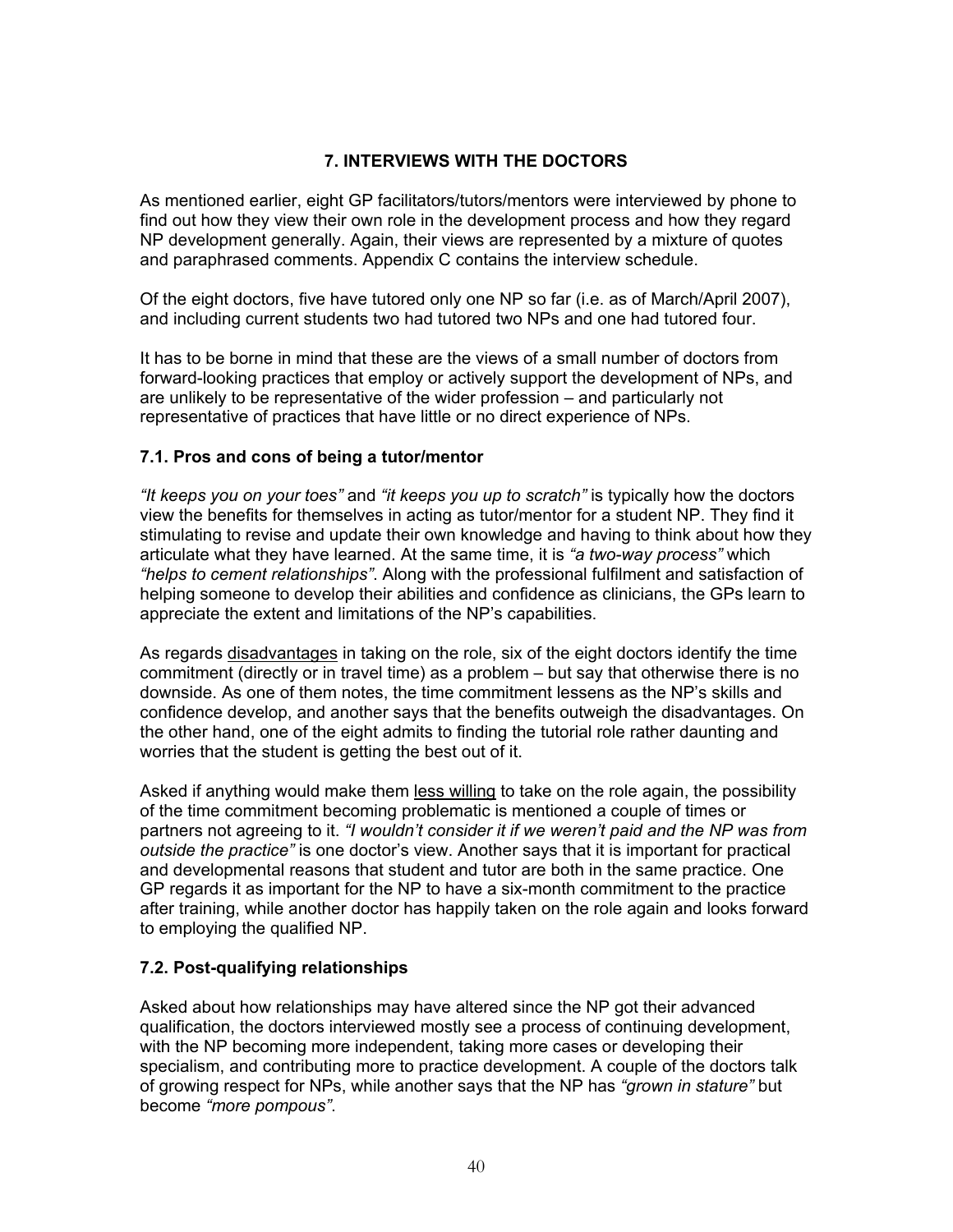## **7.3. The doctors' views of the NP role**

Only two of the eight doctors had much experience of working with qualified NPs. In most cases tutoring/mentoring this was the doctors' first and only direct association with the role.

As with the NPs, we asked the GPs too what particularly distinguishes the NPs' role. Compared with practice nurses, NPs are described as working autonomously rather than being task-oriented, taking clinical responsibility for undifferentiated cases, making diagnoses, managing cases, being able to make referrals and perhaps developing areas of special interest. They can do a lot that doctors can do – *"she works very much the same as us"* – but have less knowledge and experience when it comes to complicated cases – although, as one GP put it,*"I'm not saying that this can't be developed, and otherwise [the roles are ] very similar".* Indeed, *"you wouldn't know she isn't a doctor"*, except for the fact that NPs still have longer appointments than doctors, perhaps due to a difference in perspective or because doctors are quicker because they are more experienced.

One doctor described NPs as *"neither fish nor fowl"*. The following are some other responses on similar lines.

> She's a strange 'hybrid'. She sees unselected patients, does triage and prescriptions … Like us she works in the consultation rooms and has a medical bag similar to the GP's, has own prescription pad … does some visits … sees both acute and chronic patients.

> It's in the middle somewhere. She has the qualities and skills of a nurse with the knowledge and skills of a doctor … *"It's a complete package of care rather than a snap-shot."* 

> "*It's taking the best of medical and nursing facets"* … A hybrid between the two … [Patients] find it easier to forge a relationship with a nurse.

Obviously, all this has implications for the quality of patient care.

#### **7.4. Quality of patient care, and acceptance of the NPs' role**

While one is non-commital on the point, seven of the eight doctors commend the quality of patient care by the NP(s) they know and six of them are sure that NPs have enhanced the quality of care – by improving access, giving patients an alternative to seeing the doctor which puts some people more at ease, and freeing up doctors for the more complex cases. Overall, *"it improves [the quality of patient care], it's as simple as that"*.

The GPs' views on acceptance of the NPs' role by patients and other clinicians are worth conveying in detail, as follows.

> In our practice she is one of the team and there is not much distinction. [As regards patients] *"the word has got round that she is very good"*.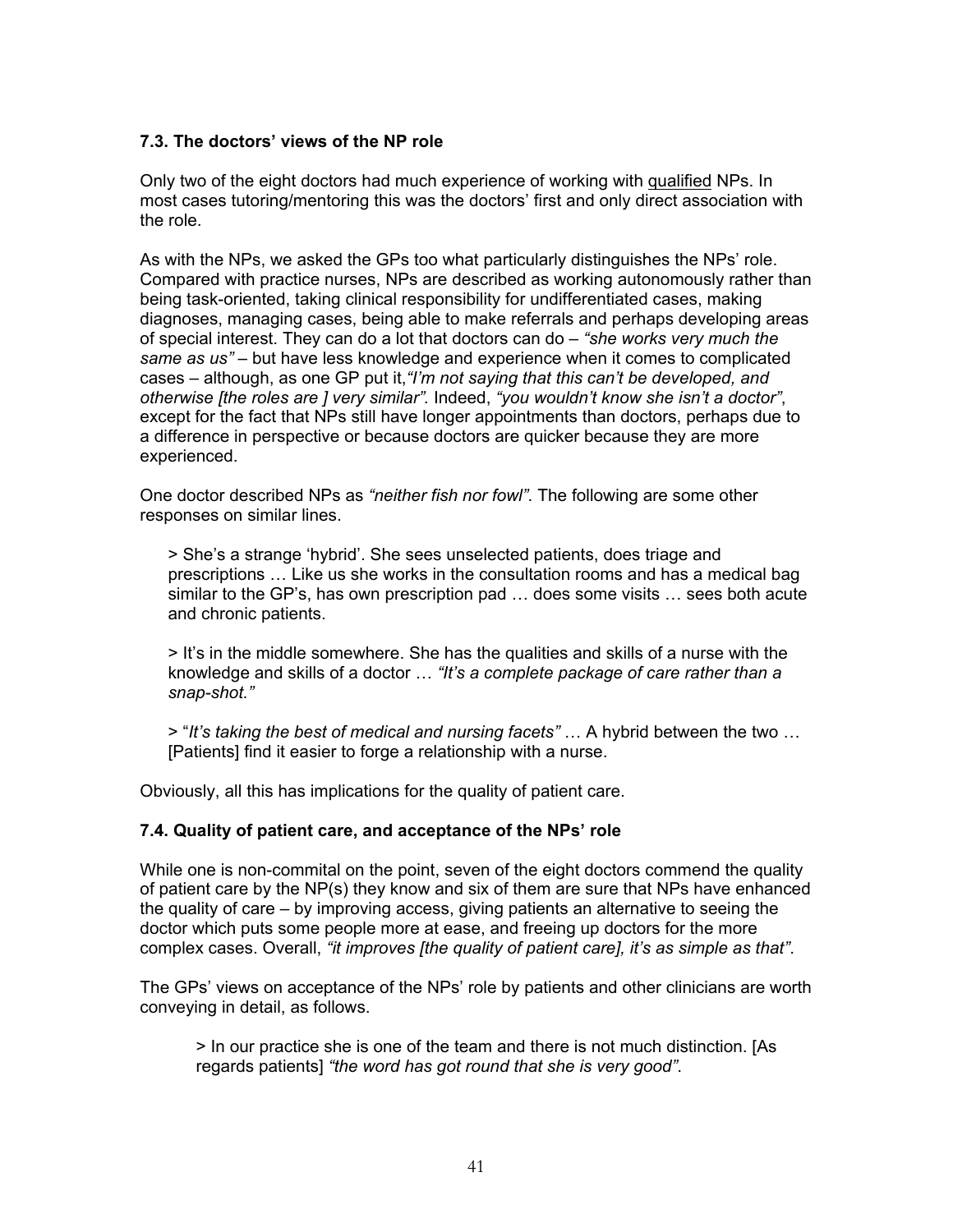> Patients accept it quite happily. Some won't go to an NP … We gradually point them in the right direction [i.e. to the NP]. The clinicians within the practice have come to recognise her, [partly because] I had a great deal of respect for her. The other GPs were not quite so convinced but I was certain that this was the direction the practice needed to take and now they see her as one of us, and know her limitations.

> Patients still *"see them as nurses that know a bit more"*. [Patients] don't understand the level of [NPs'] expertise, which is not fair, despite what we say. GPs don't have a problem [with NPs] but some consultants don't accept referrals from them.

> The clinicians in our practice accept her, so she can go to anybody when I'm not around if she needs to discuss cases. Some consultants struggle because they aren't aware of [NPs'] knowledge.

> One or two consultants are reluctant to accept referrals from NPs, although this is improving. *"From the patients there is nothing but a positive response, which is overwhelming. It's a service they wouldn't otherwise have."* 

> Patients at first didn't understand role but have come to accept it. With nurses there was some difficulty initially … but now they accept it is a different role. [As regards doctors], within the practice it's fine. There was one who was not sure about the whole thing but he has left now. [With clinicians outside the practice], *"we have had one refusal of a referral from a neurologist and generally the referrals are accepted but they tend to go back to the doctors. One other frustration is that she is not allowed to sign x-ray forms."* 

> Within the practice the clinicians accept the role. Outside there are those who don't realise or understand the level of qualification. With patients recognition has improved … In some ways they're seen as better than a GP and now patients ask to see the Nurse Practitioner.

Most of these doctors are in favour of formal recognition of the role and protection of the title – *"That would hold a lot of sway. A lot of people don't realise the training that they do."* One GP links this with having done the MSc, but it's not clear what particular level of qualification the others have in mind. In any case, some of those who favour protecting the title are doubtful about it being 'Nurse Practitioner' – *"because of the 'nurse' in the title people just see a nurse"* – though perhaps, on the other hand, people will simply get used to it.

## **7.5. Development of the role**

In regard to how they would like to see the NPs' role developing, the trend of the doctors' views favours letting NPs find their niche, with developing specialisms if they wish. While looking towards expansion of the role, they reject the idea of NPs as a 'cheap' alternative to doctors. Rather, they see it more as a new kind of role, one which may evolve into a new type of general practice, with NPs taking over much of what has been the GP's role and doctors becoming more akin to consultants.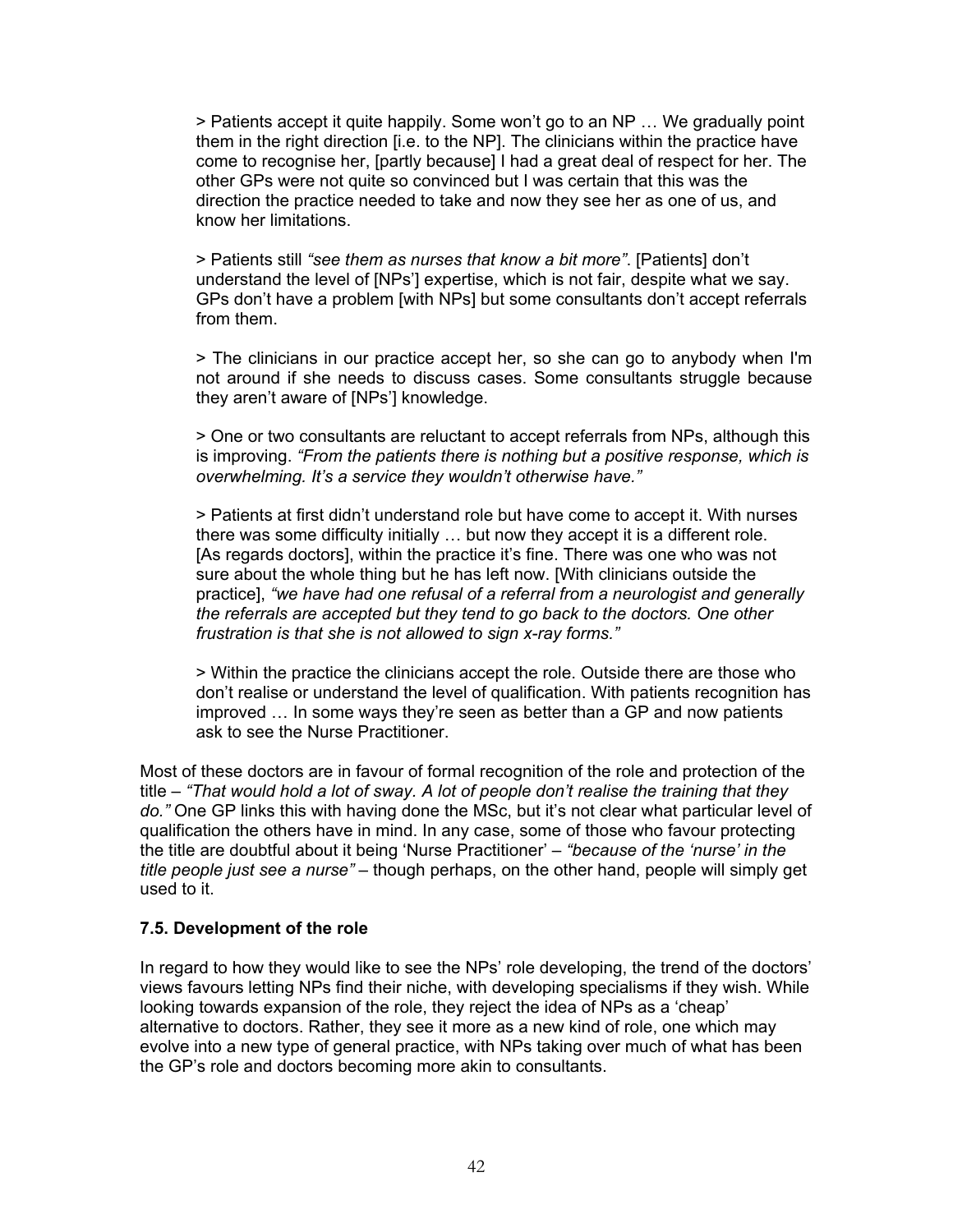Rather than further development of the NPs' role, one doctor urges *"a period of consolidation … A new professional group needs time to be accepted. My view is that it takes many years to become an experienced practitioner and they then will be the trainers of the future."* Another doctor points out that the rationale which first drove the initiative – a shortage of doctors – no longer holds, so while the role should develop alongside general practice, the duration of NP training should be reconsidered and perhaps extended. Another GP remarks that *"the standard of education must be kept as high as possible"*, particularly in relation to the clinical content. On that note, while the doctors were not asked to comment directly upon the two University courses, three of them did so, two of them strongly favouring the clinical content of one course while the third strongly favoured the other course – but this was not explored further.

The doctors voiced only a few concerns about how the NP role might develop, and they have mostly been covered already. Particular concerns mentioned are that NPs should not be pressurised into taking on clinical work for which they aren't fully trained, and that doctors themselves might be more challenged if they could not rely upon the high standards of nurse prescribing.

One doctor sums up all this nicely, seeing the development of NPs as *"a great step forward, although it's a double-edged sword"* – because it raises questions about the nature of general practice which need to be asked, while also providing a way for it to develop.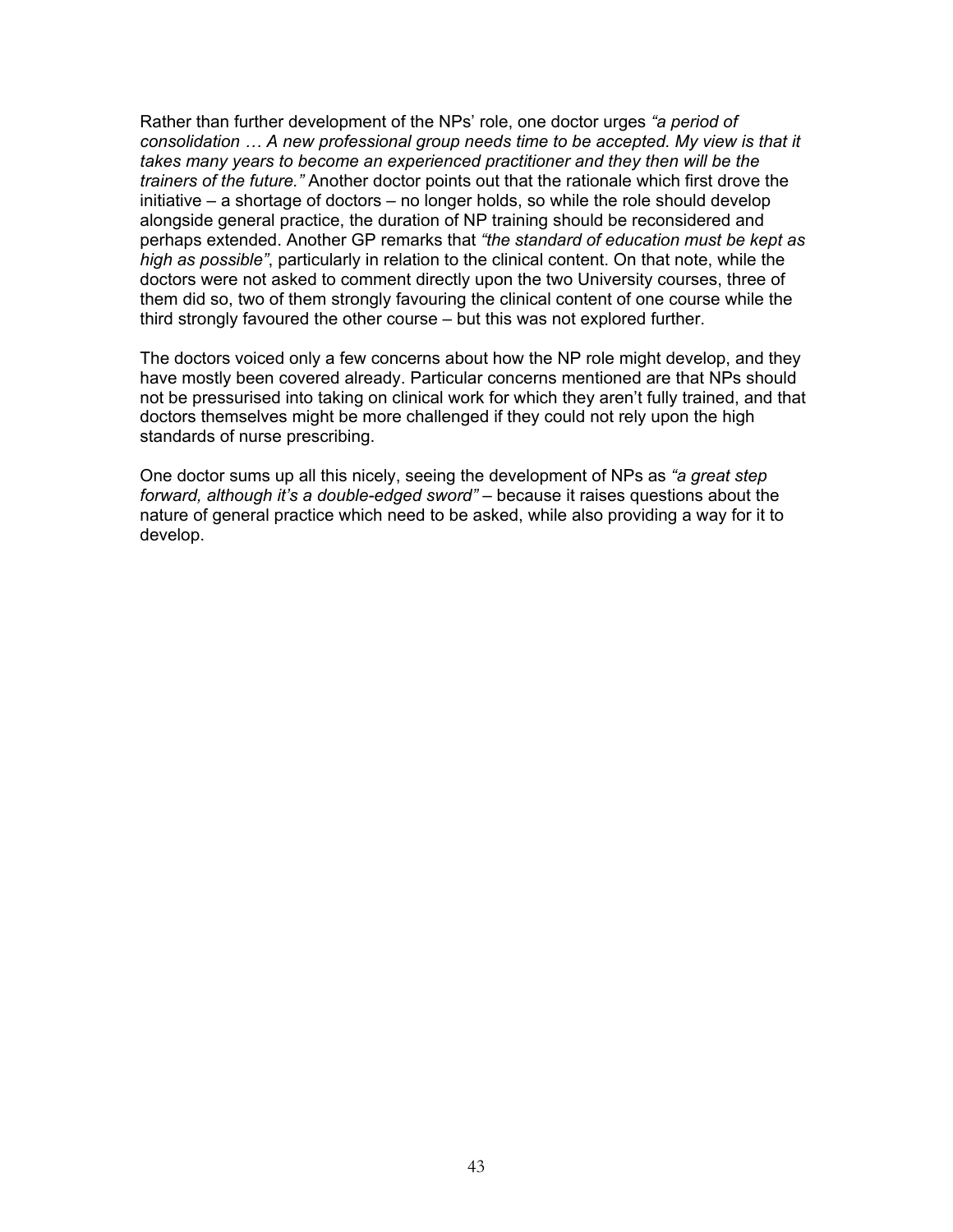## **8. CONCLUSIONS AND RECOMMENDATIONS**

The objectives of this evaluation were as follows:-

- To examine the commissioning process used to develop the programme and consider its transferability for commissioning future courses – which in effect means evaluating the commissioning strategy
- To evaluate the content of the programme in preparing Nurse Practitioners who are fit for purpose and practice
- To examine the impact of the programme on the students' career opportunities
- To identify the extent to which Nurse Practitioners are able to utilise their new skills and knowledge.

The purpose of this report, therefore, is to assess commissioning strategy and the effectiveness of the education programmes commissioned – specifically in relation to the first three cohorts on the programme (2001-3, 2002-4 and 2003-5).

The commissioning strategy and the programme have been assessed from a number of different perspectives: the thinking that led to the framework produced in 2001; the views of the prime movers in the commissioning process, and of the course leaders; the course evaluation reports for the first three cohorts; the responses to a postal survey of NPs who have completed the programme, and follow-up interviews with some of them; and interviews with some GPs who have tutored student NPs.

The weight of evidence from all these perspectives leads to five main conclusions.

#### **8.1. Main conclusions**

First, the whole approach to commissioning for this initiative was underpinned by the development of a framework agreed between the WYWDC, all the West Yorkshire PCTs and the Universities of Huddersfield and Leeds Metropolitan (Leeds Met). That framework and agreement was produced by an unusually cohesive process of purposeful co-operation and partnership that is greatly to the credit of everyone involved. The approach has already been transferred to other contexts in modified form, so its value in that regard has been thoroughly proven.

Secondly, the effectiveness of the courses has been probed from several different angles. All the indications are that course graduates are indeed fit for purpose and practice, and that the content of the courses is well aligned with what most NPs from these cohorts actually do.

Thirdly, the impact of the course on career opportunities is generally positive, but quite variable. Most of the NPs surveyed or interviewed view the course as a step-change in their development, one which many find deeply fulfilling – despite objections to the extent of pay differentials between doctors and themselves. On the other hand, a minority of the graduates have had to revert to their former nursing roles, apparently because their employers do not want to develop the potential of NPs. In contrast, quite a few of our respondents are confidently aiming at practice partnerships or nurse-led practices – already achieved in a couple of cases.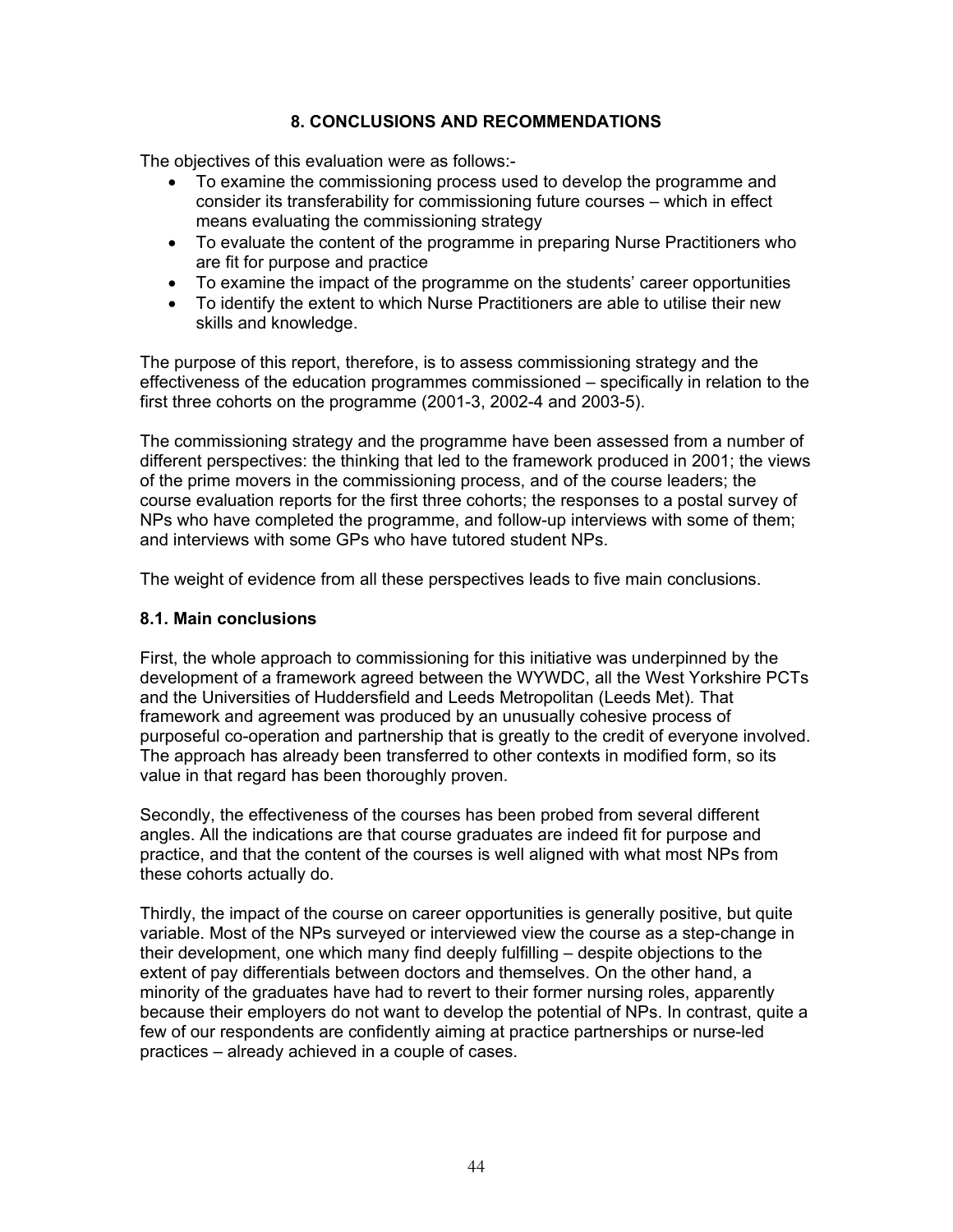Fourth, while a minority of graduates in these cohorts have been stymied in regard to using their advanced skills and knowledge, most of the NPs have been able to do so successfully, with commensurate gains in self-confidence and the respect of colleagues. Indeed, the NPs who have found a way to *make their own of the role* are gaining recognition as clinicians of a high calibre. With both patients and practice colleagues, the hallmark of success for NPs is their ability to combine the best of nursing and medical care.

That said, the one area where there appears to have been a significant gap in clinical development for the NPs in these cohorts is in relation to mental health.

Fifth, overall therefore, the West Yorkshire initiative and commissioning strategy has been a considerable success. From 2001 to 2005 it has produced 100 Nurse Practitioners qualified to Postgraduate Diploma level, at least 58 of whom also have the MSc or another Masters degree. Furthermore, while the initiative has required substantial investment – mainly because of 'backfill' payments to practices – the cost per student for the NP programme and support infrastructure is much the same as for other primary care nurse training at a less advanced level.

## **8.2. Comments on other issues**

The Nursing & Midwifery Council have produced a simply-worded statement of what patients, carers and other health professionals can expect an advanced nurse practitioner to be capable of doing. They define the role as follows:-

"Advanced nurse practitioners are highly experienced, knowledgeable and educated members of the care team who are able to diagnose and treat your care needs or refer you to an appropriate specialist if needed." (NMC, 2005)

The definition is followed by a statement of capabilities that makes it quite clear that advanced nurse practitioners have certain levels of expertise that other nurses don't have. While the formal status of NPs remains to be resolved, using the term Advanced Nurse Practitioner might reduce some of the uncertainty about their level of capability, particularly if it were tied to the standard of professional development that has been reviewed here.

However, government policy is pushing for the development of practitioners with advanced skills, regardless of what they are called, and the courses at Huddersfield and Leeds Met are becoming more multidisciplinary in response to pressures in that direction, and also because concerns about the shortage of GPs have subsided. This broadening of the qualification worries some of the NPs surveyed or interviewed, who fear that they may have got the benefit of the programme at its best but that the value of the qualification is now being diluted, and is further endangered by the emergence of Physician's Assistants trained to lower skill levels. Such fears might be alleviated if the recently-created SHA can let people know more about its strategy for advanced practitioner development.

Furthermore, if there are no insurmountable problems in identifying NPs who are working in parallel with GPs, aligning CPD for NPs more closely with CPD for GPs might also help to sustain the momentum of development for NPs, while also making a valid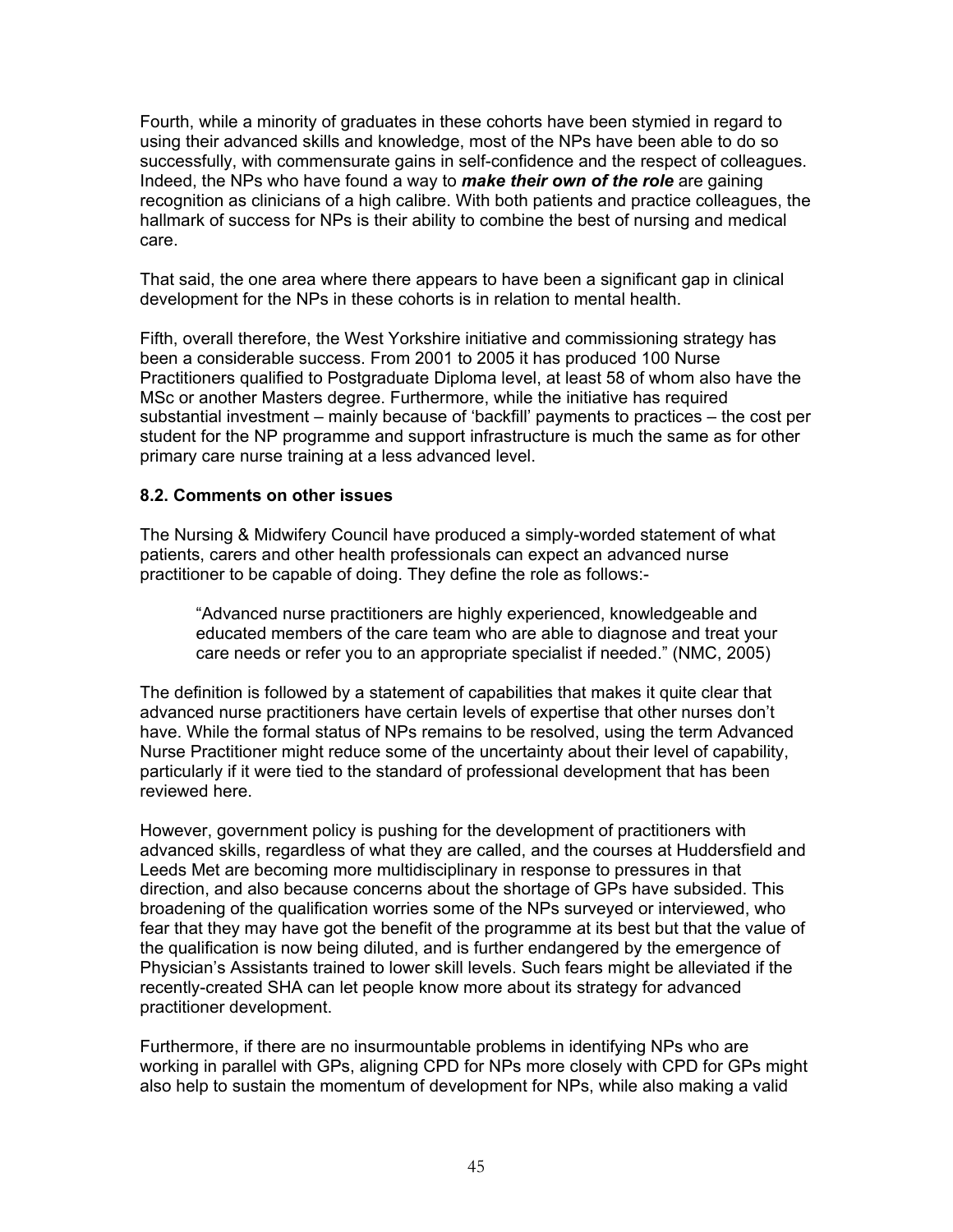distinction between advanced nurse practitioners as the NMC describe them and other types of clinician.

Finally, it is clearly the case that  $-$  in combining the best of nursing and medical care  $$ advanced nurse practitioners are in effect practicing preventative medicine and integrated healthcare more comprehensively than GPs have generally sought to do. Some NPs have begun auditing their own practice and producing evidence of the concrete benefits of their interventions. Given the whole thrust of government policy from *The NHS Plan* (DoH, 2000) through to last year's White Paper, *Our Health, Our Care, Our Say* (DH, 2006), and the scale of resources invested in public health campaigns, it is remarkable how little research has been done in this country on the cost-effectiveness of preventative medicine.

## **8.3. Recommendations**

This project is primarily retrospective in orientation. Since the project started, Workforce Development Confederations have been amalgamated into the new Strategic Health Authorities which cover much larger areas than the previous SHAs, the new SHA for Yorkshire and the Humber being created as a result.

In a parallel restructuring, PCTs have been merged to form more powerful new ones that are charged specifically with: (a) following through on the policy of practice-based commissioning; (b) making primary care provision more patient-responsive and more cost-effective; (c) integrating health and social care and putting more resources into preventative healthcare; and (d) moving treatment of long-term conditions away from acute hospitals and into intermediate and community-based facilities (DH, 2005, 2006). The combined effect of these radical changes in primary and community care will create a new culture of provision in which advanced nurse practitioners can flourish, because their combining of the best of nursing and medical care is particularly suited to it.

In the light of these developments, three recommendations are appropriate, all addressed to Yorkshire and Humber SHA.

- That the SHA should build on the success of the West Yorkshire Nurse Practitioner initiative to promote recognition across Yorkshire and Humber of the role and potential of advanced nurse practitioners, taking account of the main findings of this research and the conclusions and comments above.
- That the SHA should consider developing a course for experienced advanced nurse practitioners to learn the business side of practice development.
- That the SHA should also set about developing a robust approach for evaluating the cost-effectiveness and social benefits of integrated primary care as practised by advanced nurse practitioners. The success of the West Yorkshire NP initiative would provide unusually favourable conditions for research of such real significance for the future of health and social care.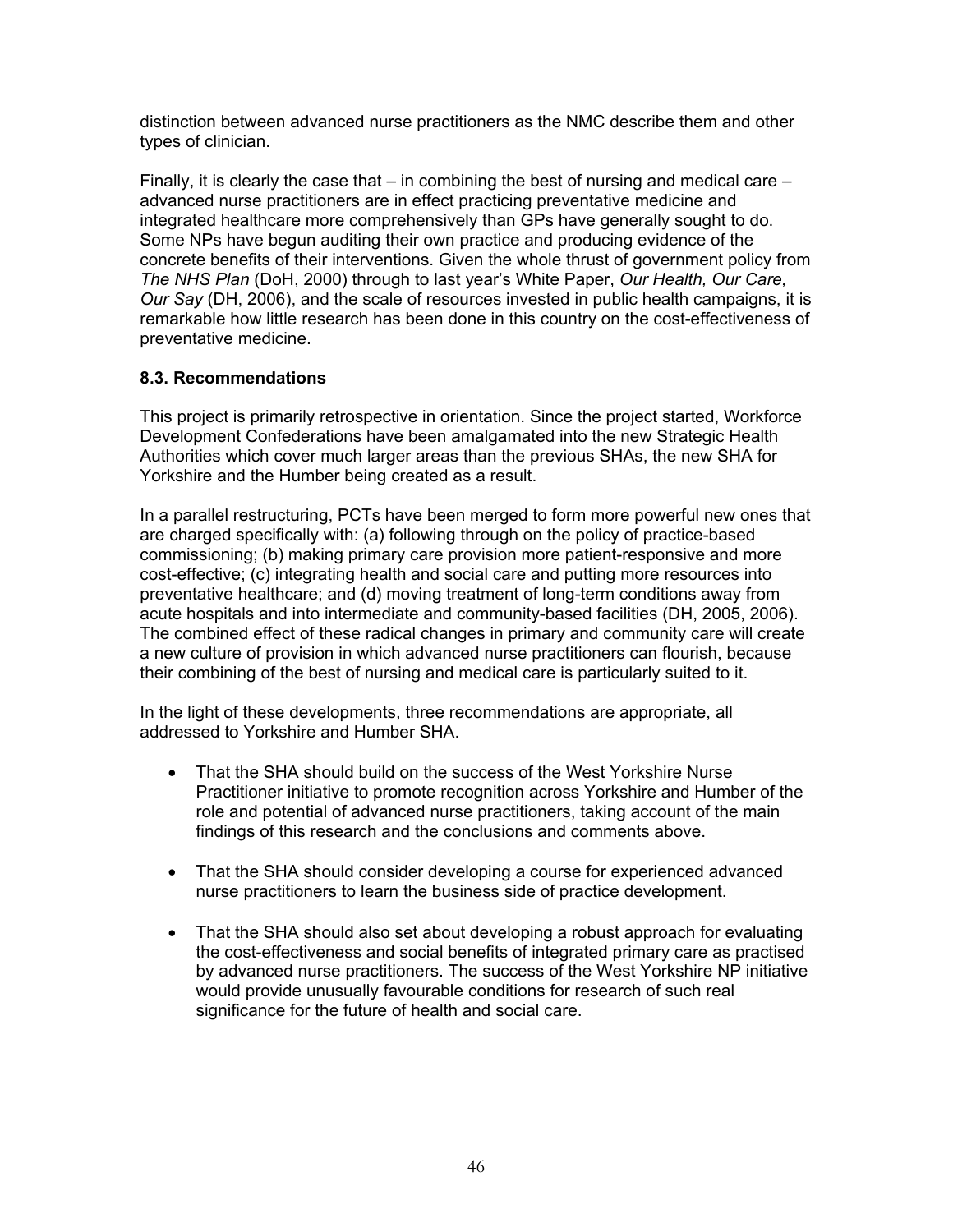#### **REFERENCES**

Coombs J (2001) Nurse Practitioners in Primary Care. Report for West Yorkshire Workforce Development Confederation to the Primary Care Reference Group

DoH (2000) *The NHS Plan: a plan for investment, a plan for reform*. Department of **Health** 

DH (2005) *Commissioning a patient-led NHS: Delivering the NHS improvement plan*. Department of Health, July 2005

DH (2006) *Our health, our care, our say: a new direction for community services*. Department of Health, January 2006

NMC (2005) Advanced nursing practice – information about the policy for accommodating existing practitioners. Implementation of a framework for the standard for post registration nursing. Nursing & Midwifery Council, December 2005. Available at http://www.nmc.org.

UKCC (1999) Pilot for the Higher Level of Practice project. Information sheet from the UK Central Council for Nursing, Midwifery and Health Visiting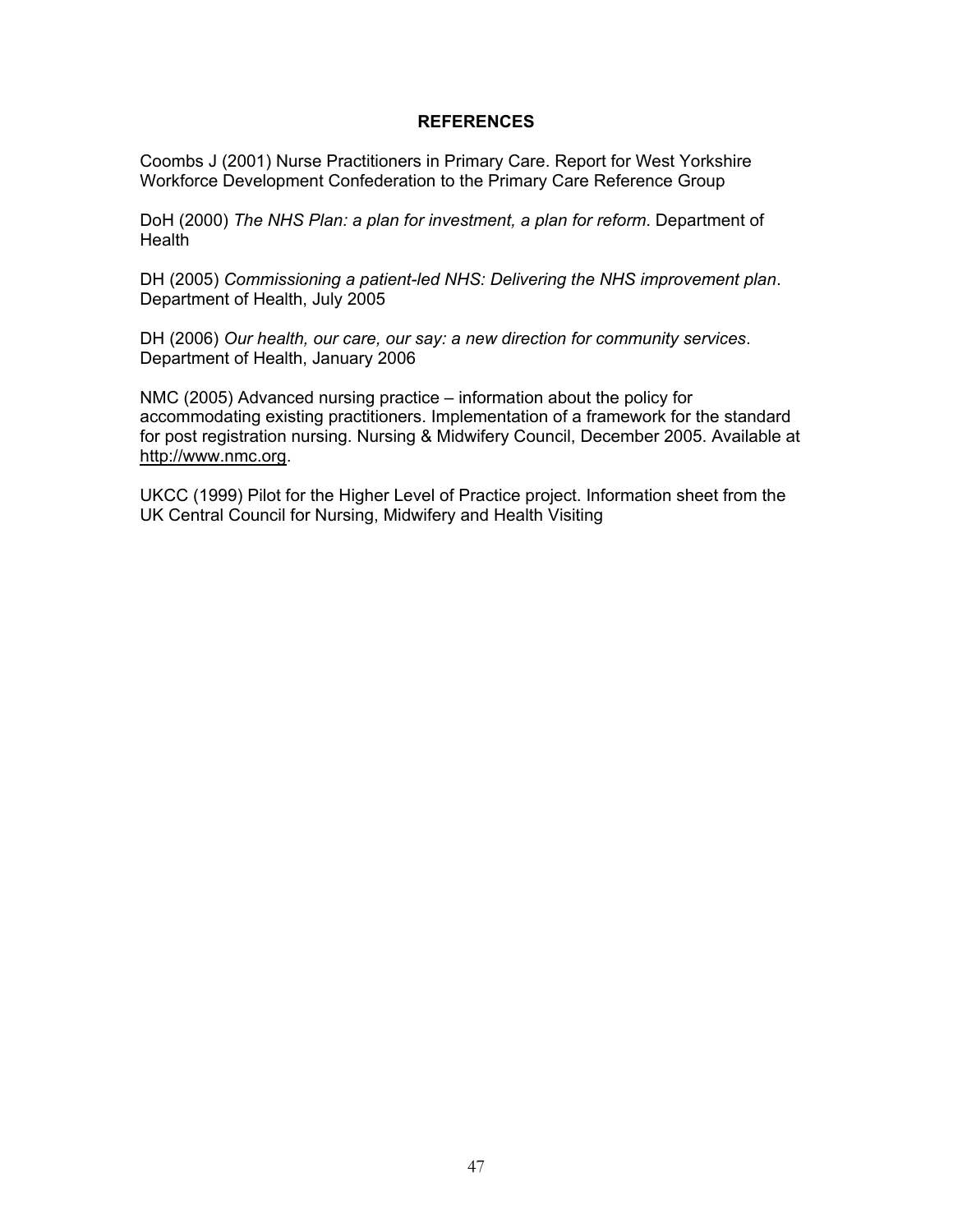## **APPENDIX A: SURVEY QUESTIONNAIRE**

## **Evaluation of the West Yorkshire primary care Nurse Practitioners development programme based at Leeds Metropolitan University and the University of Huddersfield**

#### **QUESTIONNAIRE FOR NURSE PRACTITIONERS (Primary Care)**

#### **Introduction**

The development programme is underpinned by a view of the Nurse Practitioner (NP) role as one who – because of a high level of competencies including diagnostics, therapeutics, decision making and clinical management – is capable of managing a whole range of clinical situations and of working interdependently with others in the primary care health team.

1a. What year were you awarded the NP PostGraduate Diploma?

1b. In what context have you had most experience as a Nurse Practitioner? (Please tick, or specify another context)

GP Practice \_\_ PCT \_ Other (please specify): \_\_\_\_\_\_\_\_\_\_\_\_\_\_\_\_\_\_\_\_\_\_\_\_\_\_\_\_\_\_\_\_\_\_\_

2. On a scale of 1 (low) to 10 (high), how do you rate the main parts of the programme in terms of effectiveness in preparing you for the Nurse Practitioner role as you have actually experienced it so far?

|                                                   | Rating from 1 (low) to |
|---------------------------------------------------|------------------------|
|                                                   | $10$ (high)            |
| The university-based taught modules               |                        |
| Weekly supervised clinical practice with the GP   |                        |
| Project work, portfolio development, and suchlike |                        |
| Mentoring, individually or in groups              |                        |

3. In what ways (if any), is the role as you have experienced it more demanding or less demanding in terms of skills and competencies than the development programme prepared you for?

Ways in which the role is more demanding (if any):-

Ways in which the role is less demanding (if any):-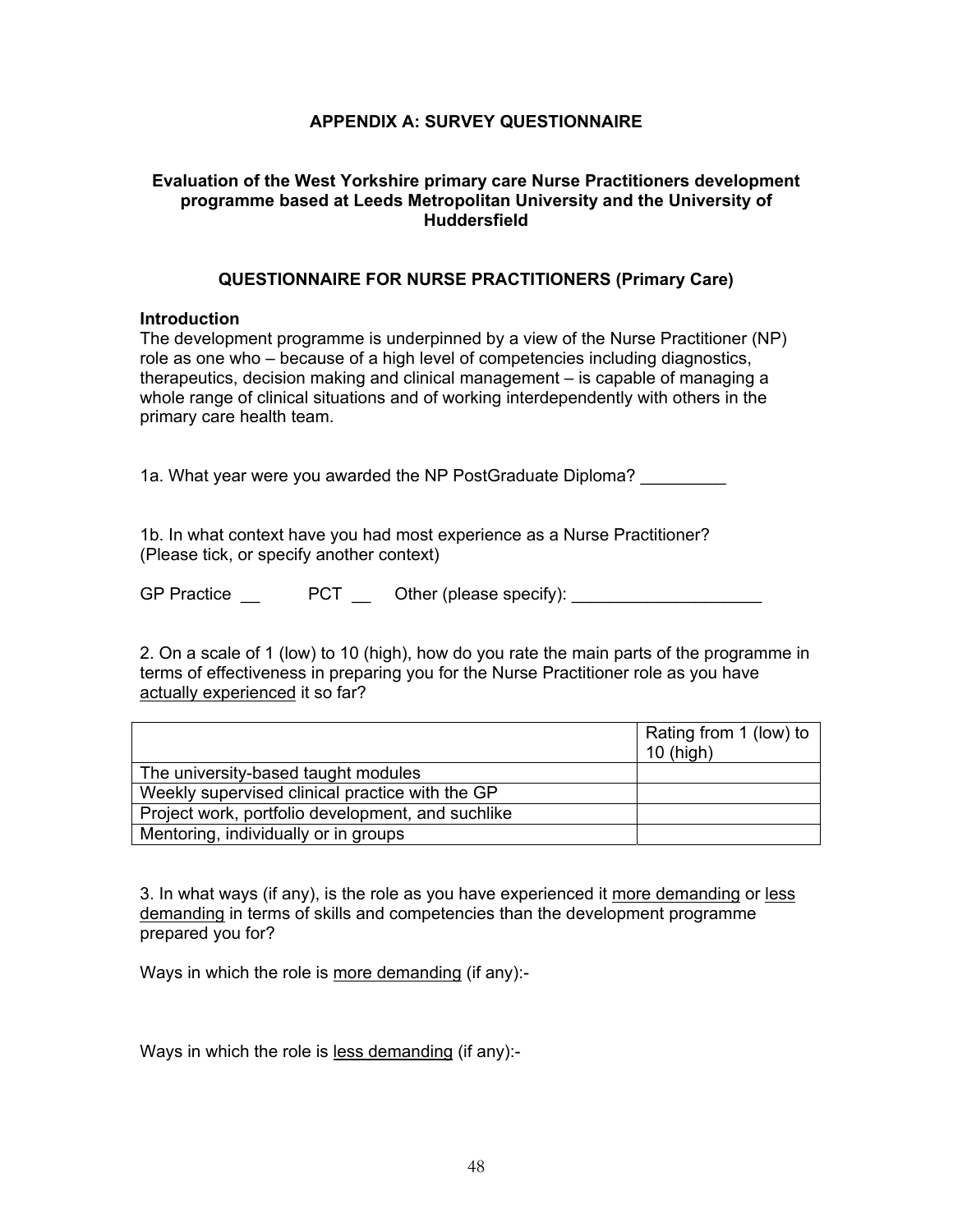4. How often as a Nurse Practitioner do you play a lead role in the following clinical situations?

(Please tick the relevant frequency, and use the spare boxes to add any other clinical work that you regard as significant and to indicate its frequency.)

|                                              | Routinel | Fairly<br>often | Occasio<br>nally | Seldom | <b>Never</b> |
|----------------------------------------------|----------|-----------------|------------------|--------|--------------|
| Taking medical histories                     |          |                 |                  |        |              |
| Dealing with undifferentiated<br>illnesses   |          |                 |                  |        |              |
| Making diagnoses                             |          |                 |                  |        |              |
| Undertaking full medical<br>examinations     |          |                 |                  |        |              |
| Initiating investigations                    |          |                 |                  |        |              |
| Initiating treatments                        |          |                 |                  |        |              |
| Referring patients to other<br>professionals |          |                 |                  |        |              |
| Prescribing medicines                        |          |                 |                  |        |              |
| Prescribing non-medicinal<br>therapies       |          |                 |                  |        |              |
| Managing on-going care                       |          |                 |                  |        |              |
|                                              |          |                 |                  |        |              |
|                                              |          |                 |                  |        |              |
|                                              |          |                 |                  |        |              |

5. In your experience, to what extent is the Nurse Practitioner role accepted by patients, carers, and other healthcare workers? (Please tick the relevant box in each case, and make additions of you wish.)

|                                    | Fully | Largely | Somewhat | Not much | Don't |
|------------------------------------|-------|---------|----------|----------|-------|
|                                    |       |         |          |          | know  |
| Patients                           |       |         |          |          |       |
| Carers                             |       |         |          |          |       |
| <b>PCT Managers</b>                |       |         |          |          |       |
| <b>General Practitioners</b>       |       |         |          |          |       |
| <b>Practice Managers</b>           |       |         |          |          |       |
| <b>Practice Nurses</b>             |       |         |          |          |       |
| <b>Reception staff</b>             |       |         |          |          |       |
| <b>District Nurses</b>             |       |         |          |          |       |
| <b>Health Visitors</b>             |       |         |          |          |       |
| <b>Allied Health Professionals</b> |       |         |          |          |       |
| <b>Hospital Consultants</b>        |       |         |          |          |       |
| X-ray personnel                    |       |         |          |          |       |
| Laboratory personnel               |       |         |          |          |       |
|                                    |       |         |          |          |       |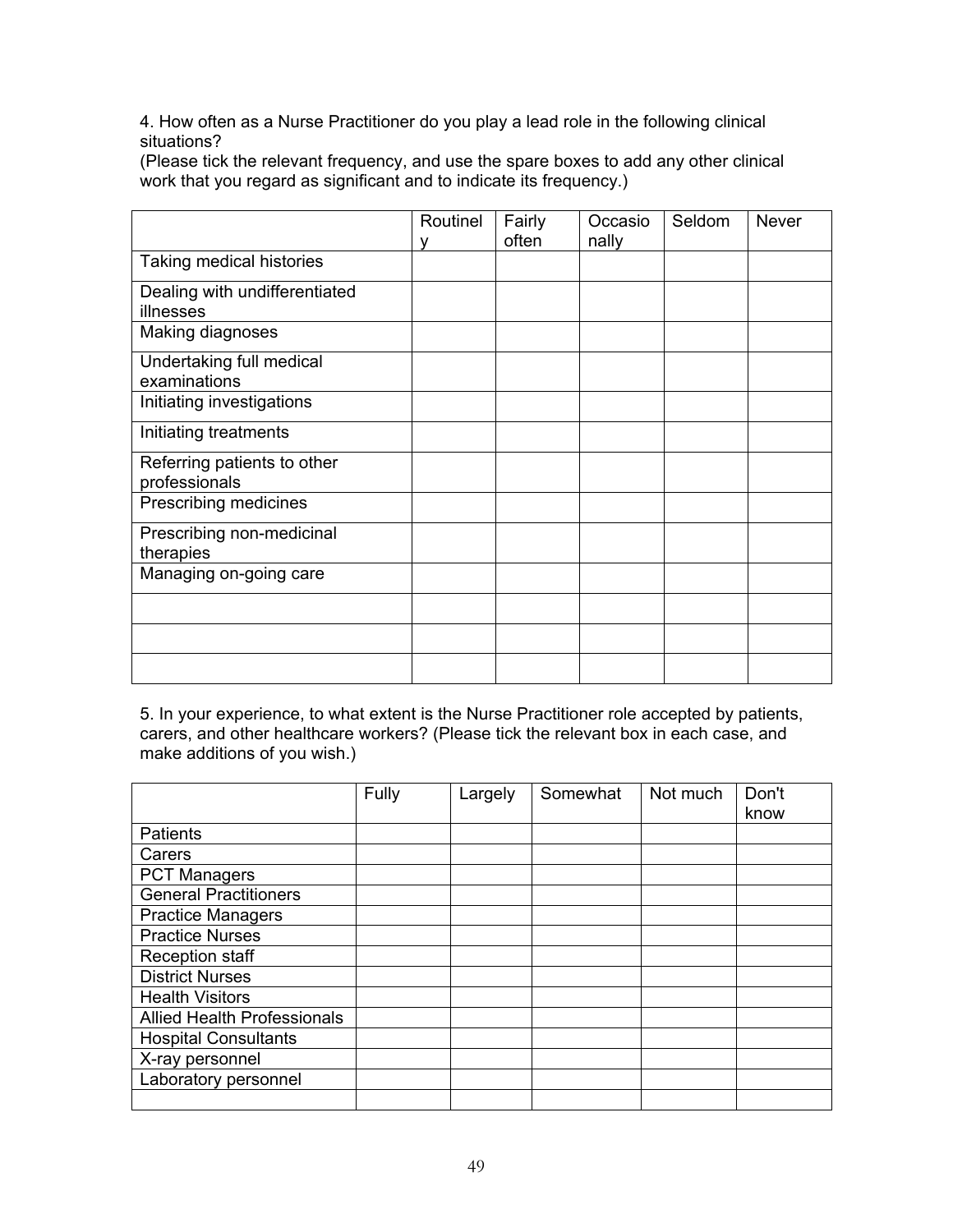6. Overall, how satisfied are you with the Nurse Practitioner role? (Please tick)

| Very satisfied     | <b>Fairly satisfied</b> |  |
|--------------------|-------------------------|--|
| Quite dissatisfied | Very dissatisfied       |  |

7. What is the main cause of satisfaction or of dissatisfaction with the role?

Main cause of satisfaction:

Main cause of dissatisfaction:

8. In what concrete ways (if any) has the Nurse Practitioner role affected your professional career so far, and your future prospects?

Effects on career so far:

Likely effects on future prospects:

9. If you have a Masters degree, to what extent does it affect you vis-à-vis the factors listed? (Please tick the relevant box in each case, or skip the question if you don't have a Masters.)

|                                    | A little | A lot | Hard to say |
|------------------------------------|----------|-------|-------------|
| Your confidence in your role as NP |          |       |             |
| Others' acceptance of the role     |          |       |             |
| Your actual competence             |          |       |             |

10. How in the foreseeable future do you intend to develop your role as Nurse Practitioner?

11. In view of how the Nurse Practitioner role is developing in general, what changes would you make to the development programme for it?

12. Is there anything else you would like to add in relation to the questions we have asked or the Nurse Practitioner role?

## **Your co-operation in completing this is much appreciated.**

A stamped/addressed envelope is supplied.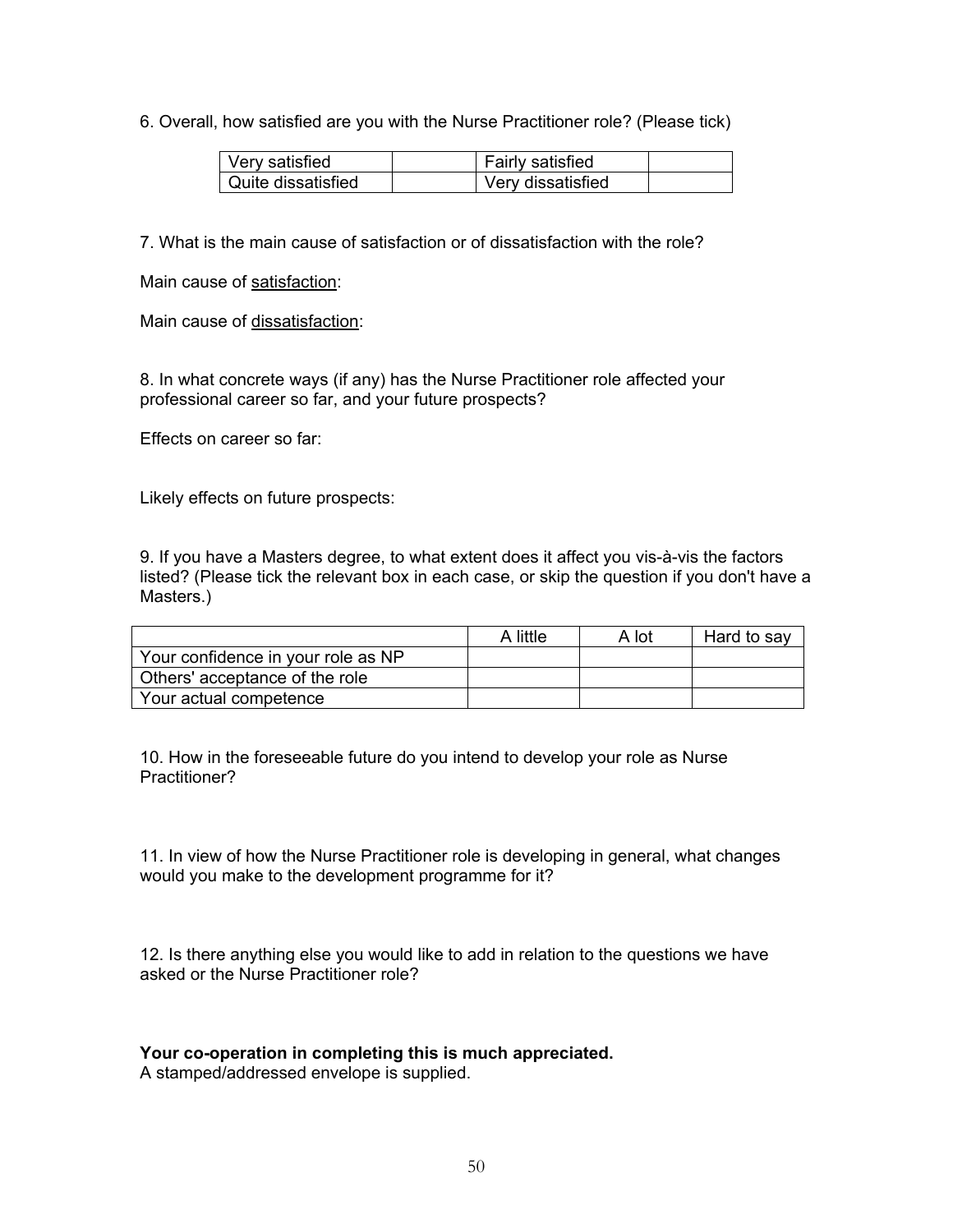**FOLLOW-UP INTERVIEWS:** if you are willing to take part in a short follow-up interview, please refer to the enclosed information and consent form.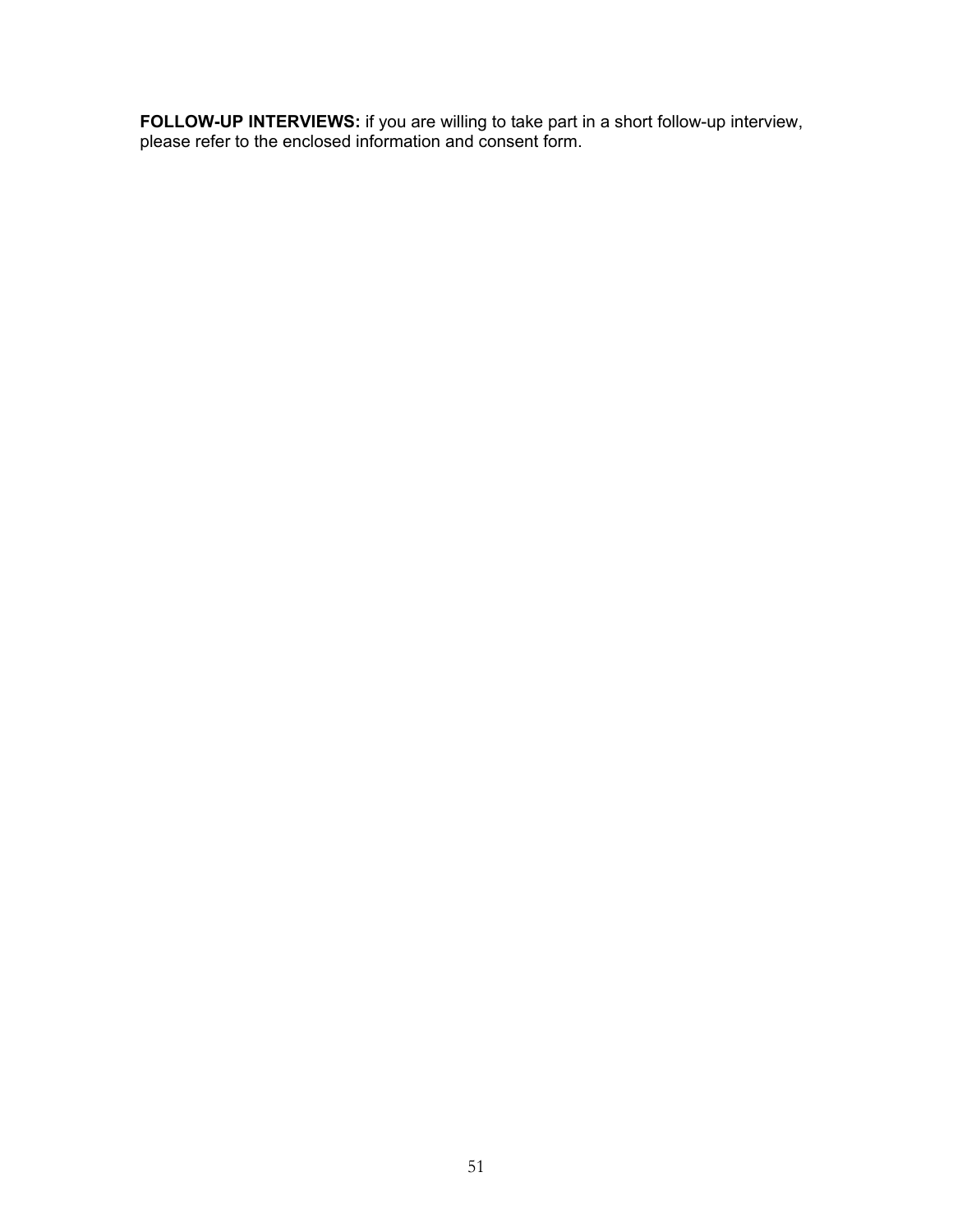## **APPENDIX B:**

#### **SCHEDULE FOR SEMI-STRUCTURED INTERVIEWS WITH NPs**

who have completed the survey questionnaire and agreed to be interviewed

INTRO

- Thanks again for completing the survey questionnaire, and for agreeing to be interviewed
- Re-cap purpose of interview, scope and duration (will have been discussed when arranging the interview)
- Note-taking and confidentiality

*Note: Qs 1-3 are covered by the questionnaire, but since it doesn't identify individuals, it will help analysis of the interviews to know:-* 

\_\_\_\_\_\_\_\_\_\_\_\_\_\_\_\_\_\_\_\_\_\_\_\_\_\_\_\_\_\_\_\_\_\_\_\_\_\_\_\_\_\_\_\_\_\_\_\_\_\_\_\_\_\_\_\_\_\_\_\_\_\_\_\_\_\_\_

1. What year were you awarded the NP PostGraduate Diploma? \_\_\_\_\_\_\_\_\_

2. Do you have a Masters as well as the Diploma? Yes: \_\_\_\_\_\_ No: \_\_\_\_\_

3. In what context have you had most experience as a Nurse Practitioner?

| <b>GP Practice</b> | PCT | <b>Other</b> |  |
|--------------------|-----|--------------|--|
|--------------------|-----|--------------|--|

4. Based on your experience, what is it that particularly distinguishes the role of Nurse Practitioner in primary care from other clinical roles?

\_\_\_\_\_\_\_\_\_\_\_\_\_\_\_\_\_\_\_\_\_\_\_\_\_\_\_\_\_\_\_\_\_\_\_\_\_\_\_\_\_\_\_\_\_\_\_\_\_\_\_\_\_\_\_\_\_\_\_\_\_\_\_\_\_\_\_

5A. In general, how well does the role as you have experienced it fit in with how you think it should be?

5B. *Possible follow-up Q:* What needs to happen to bring the role more into line with how you think it should be?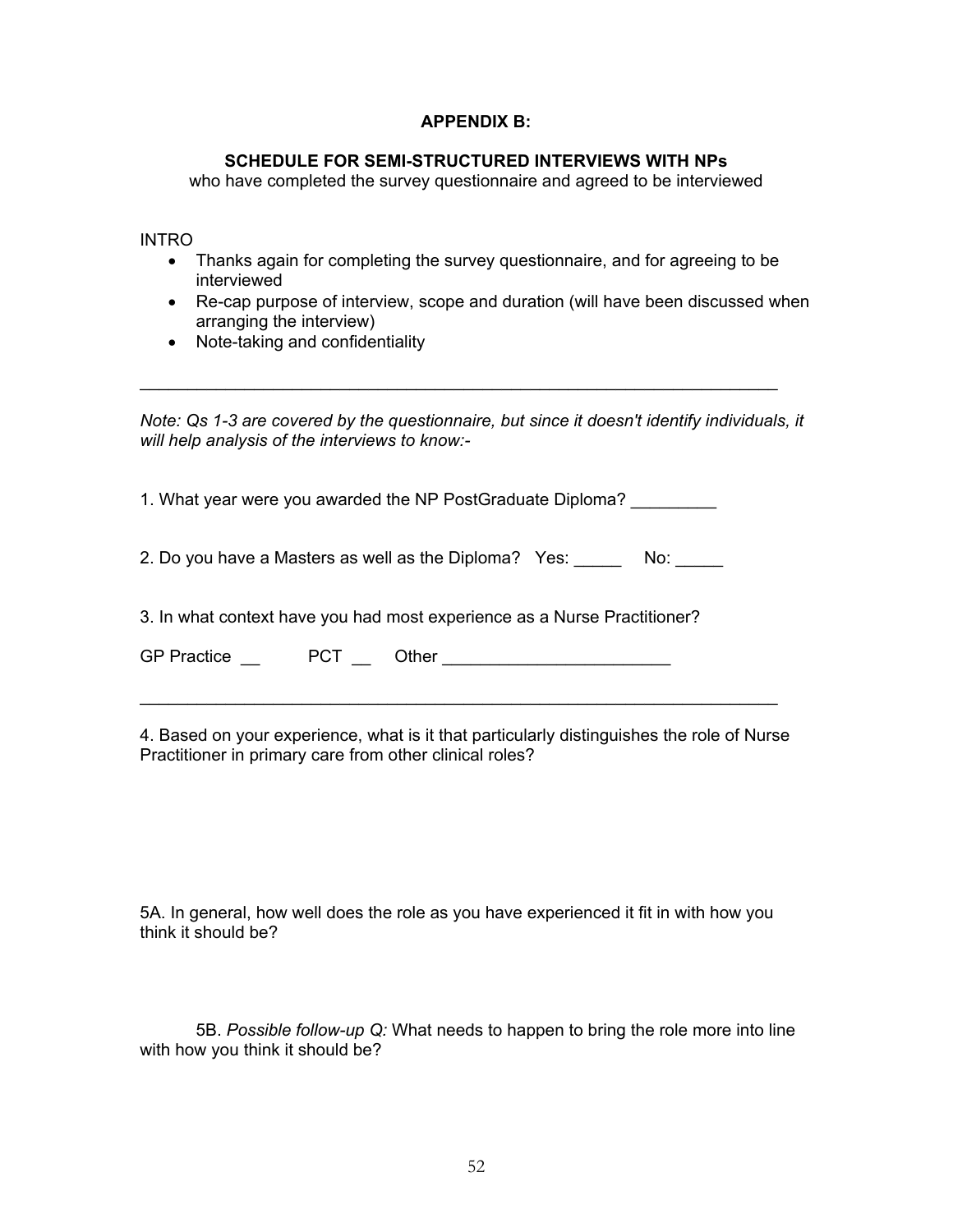6. Which aspects of the role - as it is – do you feel most confident in performing?

7A. Are there any aspects of the role that you don't yet feel comfortable doing?

7B. If yes, clarify which and the limiting factor(s).

8A. Are there any aspects of your role that other people seem keen for you to develop?

8B: If yes, which aspects, and why?

9A. Are there any aspects of your role that other people seem reluctant to let you develop?

9B. If yes, which aspects, and what makes them reluctant?

9C. What do you think would relieve such concerns?

10. Apart from formal recognition at national level, what steps could be taken at PCT or SHA level to help improve recognition of the role by other clinicians?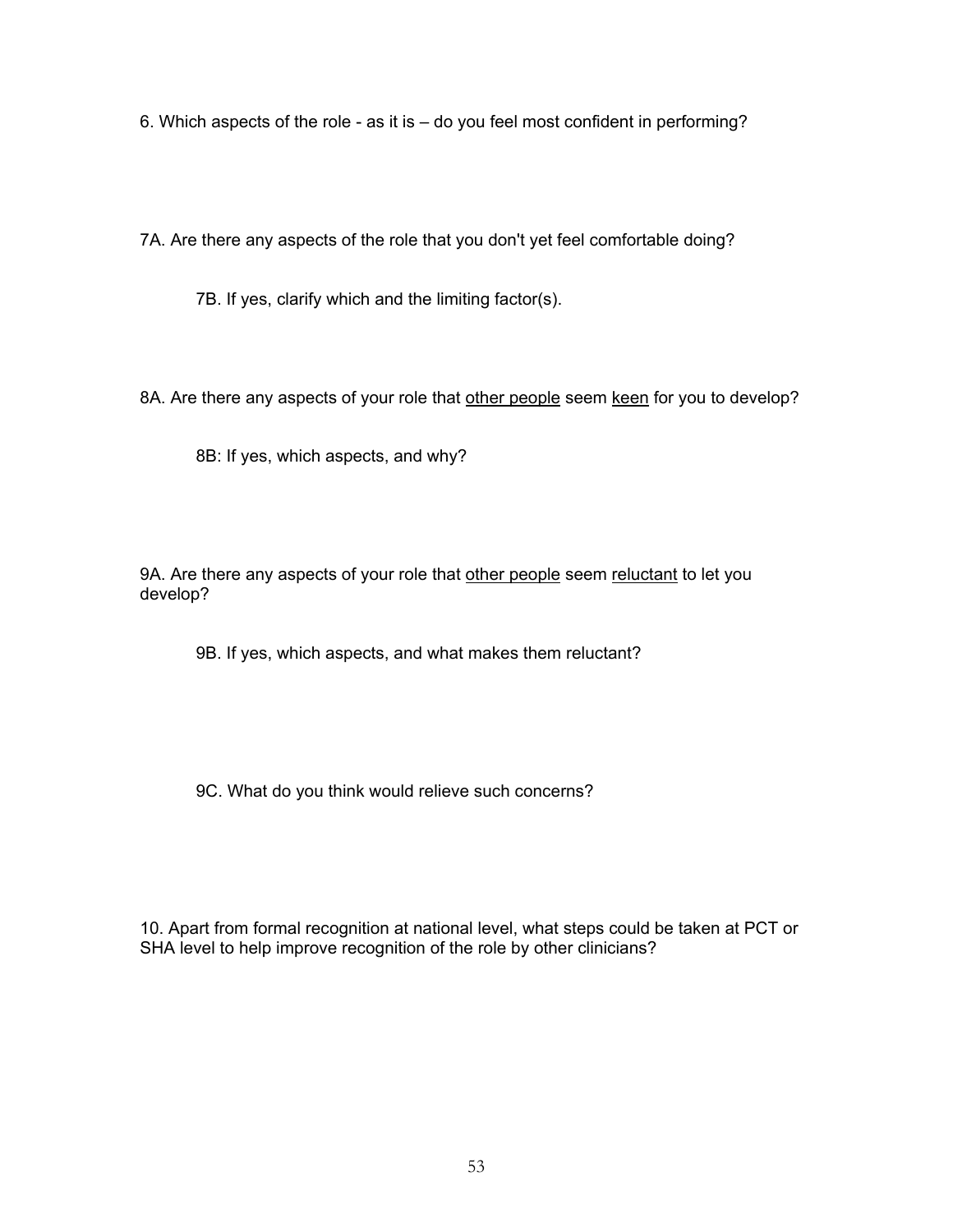11A. Do you see your role changing significantly within the foreseeable future, or just continuing to develop on current lines?

11B: (*Possible follow-up Q*) Clarify any significant change, or uncertainty, foreseen.

12. In regard to CPD, what is your next priority?

13. Is there anything else you'd like to say about the Nurse Practitioner's role, or professional development for it?

THANKS AGAIN FOR YOUR CO-OPERATION.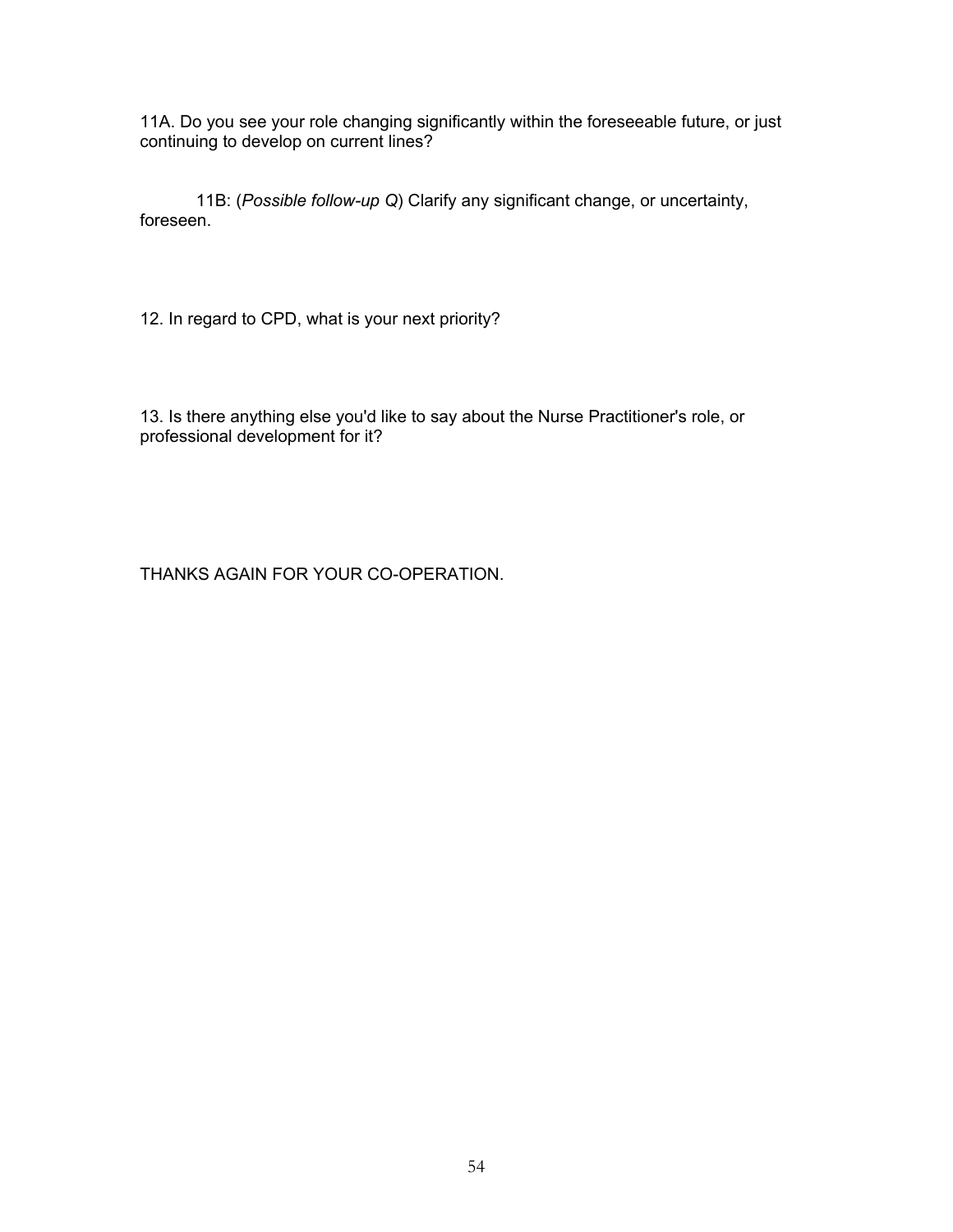## **APPENDIX C:**

#### **SCHEDULE FOR SEMI-STRUCTURED INTERVIEWS WITH DOCTORS**

**When arranging the interview** remind respondent about the evaluation of the NP development programme, and that he/she kindly agreed to be interviewed. Consists of a few general Q's about the Advanced Nurse Practitioner role, and about their own role as tutor, so should take only 10-15 minutes.

#### **At time of interview:**

- Thanks again for agreeing to be interviewed
- Re-cap purpose of interview and duration
- Note-taking and confidentiality
- Evaluation report or digest of it will be on SHA website, and you will be notified about that.

#### **PART 1: YOUR OWN ROLE AS IN-HOUSE TUTOR and CLINCAL ASSESSOR FOR THE NP DEVELOPMENT PROGRAMME …**

\_\_\_\_\_\_\_\_\_\_\_\_\_\_\_\_\_\_\_\_\_\_\_\_\_\_\_\_\_\_\_\_\_\_\_\_\_\_\_\_\_\_\_\_\_\_\_\_\_\_\_\_\_\_\_\_\_\_\_\_\_\_\_\_\_\_\_

1. How many NPs have you formally tutored so far (i.e. as part of the programme, including currently)?

2. Apart from contributing to their professional development, do you see any benefits for yourself in acting as tutor and clinical assessor for the Nurse Practitioner role? (*Follow up as necessary to clarify positive or negative replies*)

3. On the other side of the coin, are there any disadvantages in acting as tutor & assessor for the role? *(Again, follow up if necessary)* 

4. Do you foresee any circumstances that would make you less willing to act in that kind of rol5. With the NP/NPs that have since qualified, in what ways has the relationship between you altered since they got the advanced qualification?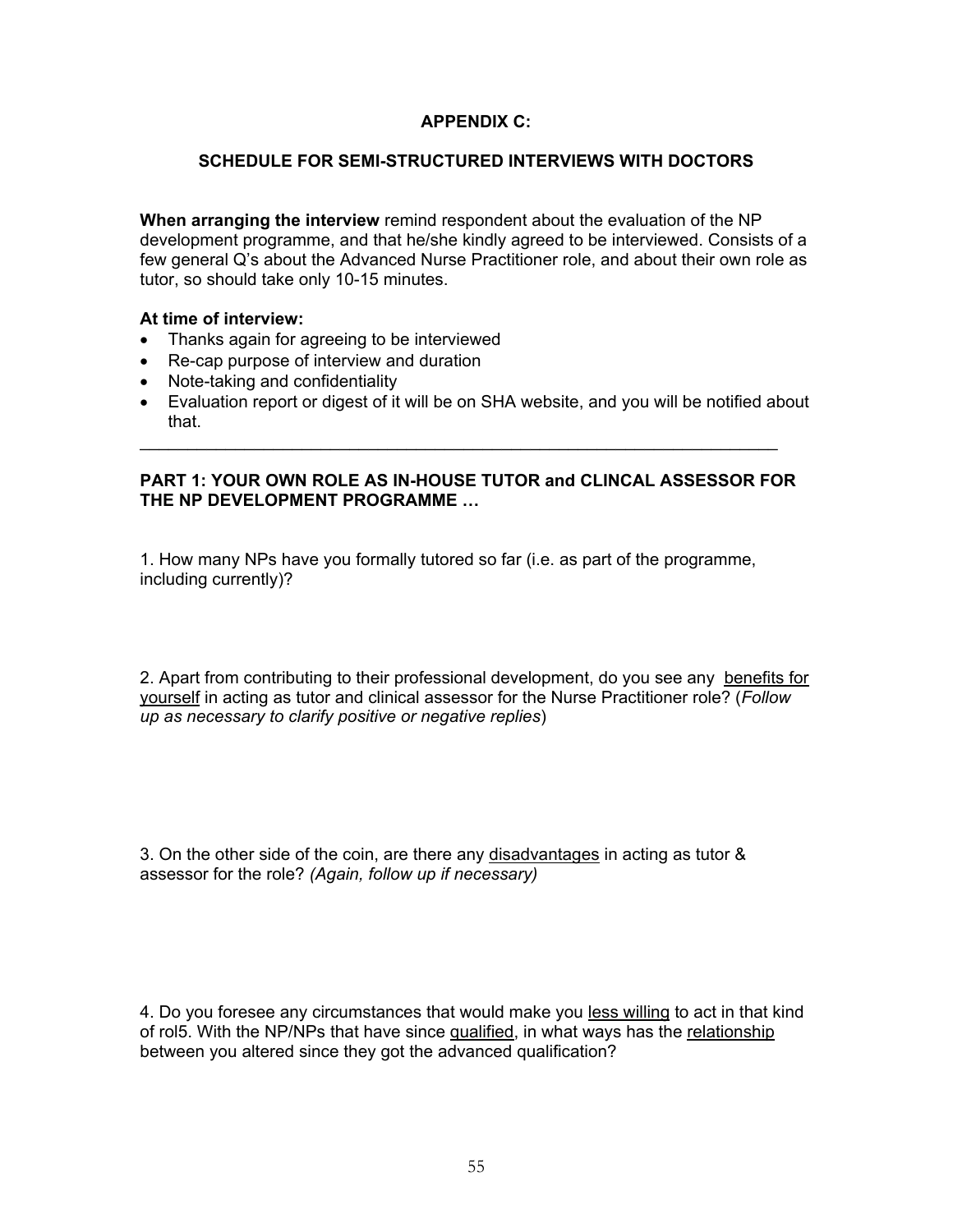5. With the NP/NPs that have since qualified, in what ways has the relationship between you altered since they got the advanced qualification?

## **TURNING TO THE ADVANCED NURSE PRACTITIONER'S ROLE IN PRIMARY CARE ….**

6. Apart from your role as tutor, how much experience have you of working directly with a qualified Nurse Practitioner?

7. What is it that particularly distinguishes the Nurse Practitioner role from other clinical roles?

8. How does the NP's role affect the level and quality of patient care?

9. What is your view on how the ANP's role is accepted by patients and recognised by other clinicians?

10. Is there anything you'd like to see happening to consolidate or improve recognition of the role?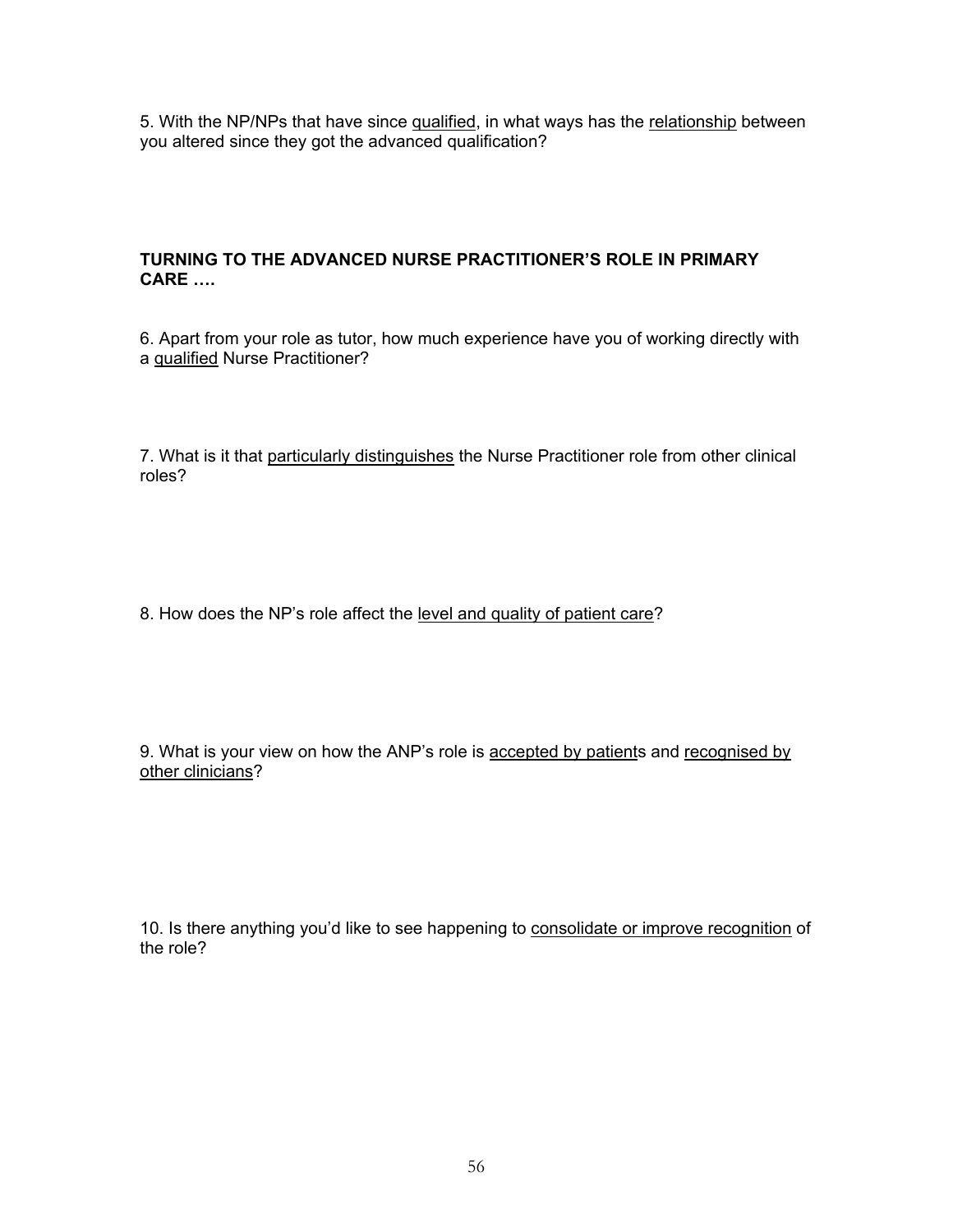11 How would you hope to see the Nurse Practitioner role developing over the next few years?

12. Do you have any concerns about how the role might develop?

13. Finally, is there anything else you'd like to say about the Nurse Practitioner's role, or professional development for it?

THANKS AGAIN FOR YOUR CO-OPERATION.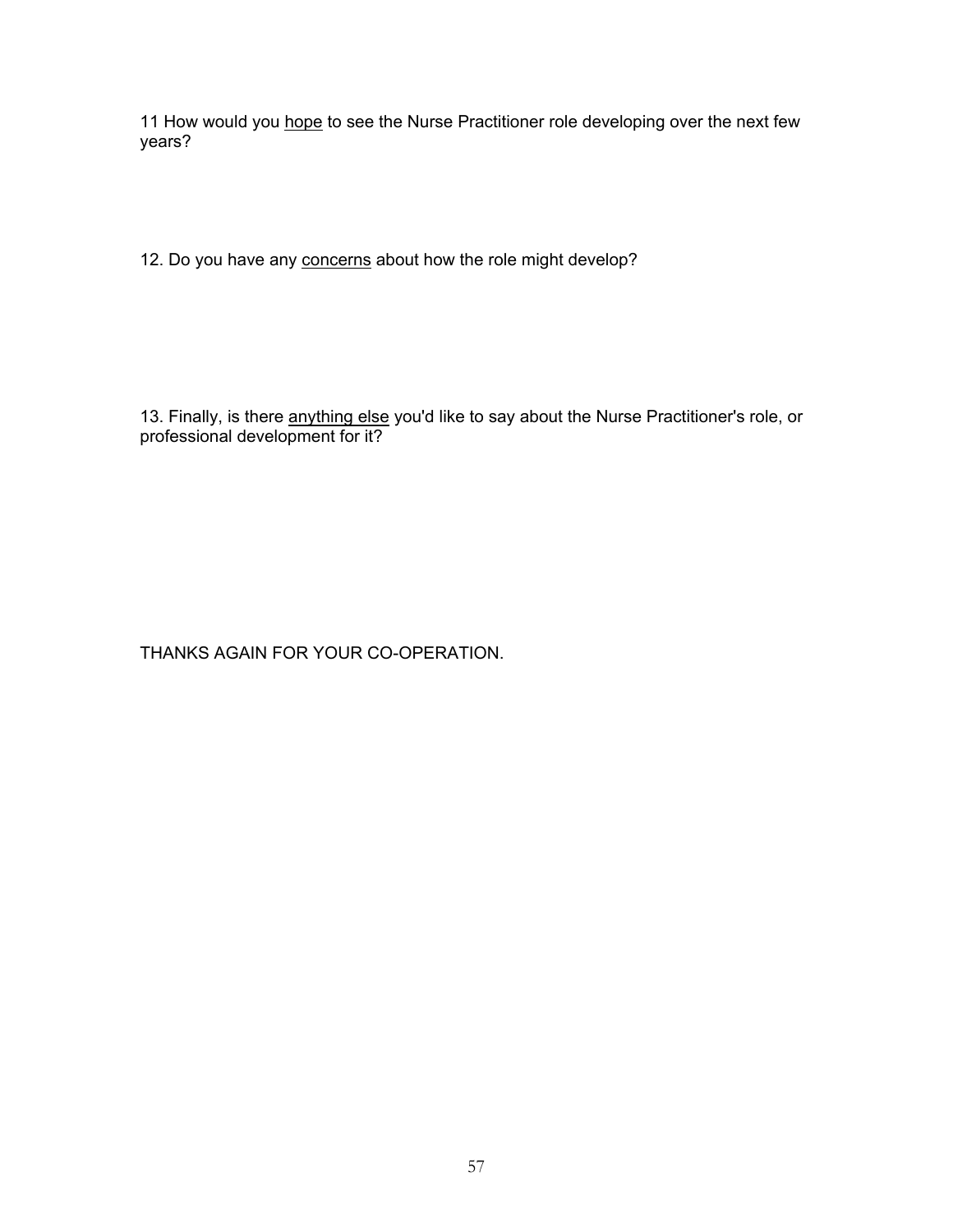11 How would you hope to see the Nurse Practitioner role developing over the next few years?

12. Do you have any concerns about how the role might develop?

13. Finally, is there anything else you'd like to say about the Nurse Practitioner's role, or professional development for it?

THANKS AGAIN FOR YOUR CO-OPERATION.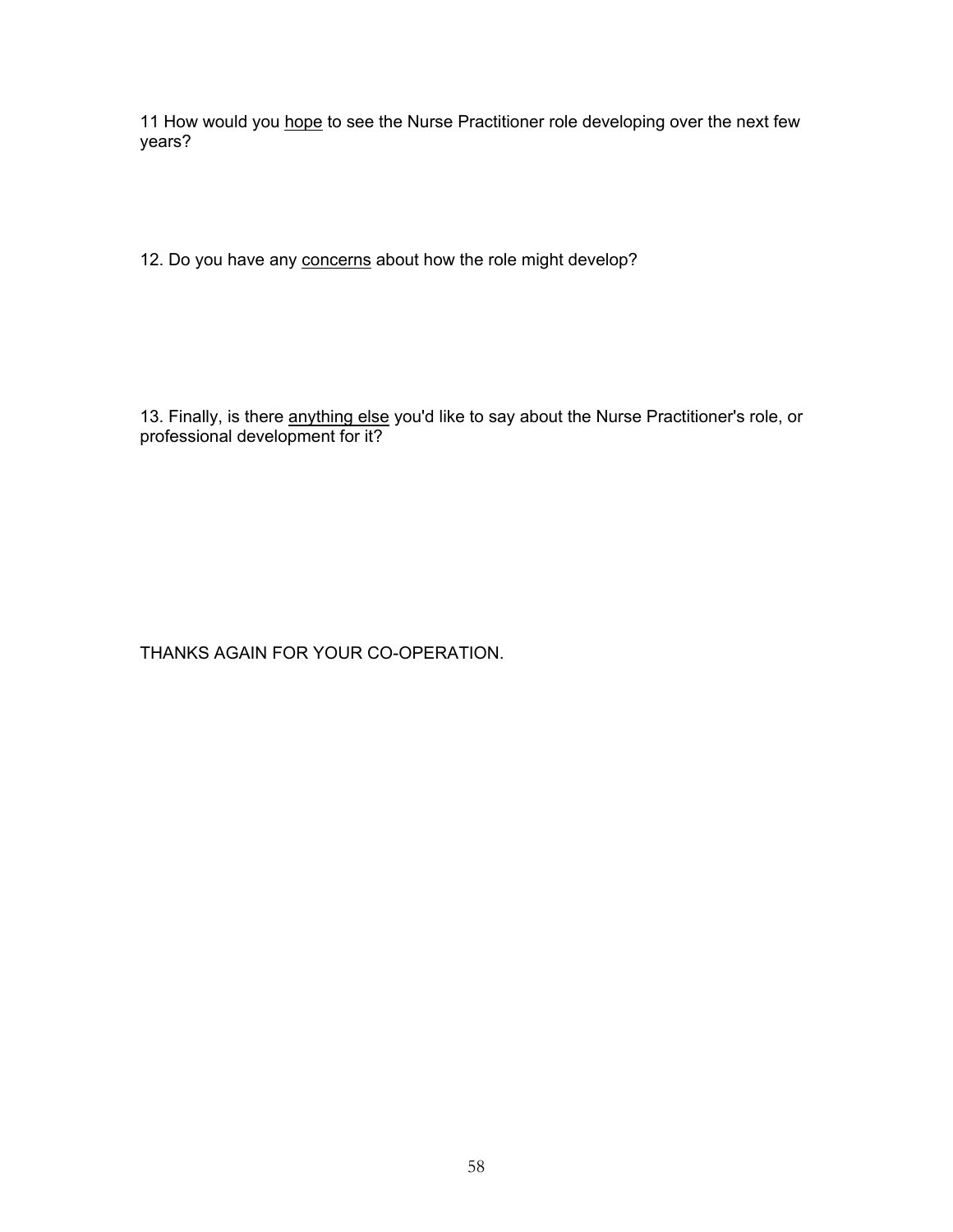## **APPENDIX D:**

## **COMBINING THE BEST OF NURSING AND MEDICAL CARE**

## **Executive Summary of the report on the Evaluation of the West Yorkshire Nurse Practitioner (Primary Care) Development Programme from 2001 to 2005 for Yorkshire and the Humber Strategic Health Authority, the University of Huddersfield and Leeds Metropolitan University**

## **1. THE WEST YORKSHIRE PROGRAMME**

The West Yorkshire development programme for Nurse Practitioners (NPs) in primary care was designed to address an impending shortage of General Practitioners (GPs) at the turn of the decade and government policy to encourage the development of advanced practitioner roles in nursing and other non-medical professions.

In the absence of national guidelines on NP development, in 2001 the West Yorkshire NHS Workforce Development Confederation (WYWDC) took the initiative to establish a group representing primary care, educational and commissioning interests. This led to the production of an agreed framework for developing the role of NP in primary care and for commissioning courses and support infrastructures for aspiring NPs – a framework that gained the support of all PCTs in West Yorkshire and enabled the WYWDC to secure funding for the programme by establishing it as a priority for primary care organizations.

The development approach combined a two-year taught course at Masters level with practice-based clinical development one day per week for two years, with about 50% of the in-practice learning being facilitated a specific clinical tutor/educator. The programme leads to a PostGraduate Diploma, with the further option of completing a Masters. Two courses are provided, at the University of Huddersfield and at Leeds Metropolitan University.

So far, approximately 200 Nurse Practitioners have completed the programme. The report presents an evaluation of it vis-à-vis the first three cohorts: 2001-3, 2002-4 and 2003-5. The evaluation is based on data drawn from several different perspectives, ranging from a review of the thinking that underpinned the programme to a survey of graduates and interviews with some NPs and with some doctors who have tutored NPs.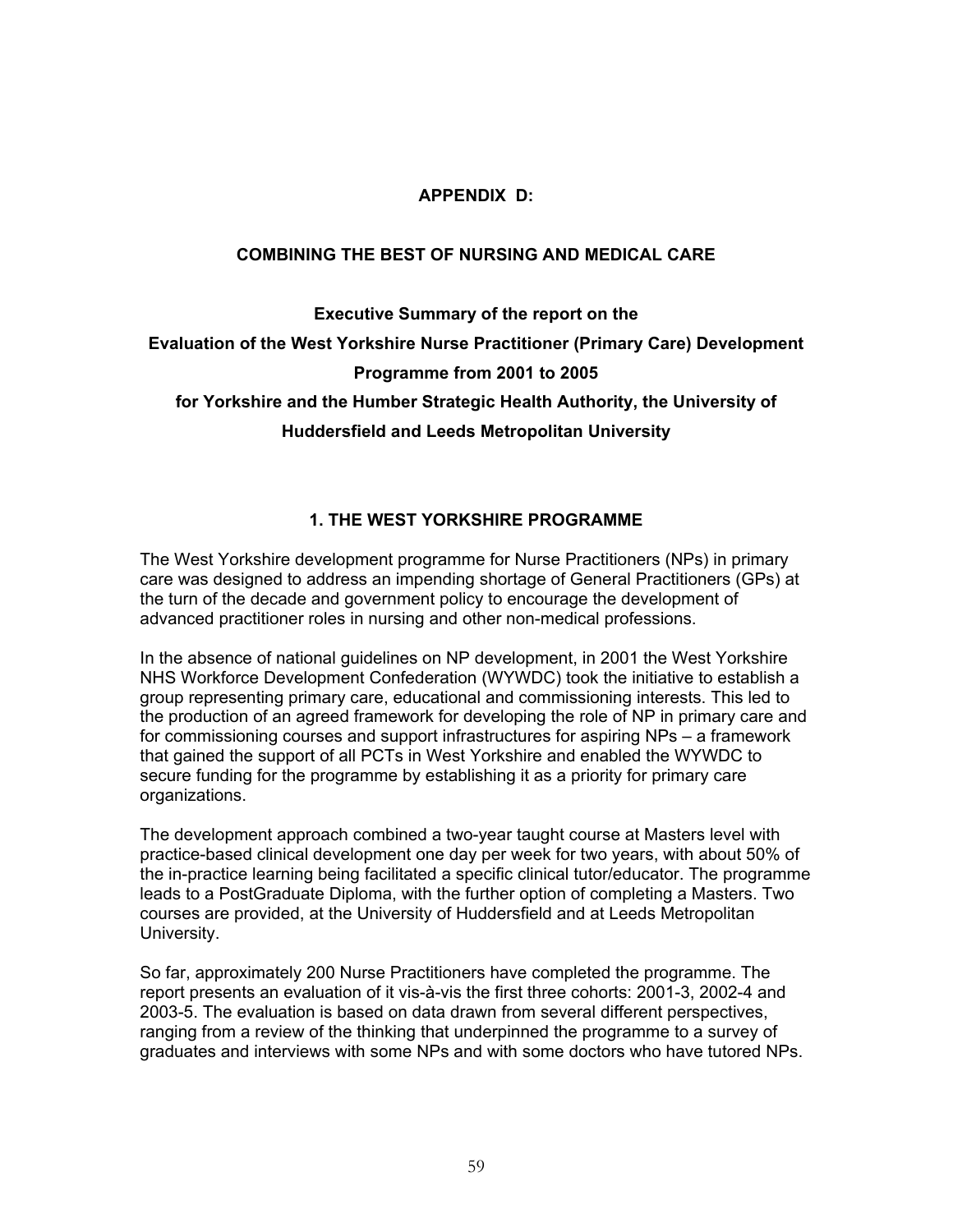The main purposes of the report are:

- to evaluate the commissioning strategy;
- to assess the effectiveness of the programme in preparing NPs who are fit for purpose and practice; and
- to examine the impact of the course on the students' career opportunities

## **2. MAIN CONCLUSIONS**

The weight of evidence from all the perspectives considered leads to five main conclusions.

First, the whole approach to commissioning for this initiative was underpinned by the framework agreed in 2001. It was the product of an unusually cohesive process of purposeful co-operation and partnership that is greatly to the credit of everyone involved. The approach has already been transferred to other contexts in modified form, so its value in that regard has been thoroughly proven.

Secondly, the effectiveness of the courses has been probed from several different angles. All the indications are that graduates are indeed fit for purpose and practice, and that the content of the courses is well aligned with what most NPs from these cohorts actually do.

Thirdly, the impact of the course on career opportunities is generally positive, but also quite variable. Most of the NPs surveyed or interviewed view the course as a stepchange in their development, one which many find deeply fulfilling – despite objections to the extent of pay differentials between doctors and themselves. On the other hand, a minority of the graduates have had to revert to their former nursing roles, apparently because their employers do not want to develop the potential of NPs. In contrast, quite a few of our respondents are confidently aiming at practice partnerships or nurse-led practices.

Fourth, while some graduates in these cohorts have been stymied in regard to using their advanced skills and knowledge, most of the NPs have been able to do so successfully, with commensurate gains in self-confidence and the respect of colleagues. Indeed, the NPs who have found a way to *make their own of the role* are gaining recognition as clinicians of a high calibre. With both patients and practice colleagues, the hallmark of success for NPs is their ability to combine the best of nursing and medical care.

That said, the one area where there appears to have been a significant gap in clinical development for the NPs in these cohorts is in relation to mental health.

Fifth, overall therefore, the initiative and commissioning strategy has been a considerable success. Furthermore, while it has required substantial investment – mainly because of 'backfill' payments to practices – the cost per student for NP development is much the same as for other primary care nurse training at a less advanced level.

## **3. COMMENTS ON OTHER ISSUES**

The Nursing & Midwifery Council have produced a statement of what patients, carers and other health professionals can expect an advanced nurse practitioner to be capable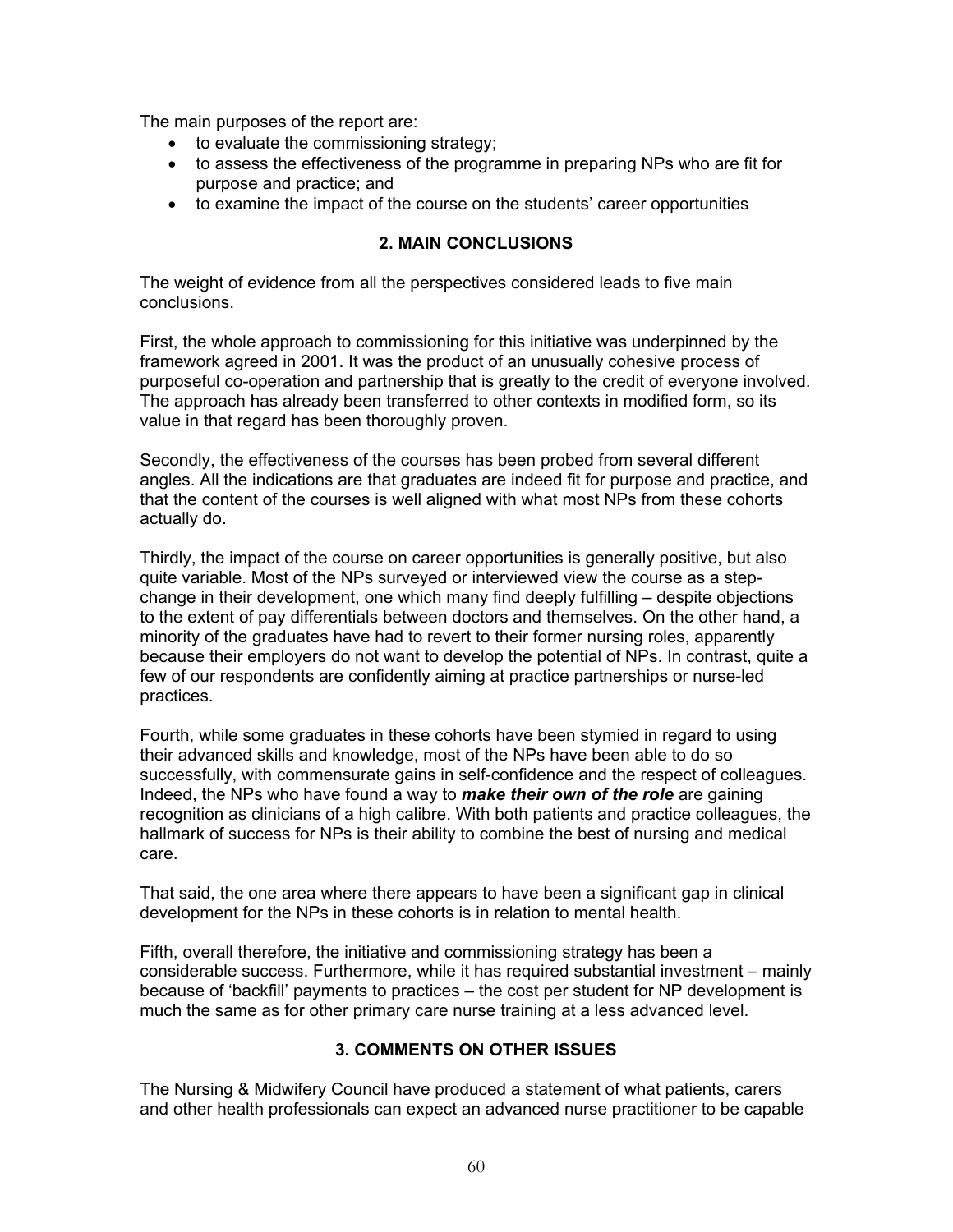of doing. While the formal status of NPs remains to be resolved, using the term Advanced Nurse Practitioner might reduce some of the uncertainty about their level of capability, particularly if it were tied to a specific standard of professional development.

However, government policy is pushing for the development of practitioners with advanced skills, regardless of what they are called, and the courses at Huddersfield and Leeds Met are becoming more multidisciplinary in response to pressures in that direction, and also because concerns about the shortage of GPs have subsided. This broadening of the qualification worries some of the NPs surveyed or interviewed, who fear that they may have got the benefit of the programme at its best but that the value of the qualification is now being diluted, and is further endangered by the emergence of Physician's Assistants trained to lower skill levels. Such fears might be alleviated if the recently-created SHA can let people know more about its strategy for advanced practitioner development.

Furthermore, aligning CPD for NPs more closely with CPD for GPs might also help to sustain the momentum of development for NPs, while also making a valid distinction between advanced nurse practitioners as the NMC describe them and other types of clinician.

Finally, it is clearly the case that  $-$  in combining the best of nursing and medical care  $$ advanced nurse practitioners are in effect practicing preventative medicine and integrated healthcare more comprehensively than GPs have generally sought to do. Some NPs have begun auditing their own practice and producing evidence of the concrete benefits of their interventions. Given the whole thrust of government policy from *The NHS Plan* (DoH, 2000) through to last year's White Paper, *Our Health, Our Care, Our Say* (DH, 2006), and the scale of resources invested in public health campaigns, it is remarkable how little research has been done in this country on the cost-effectiveness of preventative medicine.

## **4. RECOMMENDATIONS**

Since the evaluation began, Workforce Development Confederations have been amalgamated into the new Strategic Health Authorities – the new SHA for Yorkshire and the Humber being created as a result.

In a parallel restructuring, PCTs have been merged to form more powerful new ones that are charged specifically with: (a) following through on the policy of practice-based commissioning; (b) making primary care provision more patient-responsive and more cost-effective; (c) integrating health and social care and putting more resources into preventative healthcare; and (d) moving treatment of long-term conditions away from acute hospitals and into intermediate and community-based facilities (DH, 2005, 2006). The combined effect of these radical changes in primary and community care will create a new culture of provision in which advanced nurse practitioners can flourish, because their combining of the best of nursing and medical care is particularly suited to it.

In the light of these developments, three recommendations are appropriate, all addressed to Yorkshire and Humber SHA.

• That the SHA should build on the success of the West Yorkshire Nurse Practitioner initiative to promote recognition across Yorkshire and Humber of the